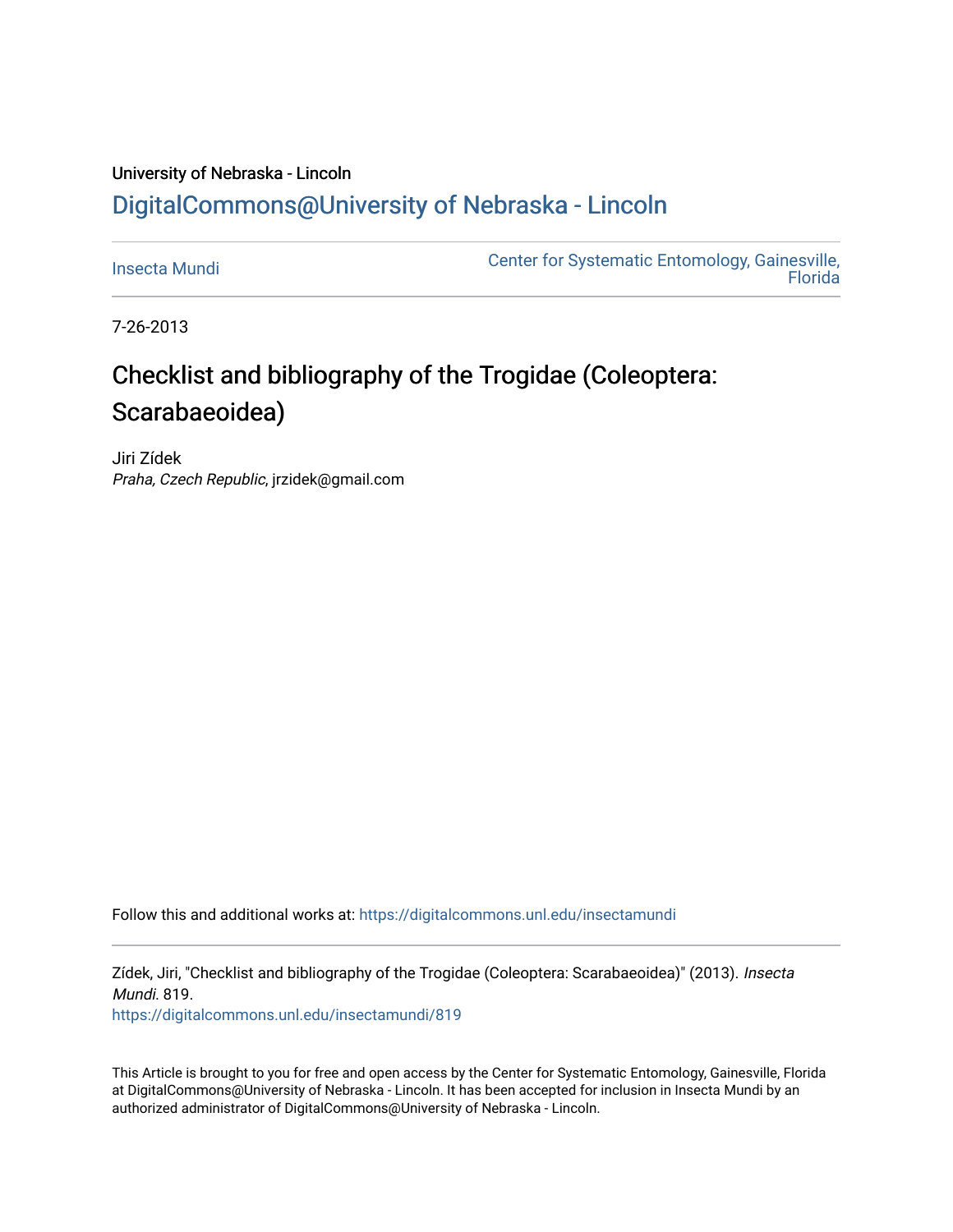# **INSECTA** WUNDI<br>A Journal of World Insect Systematics

## **0314**

Checklist and bibliography of the Trogidae (Coleoptera: Scarabaeoidea)

## JIRI ZIDEK

Ostruzinova 2455/11 106 00 Praha 10 Czech Republic jrzidek@gmail.com

Date of Issue: July 26, 2013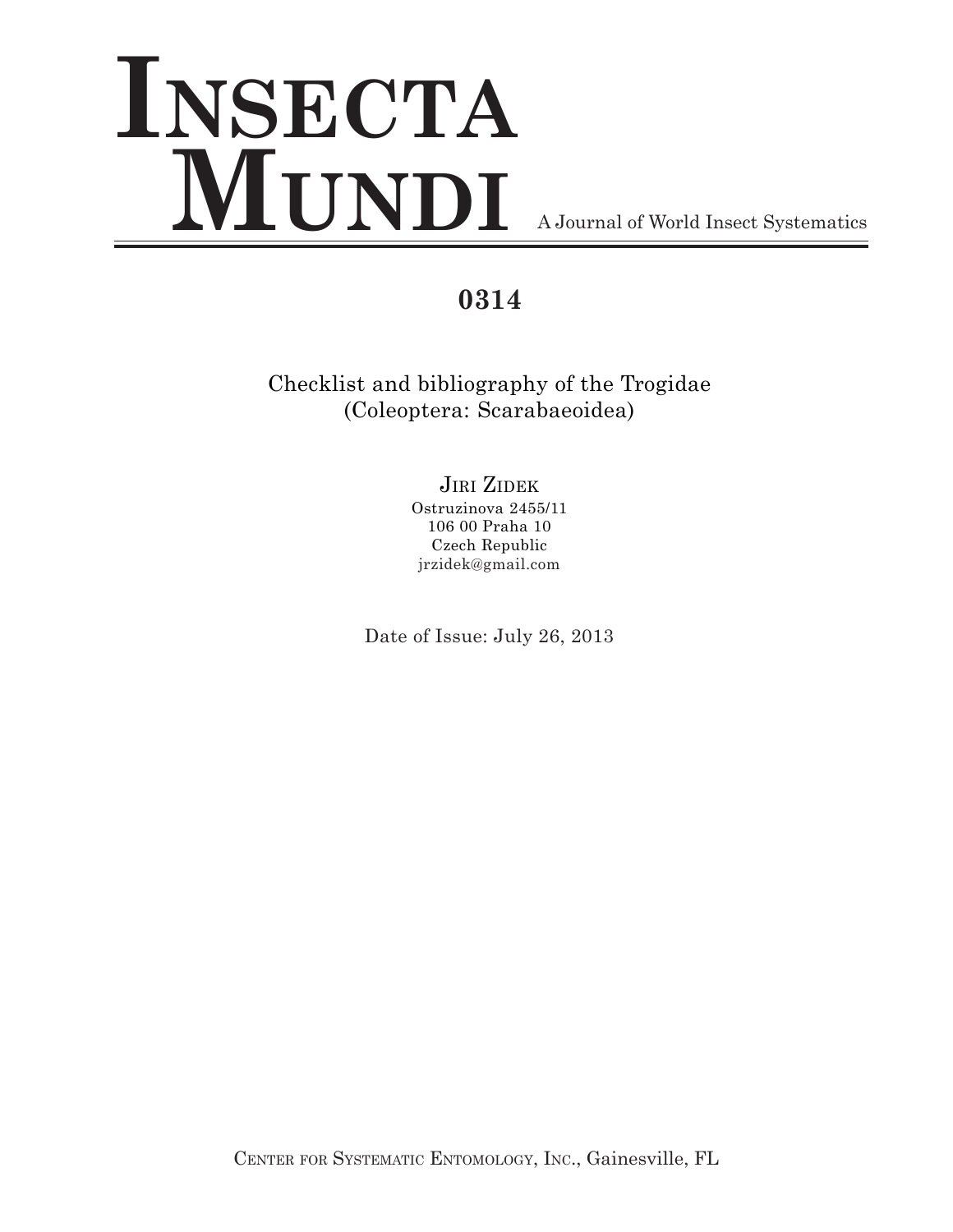#### JIRI ZIDEK Checklist and bibliography of the Trogidae (Coleoptera: Scarabaeoidea) Insecta Mundi 0314: 1-38

Zoobank Registration urn:lsid:zoobank.org:pub:0524F29C-D977-4B67-914A-F3C10E99C859

#### **Published in 2013 by**

Center for Systematic Entomology, Inc. P. O. Box 141874 Gainesville, FL 32614-1874 U. S. A. http://www.centerforsystematicentomology.org/

**Insecta Mundi** is a journal primarily devoted to insect systematics, but articles can be published on any non-marine arthropod. Topics considered for publication include systematics, taxonomy, nomenclature, checklists, faunal works, and natural history. **Insecta Mundi** will not consider works in the applied sciences (i.e. medical entomology, pest control research, etc.), and no longer publishes book reviews or editorials. **Insecta Mundi** publishes original research or discoveries in an inexpensive and timely manner, distributing them free via open access on the internet on the date of publication.

**Insecta Mundi** is referenced or abstracted by several sources including the Zoological Record, CAB Abstracts, etc. **Insecta Mundi** is published irregularly throughout the year, with completed manuscripts assigned an individual number. Manuscripts must be peer reviewed prior to submission, after which they are reviewed by the editorial board to ensure quality. One author of each submitted manuscript must be a current member of the Center for Systematic Entomology. Manuscript preparation guidelines are available at the CSE website.

**Managing editor:** Paul E. Skelley, e-mail: insectamundi@gmail.com **Production editors:** Michael C. Thomas, Brian J. Armitage, and Ian Stocks **Editorial board:** J. H. Frank, M. J. Paulsen **Subject editors:** G.B. Edwards, J. Eger, A. Rasmussen, F. Shockley, G. Steck, Ian Stocks, A. Van Pelt, J. Zaspel **Spanish editors:** Julieta Brambila, Angélico Asenjo

#### **Printed copies (ISSN 0749-6737) deposited in libraries of:**

CSIRO, Canberra, ACT, Australia Museu de Zoologia, São Paulo, Brazil Agriculture and Agrifood Canada, Ottawa, ON, Canada The Natural History Museum, London, Great Britain Muzeum i Instytut Zoologiczny PAN, Warsaw, Poland National Taiwan University, Taipei, Taiwan California Academy of Sciences, San Francisco, CA, USA Florida Department of Agriculture and Consumer Services, Gainesville, FL, USA Field Museum of Natural History, Chicago, IL, USA National Museum of Natural History, Smithsonian Institution, Washington, DC, USA Zoological Institute of Russian Academy of Sciences, Saint-Petersburg, Russia

#### **Electronic copies (On-Line ISSN 1942-1354, CDROM ISSN 1942-1362) in PDF format:**

Printed CD mailed to all members at end of year. Florida Virtual Campus: http://purl.fcla.edu/fcla/insectamundi University of Nebraska-Lincoln, Digital Commons: http://digitalcommons.unl.edu/insectamundi/ Goethe-Universität, Frankfurt am Main: http://edocs.ub.uni-frankfurt.de/volltexte/2010/14363/

**Author instructions** available on the Insecta Mundi page at: http://www.centerforsystematicentomology.org/insectamundi/

Copyright held by the author(s). This is an open access article distributed under the terms of the Creative Commons, Attribution Non-Commercial License, which permits unrestricted non-commercial use, distribution, and reproduction in any medium, provided the original author(s) and source are credited. http://creativecommons.org/licenses/bync/3.0/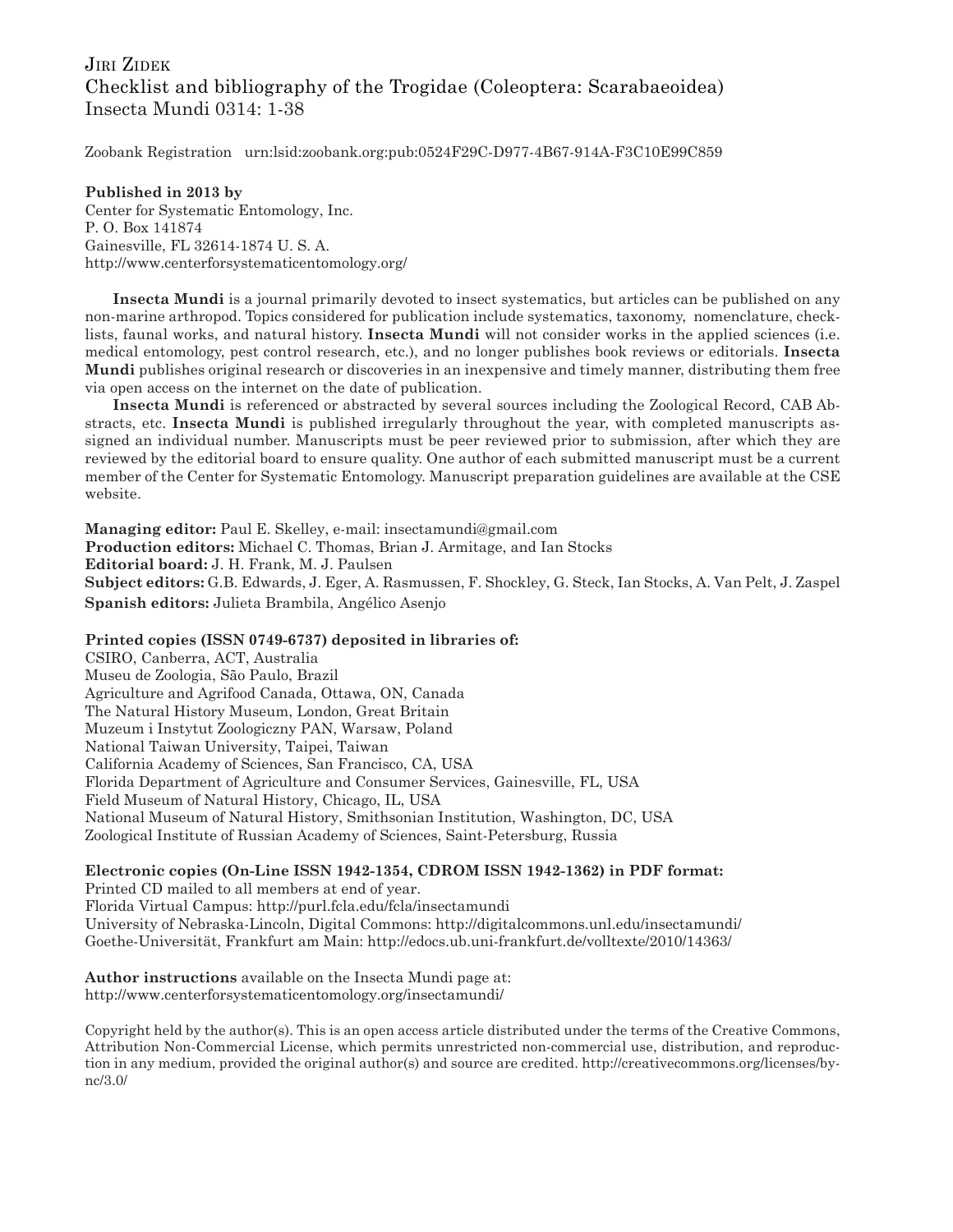Checklist and bibliography of the Trogidae (Coleoptera: Scarabaeoidea)

JIRI ZIDEK Ostruzinova 2455/11 106 00 Praha 10 Czech Republic jrzidek@gmail.com

**Abstract.** Presented is a checklist of the world Trogidae (Coleoptera: Scarabaeoidea) including synonyms, geographic distributions, type repositories where known, lists of valid species by genera and subgenera, citations of all papers containing original descriptions, and a supplemental literature section containing works on various other aspects of the family. The Literature Cited and Supplemental Literature sections combine to form a comprehensive bibliography.

**Key words.** Trogidae, *Trox*, *Madagatrox*, *Omorgus*, *Polynoncus*, checklist, bibliography.

#### **Introduction**

The trogids are a cosmopolitan family of about 300 species in four genera: *Trox* Fabricius, *Madagatrox* Pittino, *Omorgus* Erichson and *Polynoncus* Burmeister. The formerly included genera *Glaresis* Erichson (now Glaresidae, 59 species) and *Cryptogenius* Westwood (now Hybosoridae, two species) were removed, and *Afroglaresis* Petrovitz (monobasic) synonymized with *Glaresis*, by Scholtz (1986a). Smith et al. (2006) questioned the split of Trogidae and Glaresidae on molecular grounds, but did not find any definite evidence for or against the separation proposed by Scholtz (1986a). This split has been further supported in intervening studies by Scholtz et al. (1987a, 1994), Browne and Scholtz (1995, 1996, 1998, 1999), and Browne et al. (1993). The division is therefore maintained in this paper.

Most of the characters on which three of the four recognized trogid genera are based were known by the mid-19th century, but with the notable exceptions of LeConte (1854), Burmeister (1876) and Baker (1968) were regarded as defining merely subgenera or informal species groups within the genus *Trox*. Scholtz (1986a) published a phylogenetic analysis that clarified the family limits, redefined the genera and divided two of them into subgenera – *Trox* into *Trox* s. str. and *Phoberus* MacLeay, and *Omorgus* into *Omorgus* s. str., *Haroldomorgus* (subgen. nov.) and *Afromorgus* (subgen. nov.). Subsequently Pittino (2006: 26) elevated *Afromorgus* to genus, citing as reasons structure of the aedeagus and geographic distribution. However, these characters had been considered by Scholtz (1986a), and if *Afromorgus* (Old World) is to be regarded as the sister genus of *Omorgus* (New World and Australia) then altering Scholtz's (1986a) tree consistently would require that *Haroldomorgus* (South America) is elevated to genus as well, which was not done by Pittino (2006). Having three genera rather than subgenera would obscure relationships within the branch, and such treatment would be equally detrimental if extended to the other (*Trox*) branch of the family. For this reason *Afromorgus* is hereby maintained in Scholtz's sense, as a subgenus of *Omorgus*. Most recently Pittino (2010) described *Madagatrox* gen. nov., which resembles some of the apterous species of the *Trox* subgenus *Phoberus* but differs in having the protarsus four-segmented. The genus is based on a single female specimen that has only the left protarsus preserved and, judging from the habitus photo, difficult to observe because of its infolded position. It is thus possible that the condition is pseudotetramerous, but determination of the exact structure most likely has to await discovery of additional specimens.

#### **Discussion**

**African Trogidae.** Haaf 's revisions (1953, 1954a) and subsequent descriptions (1955a, b, 1957a, 1958a) of African trogids resulted in 22 new species and two subspecies, to which Scholtz (1979a, b,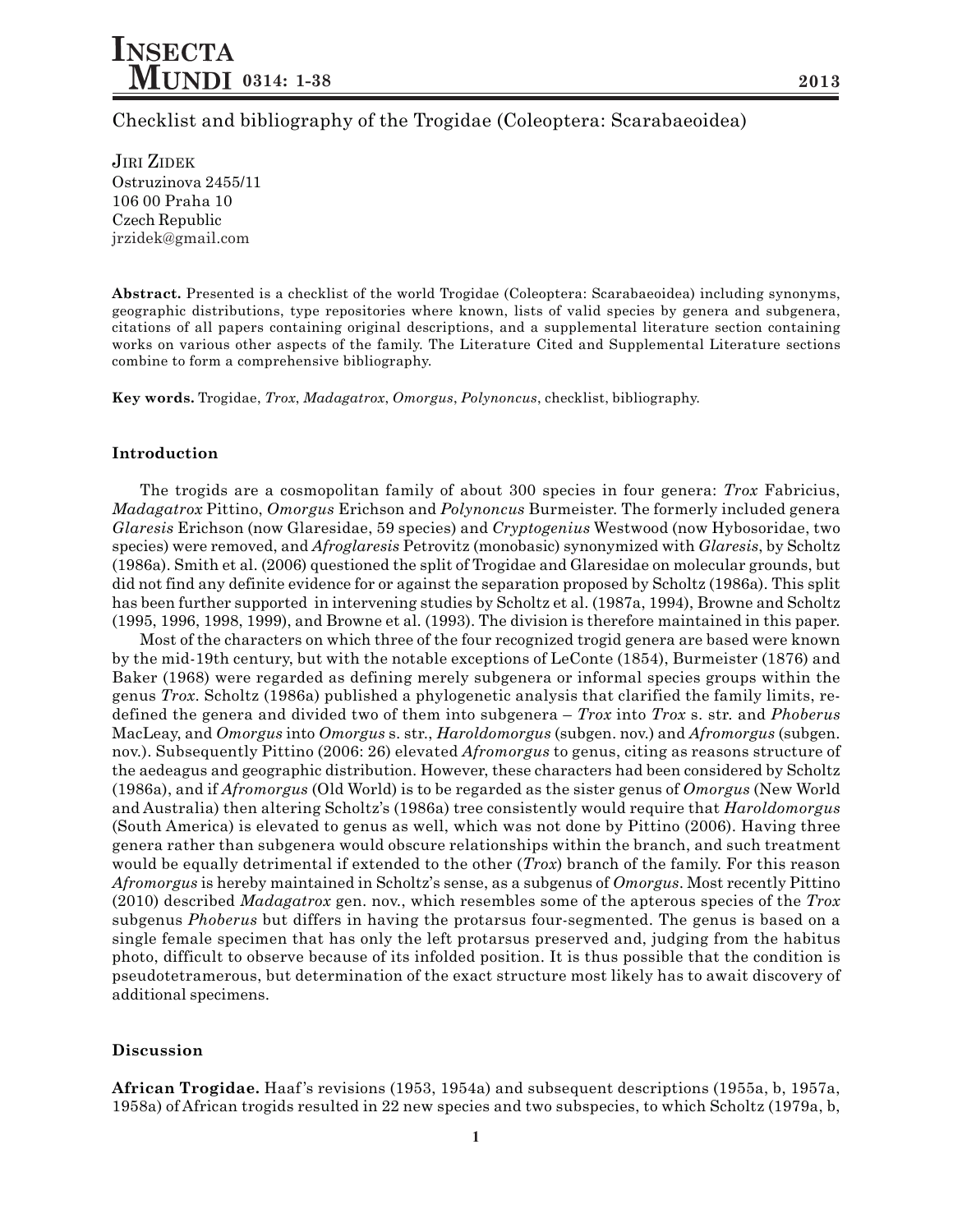1980a, 1983, 1986c, 1991b) added 10 new species and four subspecies. These studies and Kawai (2006) and Král and Kubán (2012) brought the trogid fauna of Africa up to 70 species and eight subspecies, of which *T. funestus* Lansberge and *T. miliarius* Gmelin are known only from untraceable types. Based on the original descriptions, Scholtz (1980a: 99) suggested that *T. funestus* belongs in the gemmatus or baccatus group of the *Trox* subgenus *Omorgus* and *T. miliarius* belongs in the sulcatus group of *Trox* s. str., and in a subsequent paper (Scholtz 1986a: 361-362) he elevated *Omorgus* to genus, placed all of its Afrotropical, Palearctic and Oriental species in a new subgenus *Afromorgus*, and transferred most of the African species of *Trox* s. str. to the subgenus *Phoberus*. The two undocumented species thus tentatively became *Omorgus* (*Afromorgus*) *funestus* (Lansberge) and *Trox* (*Phoberus*) *miliarius* (Gmelin), and are listed as such in this paper. Scholtz's (1986a) rearrangement left only nine African species in *Trox* s. str. They are *T. rhyparoides* Harold, *T*. *pusillus* Péringuey, *T*. *fascicularis* Wiedemann, *T*. *strigosus* Haaf, *T*. *nanniscus* Péringuey, *T. rudebecki* Haaf, *T*. *nasutus* Harold, *T*. *capensis* Scholtz and *T*. *natalensis* Haaf, of which the last three were treated as *Trox* (*Phoberus*) in the 1980a revision. It may be useful to note that when describing larvae of African trogids, Scholtz (1993b) stated that the five included species of *Trox* belong to the subgenus *Phoberus*, although three of them (*T. capensis*, *T. rhyparoides*, *T. fascicularis*) were explicitly removed from that subgenus in his 1986a paper. The same happened with *T. youngai* Struempher and Scholtz that was considered by the describers to belong in the natalensis group and is therefore hereby treated as *Trox* s. str.

**Madagascan Trogidae.** The trogid fauna of Madagascar consists of only seven species, *Trox* (*Trox*) *perrieri* Fairmaire (endemic), *Madagatrox ranotsaraensis* Pittino (probably endemic), *Polynoncus sallei* (Harold), and four Afrotropical *Omorgus* (*Afromorgus*) [*O. foveolatus* (Boheman), *O. melancholicus* (Fåhraeus), *O. niloticus desertorum* (Harold) and *O. squalidus* (Olivier)], of which only *O. melancholicus* appears to be established on the island (Paulian 1981, Pittino 2010). *Polynoncus sallei* is a South American species whose isolated Madagascan record may be an introduction, but could also be attributed to misidentification or erroneous locality label.

**Australian Trogidae.** The Australian trogid fauna contains 53 species, 11 of them described by Haaf (1954b, 1957a, b, 1958b) and 10 by Scholtz (1986b). Except for the subcosmopolitan *Trox* (*Trox*) *scaber* (Linné), all the species belong to *Omorgus* s. str. and 48 of them are confined to Australia. Of the remaining four *O. trilobus* (Haaf) extends to Papua, *O. demarzi* (Haaf) to western Irian, *O. costatus* (Wiedemann) crosses the Lydekker line through Indonesia into southeastern Asia and southernmost China, and *O. suberosus* (Fabricius) is an introduced Neotropical–Nearctic species present also on some Pacific islands (Galapagos, Nova Caledonia, Fiji). Scholtz's (1986b) revision of the Australasian trogids includes also *O. mollis* (Arrow) known only from western Indonesia (Borneo, Sumatra) and Malaya. Subsequent to that revision, only one trogid species (*O*. *vladislavi* Kawai) has been described from Australia. Haaf (1953-1960) placed all trogids in the genus *Trox* without subgeneric divisions, whereas Scholtz (1982) divided *Trox* into the subgenera *Trox* s. str., *Omorgus*, *Phoberus* and *Polynoncus*, and in the 1986(b) revision placed all the Australian species (except *T. scaber*) in *Trox* (*Omorgus*) and in a footnote on p. 1 stated that "In a recent paper (Scholtz 1986) the subgenus *Omorgus* Erichson was elevated to genus. Consequently, all native Australasian species belong to *Omorgus*." The "Scholtz 1986" paper of the quote is a trogid phylogeny (Scholtz 1986a of this paper) which was released in July, whereas the revision (Scholtz 1986b of this paper) was released in December. In the phylogeny paper (Scholtz 1986a) the transfer of Australasian (and New World) species to *Omorgus* (*Omorgus*) was also done collectively, however the Code (ICZN 1999: Art. 51) does not prohibit collective transfers and authorship of species described in the revision (Scholtz 1986b) thus is hereby listed without parentheses.

**New World Trogidae.** The New World trogids were revised by Vaurie (1955, 1962) who treated North through Central American (Vaurie 1955) as well as South American (Vaurie 1962) taxa, and by Scholtz (1990b) who treated only the South American fauna. Additional species were described from Florida by Howden and Vaurie (1957) and from Mexico by Deloya (1995), who also reviewed the Mexican fauna (Deloya 2003). Most recently, Chilean trogids were reviewed by Diéguez (2008). Currently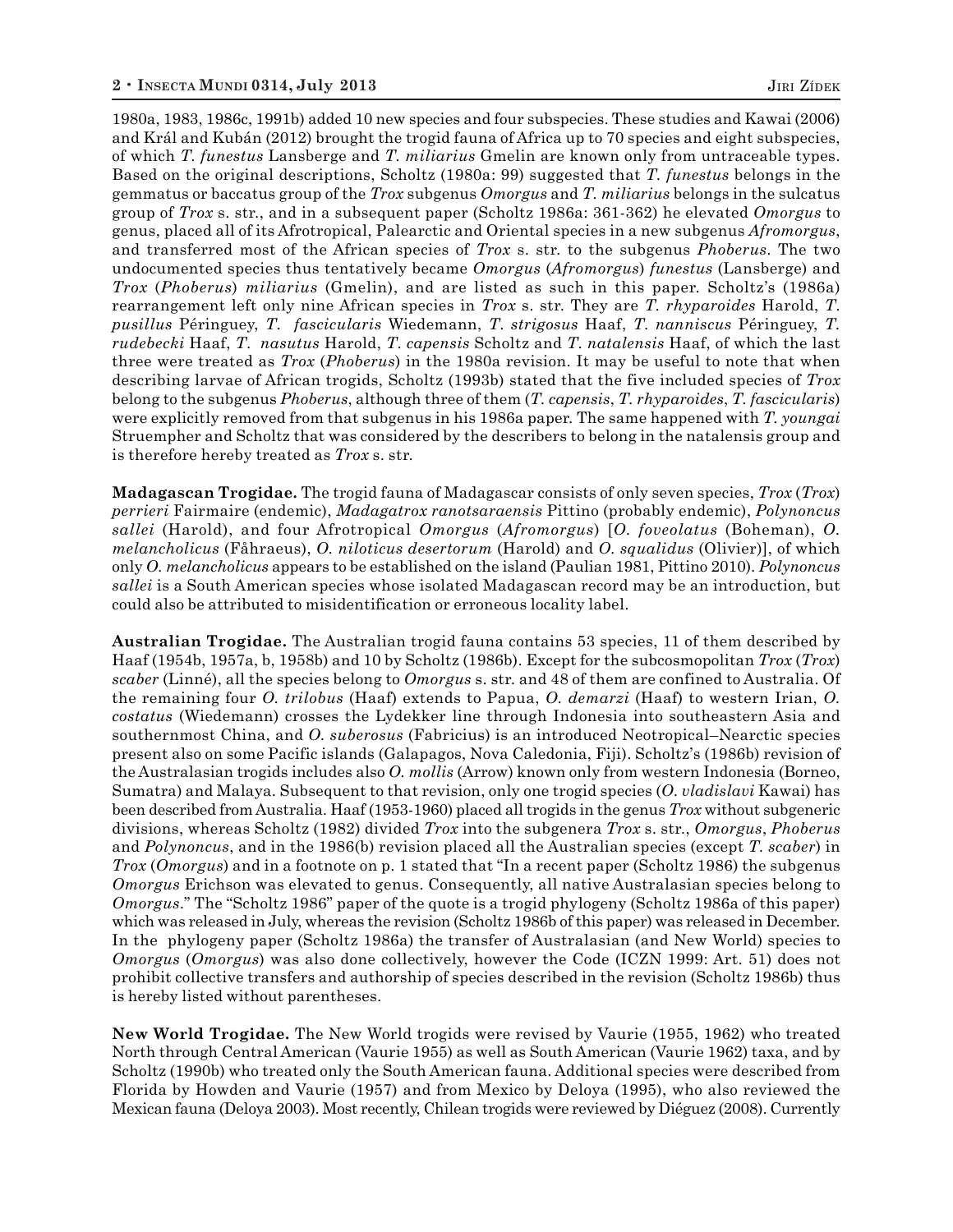there are nearly 90 species known to occur in the Americas, 25 *Trox* s. str., 29 *Omorgus* s. str., one *Omorgus* (*Haroldomorgus*) and 33 or 34 *Polynoncus*. The latter two are endemic to South America, whereas *Trox* s. str. is largely northern, with only eight species extending south into Mexico, *T. acanthinus* Harold endemic to Mexico, *T. insularis* Chevrolat endemic to Cuba, and *T. scaber* (Linné) subcosmopolitan but in the New World documented only from Canada, USA, Argentina and Chile. *Omorgus* s. str. is more speciose in North America and Mexico, but at least 11 species are restricted to South America, *O. loxus* (Vaurie) extends from Mexico to Argentina, and *O. suberosus* (Fabricius) is a common Nearctic–Neotropical species present also in Australia and Oceania. Only four *Omorgus* species (including *O. loxus* and *O. suberosus*) have been so far recorded from Central America, which may have to do with repeated submergences of the land bridge as well as with inadequate collecting. None of the four species is endemic to the region, they merely reach there from the north [*O. fuliginosus* (Robinson), *O. rubricans* (Robinson), *O. loxus*] or the south (*O. suberosus*).

According to Mawdsley (1993), Vaurie (1955) was not aware that some of Thomas Say's entomological collection had survived and its remnants, including three trogid species described by Say, are preserved at the Museum of Comparative Zoology, Harvard University (MCZH). The three species are *Trox canaliculatus* (three specimens), *T. capillaris* (one specimen) and *T*. (now *Omorgus*) *scutellaris* (two specimens). However, lectotypes have not been designated for these species, because doubts exist that the specimens really are Say's types (P. H. Perkins, MCZH, pers. comm. 2012). It thus appears that the three said species (and *T*. *aequalis* Say and *T. terrestris* Say) will require neotypes, best to be selected from material in LeConte's and / or Melsheimer's collections, also preserved at MCZH.

Concerning types of LeConte's species, Vaurie (1955: 9) commented that "The specimen in his [LeConte's] cotype series that bears his original handwritten name label is accepted by most authors as the type and I so consider it, but Robinson (1940) has already designated some of these 'number one' specimens as lectotypes (*erinaceus*, *integer*, *texanus*, *suturalis*, and *umbonatus*)." The lectotypes of Robinson are hereby recognized because they constitute published nomenclatural acts compliant with the Code (ICZN 1999). Other LeConte's species represented in his collection by multiple specimens were originally series of syntypes, but since they were subsequently inspected by Vaurie (1955) who dissected specimens and considered the name-bearing specimen to be the "type", they became type series consisting of lectotypes and paralectotypes rather than of holotypes and paratypes as thought of by Vaurie.

**Old World Trogidae.** The Old World trogids have yet to be revised [except for *Omorgus mollis* (Arrow) and *O*. *costatus* (Wiedemann) treated by Scholtz (1986b)]. Their names, synonyms and distributions are to a large extent recorded in the Catalogue of Palaearctic Coleoptera Vol. 3 (Pittino 2006), which lists three species of *Omorgus* s. str., 15 species of *Omorgus* (*Afromorgus –* as a genus), one *Trox* (*Phoberus*) (*T. squamiger* Roth) and 60 species of *Trox* s. str., of them *T. lutosus* Marsham and *T. maurus* Herbst as nomina dubia and *T. sonorae* LeConte as a southern Nearctic species introduced to China. Oriental occurrences deemed extralimital to the Catalogue are noted only by the abbreviation "**ORR**", and the few species known exclusively from the Orient are left out because of geographic constraints placed on the contributor. The number of *Trox* s. str. is greater than would be expected from previous partial accounts, in which some species have been synonymized and some other demoted to subspecies. In the Palaearctic Catalogue most of such taxa are resurrected and / or re-elevated to species. Some of the resurrections / upgrades are justified in the "New Nomenclatorial and Taxonomic Acts, and Comments" section (Trogidae on p. 26-28), but some appear without any comment only in the Catalogue proper (Trogidae on p. 78-81). *Trox clathratus* Reiche is inadvertently listed twice, as a valid species and as a synonym (misspelled *clatratus*) of *T. cribrum* Gené, and *T. lecontei* Harold (a synonym of *T. sonorae* LeConte) is misspelled *econtei*. Such slips are hereby corrected, but otherwise the list is accepted at face value and taxonomic judgments are left to future revisers. The Palaearctic Catalogue does not provide information on the deposition of types, and no systematic search for them has been conducted in the course of compiling this checklist. For many species type repositories can be found noted in the original descriptions, but in most old publications such information is lacking and cannot be reliably determined from the authors' nationalities, domiciles or affiliations. Not all entries in the below checklist therefore include type repositories, and some are questioned.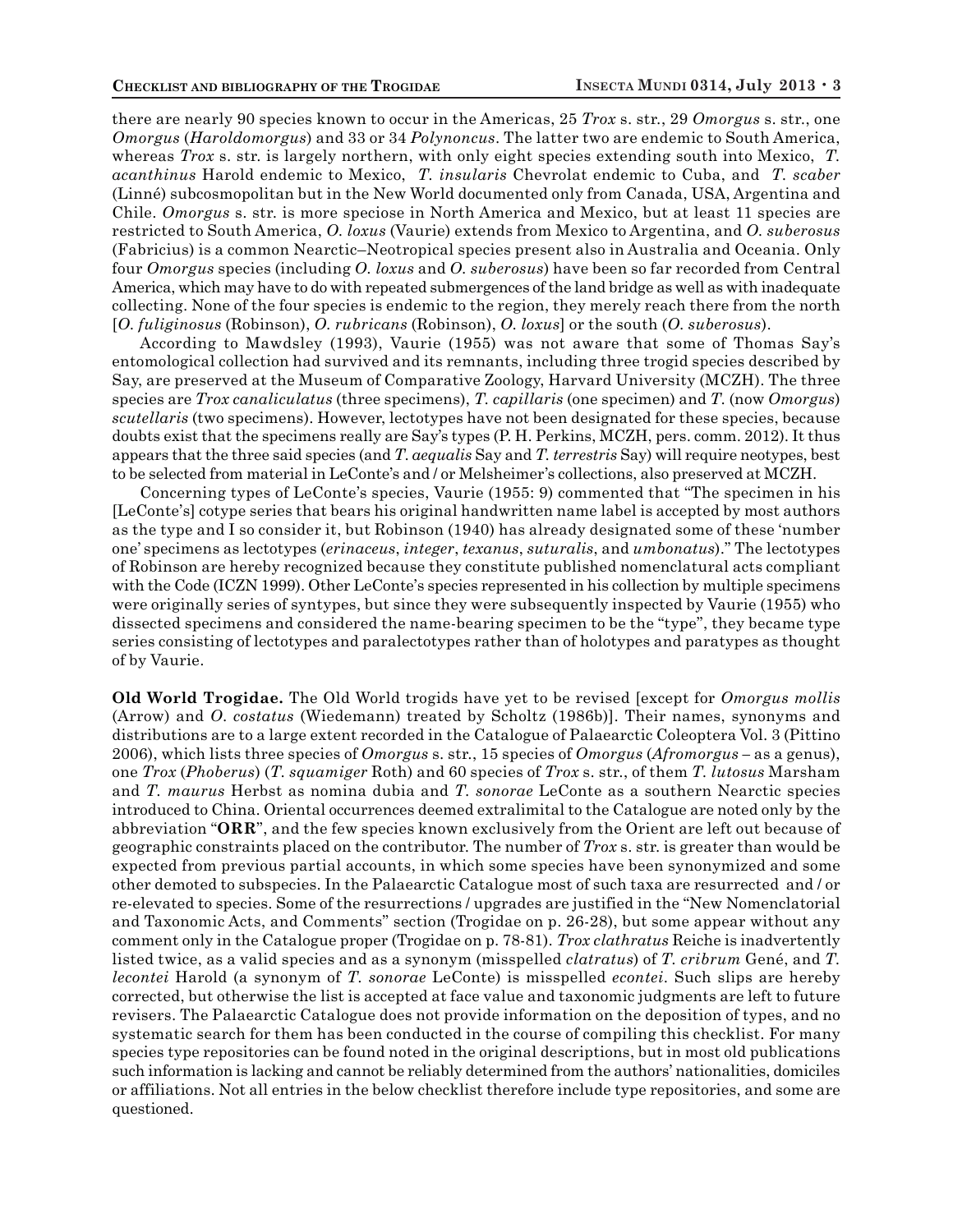**Larval Trogidae.** Trogid larvae have been the subject of numerous studies, more recently by Ritcher (1966, four North American species), Baker (1968, 24 North American species), Scholtz (1991a, six Australian species), Scholtz (1993a, three South American species), Scholtz (1993b, 10 African species), Scholtz and Lumaret (1991, three European species) and Scholtz and Peck [1990, *Polynoncus seymourensis* (Mutchler) endemic to the Galapagos]. The most extensive and thorough of them is Baker's (1968) work, which contains discussions of larval morphology and terminology, and a good review of the older literature. The larvae (third instars) have been used by Baker and Scholtz as evidence supporting recognition of the genera and subgenera, and Nikolaev (2005) used morphology of the head and anal lobes to propose that the family (his subfamily) be divided into the tribes Trogini and Omorgini. Species for which larvae have been described are denoted by "**L**" in the "Lists of valid species by genera and subgenera" that follow the Checklist.

**Morphology.** Morphology is not dealt with in this paper because it has been amply discussed by Vaurie (1955, 1962), Baker (1968, larvae) and Scholtz (1986a, b, 1990b). Also available in works of these authors are comments on biology of species found primarily or only in particular niches.

**Fossil Trogidae.** *Trox antiquus* Wickham from the latest Eocene of USA (Colorado), three Early Cretaceous species described by Nikolaev (2007) from Siberia and Mongolia (*Trox sibericus*, *T. cretaceus*, *Cretomorgus ikhbogdensis*) and the South African *Trox youngai* Struempher and Scholtz that may be extinct, are the only fossils unequivocally assignable to the family Trogidae. The holotype of *T. antiquus* is a 5.5 mm long legless specimen with a relatively large scutellum, coarsely nodose pronotum and elytra, and a barely discernible head. The shape of the scutellum cannot be determined. Despite the small size, the coarsely nodose sculpture of the pronotum and elytra remind more of an *Omorgus* than *Trox*, but the preservation is too poor to permit a generic assignment. The fossil thus can be interpreted only as a trogid of uncertain generic affinity. The three species of Nikolaev (2007) could not be examined, but from the descriptions it appears that "Trox" in a more-or-less vernacular sense is the most appropriate generic label. This is given by the state of preservation, which (with the exception of some amber fossils) causes roughly one step of taxonomic hierarchy difference in perception – i.e. what to a paleontologist is a species, to a neontologist usually appears identifiable at best to genus.

Nikolaev (2000) described *Prototrox transbaikalicus* from the Early Cretaceous of Transbaikalia (holotype) and Mongolia (paratype) and proposed the subfamily Prototroginae for the taxon, which could create the impression that *Prototrox* is a trogid. However, Nikolaev regarded extant trogids as a subfamily of the family Scarabaeidae, which to him meant Scarabaeoidea of other authors minus Lucanidae and Passalidae, and stated quite clearly that Prototroginae and Troginae (= Trogidae) are separate taxa. The remains constituting *Prototrox* lack heads, pronota and legs, reveal only symplesiomorphic characters, and are likely to be paraphyletic (Krell 2006).

#### **Methods**

Type repositories are cited with the following codens, most after Arnett et al. 1993.

| AMNH | American Museum of Natural History, New York, NY, USA;      |
|------|-------------------------------------------------------------|
| AMSA | Australian Museum, Sydney, Australia;                       |
| ANIC | Australian National Insect Collection, Canberra, Australia; |
| ANSP | Academy of Natural Sciences, Philadelphia, PA, USA;         |
| BMNH | The Natural History Museum, London, UK;                     |
| CASB | Chinese Academy of Sciences, Beijing, PRC;                  |
| CASC | California Academy of Sciences, San Francisco, CA, USA;     |
| CMNH | Carnegie Museum of Natural History, Pittsburgh, PA, USA;    |
| CMNO | Canadian Museum of Nature, Ottawa, ON, Canada;              |
| CUNY | Cornell University, Ithaca, NY, USA;                        |
| DEIM | Deutsche Entomologische Institut, Müncheberg, Germany;      |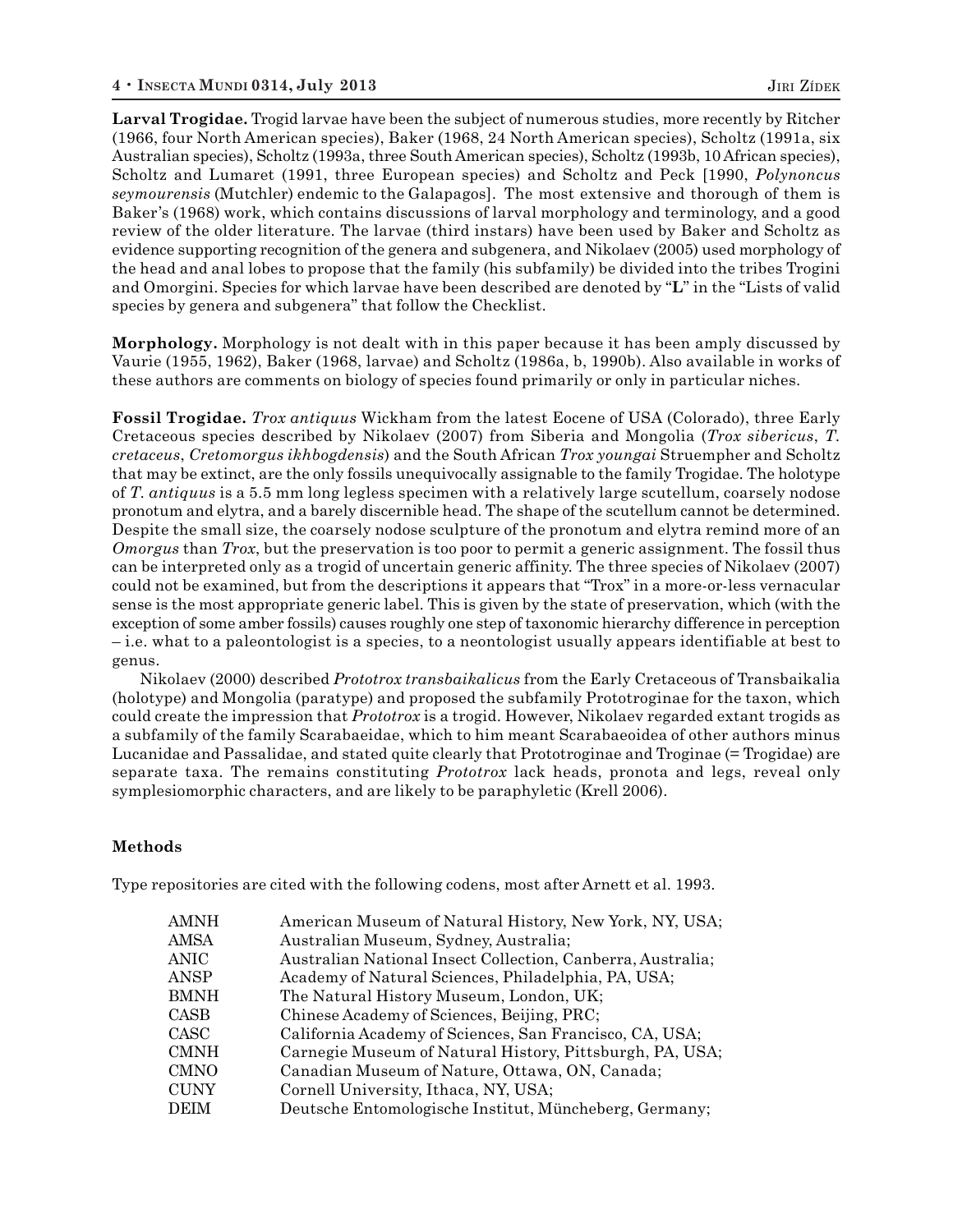| <b>DMSA</b> | Durban Museum and Art Gallery, Durban, RSA;                                   |
|-------------|-------------------------------------------------------------------------------|
| FISF        | Forschungsinstitut Senckenberg, Frankfurt a. M., Germany;                     |
| FMLT        | Fundación Miguel Lillo, Tucumán, Argentina;                                   |
| <b>FMNH</b> | Field Museum of Natural History, Chicago, IL, USA;                            |
| HMUG        | Hunterian Museum, University of Glasgow, Glasgow, UK;                         |
| <b>HNHM</b> | Hungarian Natural History Museum, Budapest, Hungary;                          |
| IEEM        | Instituto Español de Entomología, Madrid, Spain;                              |
| IEXM        | Instituto de Ecología, Xalapa, Veracruz, Mexico;                              |
| <b>INAM</b> | Instituto Nacional de Pesquisas da Amazônia, Manaus, Brazil;                  |
| <b>INHS</b> | Illinois Natural History Survey, Urbana-Champaign, IL, USA;                   |
| ISNB        | Institut Royal des Sciences Naturelles de Belgique, Brussels, Belgium;        |
| LACM        | Natural History Museum of Los Angeles County, Los Angeles, CA, USA;           |
| LEMQ        | Lyman Entomological Museum, McGill University, Montreal, PQ, Canada;          |
| MACN        | Museu Argentino de Ciencias Naturales, Buenos Aires, Argentina;               |
| MCZH        |                                                                               |
|             | Museum of Comparative Zoology, Harvard University, Cambridge, MA, USA;        |
| MHNG        | Muséum d'Histoire Naturelle, Geneva, Switzerland;                             |
| MLUH        | Martin-Luther-Universität, Halle, Germany;                                    |
| MNHB        | Museum für Naturkunde, Humboldt-Universität, Berlin, Germany;                 |
| MNHN        | Muséum National d'Histoire Naturelle, Paris, France;                          |
| MSNM        | Museo Civico di Storia Naturale, Milan, Italy;                                |
| MVMA        | Museum of Victoria, Melbourne, Australia;                                     |
| MZLU        | Museum of Zoology, Lund University, Lund, Sweden;                             |
| MZSP        | Museu de Zoologia da Universidade de São Paulo, Brazil;                       |
| NHMB        | Naturhistorisches Museum, Basel, Switzerland;                                 |
| NHMV        | Naturhistorisches Museum, Vienna, Austria;                                    |
| <b>NHRS</b> | Naturhistoriska Riksmuseet, Stockholm, Sweden;                                |
| NMBZ        | National Museum, Bulawayo, Zimbabwe;                                          |
| NMPC        | National Museum, Prague, Czech Republic;                                      |
| <b>NSMT</b> | National Science Museum, Tokyo, Japan;                                        |
| OMNH        | Osaka Museum of Natural History, Osaka, Japan;                                |
| OWUT        | Otsuma Women's University, Tokyo, Japan;                                      |
| PPRI        | Plant Protection Research Institute, Pretoria, RSA;                           |
| QMBA        | Queensland Museum, Brisbane, Australia;                                       |
| RPMI        | R. Pittino, Milan, Italy;                                                     |
| SAMA        | South Australian Museum, Adelaide, Australia;                                 |
| SAMC        | South African Museum, Cape Town, RSA;                                         |
| <b>SASP</b> | Secretariada Agricultura, São Paulo, Brazil;                                  |
| <b>SKTJ</b> | S. Kawai, Tokyo, Japan;                                                       |
| SMTD        | Staatliches Museum für Tierkunde, Dresden, Germany;                           |
| TAMU        | Texas A&M University, College Station, TX, USA;                               |
| TMSA        | Transvaal Museum, Pretoria, RSA;                                              |
| TNCJ        | T. Nakane, Chiba-Shi, Japan;                                                  |
| UCCH        | Universidad de Concepción, Chile;                                             |
| UMBS        | Institute of Tropical Biology & Conservation, University of Malaysia – Sabah; |
| <b>UNSM</b> | University of Nebraska State Museum, Lincoln, NE, USA;                        |
| <b>UPSA</b> | University of Pretoria, Pretoria, South Africa;                               |
| <b>USNM</b> | United States National Museum, Washington, DC, USA;                           |
| VMPC        | V. Malý, Prague, Czech Republic;                                              |
| WAMP        | Western Australian Museum, Perth, Australia;                                  |
| ZMAS        | Zoological Museum, Academy of Sciences, St. Petersburg, Russia;               |
| ZMUC        | Zoological Museum, University of Copenhagen, Copenhagen, Denmark;             |
| ZMUM        | Zoological Museum, Moscow University, Russia;                                 |
| ZMUU        | Zoological Museum, Uppsala University, Uppsala, Sweden;                       |
| ZSBS        |                                                                               |
|             | Zoologische Sammlung des Bayerischen Staates, Munich, Germany.                |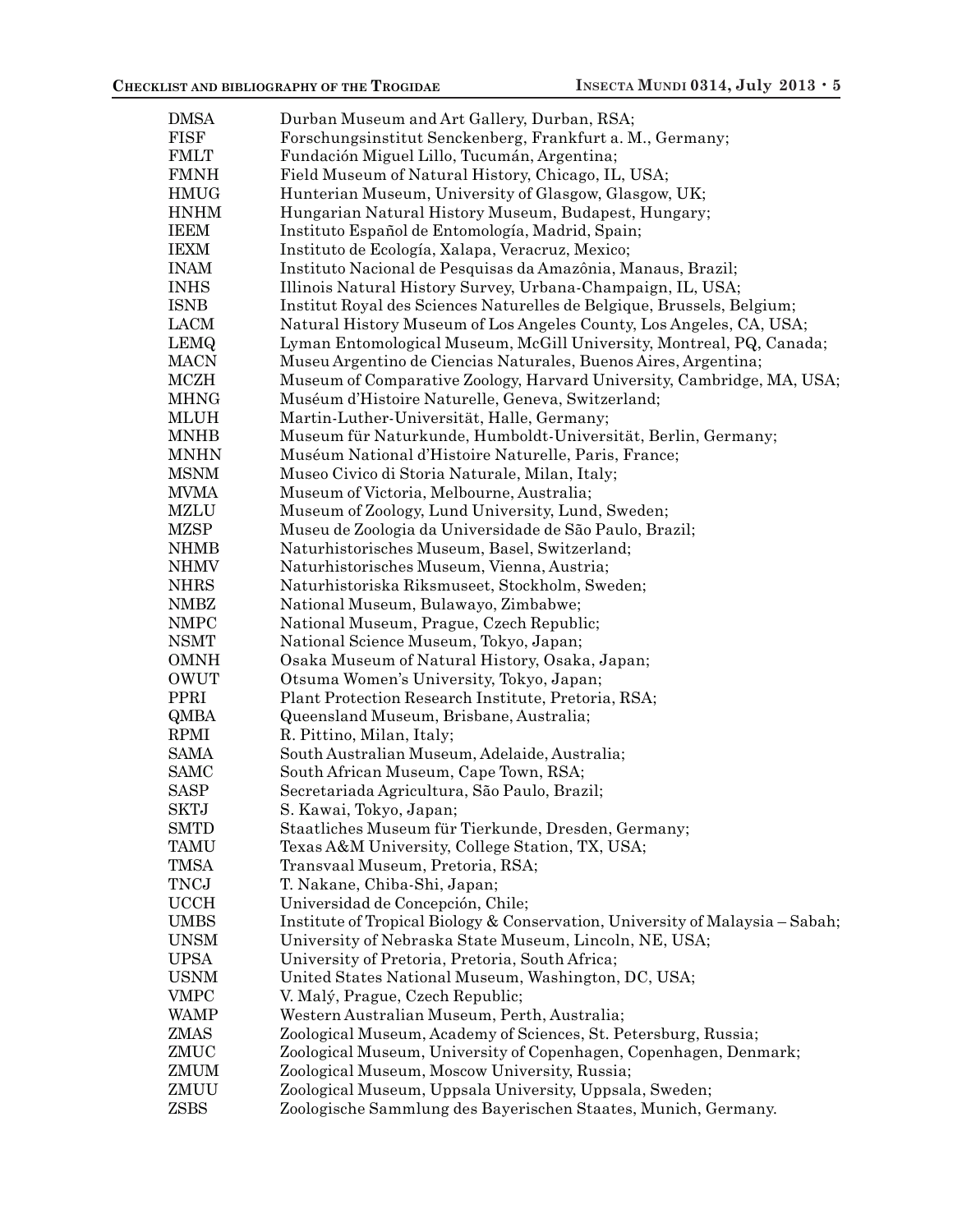#### **Other abbreviations**

**Cm**=*Cretomorgus*, **Mt**=*Madagatrox*, **OA**=*Omorgus* (*Afromorgus*), **OH**=*Omorgus* (*Haroldomorgus*), **OO**=*Omorgus* (*Omorgus*), **Pn**=*Polynoncus*, **TP**=*Trox* (*Phoberus*), **TT**=*Trox* (*Trox*). HT=holotype, AT=allotype, PT(s)=paratype(s), LT=lectotype, STs=syntypes. m=male, f=female. Au.=Australia, Ter.=Territory, RSA=Republic of South Africa. Invalid names are offset by emdashes.

#### **Checklist**

The cut-off date of this checklist is the end of 2012, with the understanding that coverage of taxa published during the last year may not be complete due to late arrivals of some periodicals.

#### **Genera and subgenera**

*Afromorgus* Scholtz, 1986a: 362; type sp. *Trox squalidus* Olivier, 1789, original designation.

*Cretomorgus* Nikolaev, 2007: 106, 215; type sp. *Cretomorgus ikhbogdensis* Nikolaev, 2007, original designation. **Fossil** (Early Cretaceous).

*Haroldomorgus* Scholtz, 1986a: 362; type sp. *Trox batesi* Harold, 1872, monotypy.

*Madagatrox* Pittino, 210: 75; type sp. *Madagatrox ranotsaraensis* Pittino, 2010: 77, monotypy.

- *Omorgus* Erichson, 1847: 111; type sp. *Trox suberosus* Fabricius, 1775, subsequent designation by Lacordaire (1856).
	- Syn. *Chesas* Burmeister, 1876: 264; type sp. *Trox pastillarius* Blanchard, 1846, original designation. Syn. by Vaurie (1962: 109, 115).
	- Syn. *Lagopelas* Burmeister, 1876: 265; type sp. *Trox ciliatus* Blanchard, 1846, original designation. Syn. by Vaurie (1962: 109, 115).
	- Syn. *Megalotrox* Preudhomme de Borre, 1886: 59; type sp. *Trox gigas* Harold, 1872, subsequent designation by Scholtz (1982). Syn. by Vaurie (1962: 109, 115).

*Phoberus* MacLeay, 1819: 137-138; type sp. *Trox horridus* Fabricius, 1775, monotypy.

- *Polynoncus* Burmeister, 1876: 264; type sp. *Trox pedestris* Harold, 1872, subsequent designation by Scholtz (1982).
- *Trox* Fabricius, 1775: 31; type sp. *Scarabaeus sabulosus* Linné, 1758, subsequent designation by Latreille (1810).
	- Syn. *Pseudotrox* Robinson, 1948: 1; type sp. *Trox laticollis* LeConte, 1854, monotypy. Syn. by Vaurie (1955: 18).

#### **Species-group taxa**

*acanthinus* Harold, 1872: 154; **TT**; Mexico (Veracruz); STs – BMNH.

—*aciculeatus* Robinson, 1940: 156; HTm – ANSP; = *foveicollis* (syn. by Vaurie 1955: 39).

*acinus* (Scholtz, 1980a: 39); **OA**; ne. Tanzania; HTf – SMTD, PTf – UPSA.

*aculeatus* Harold, 1872: 37; **TP**; "Caffraria"; LTm – MNHN (des. by Scholtz 1980a: 64).

- *aeger* (Guérin, 1844: 85); **Pn**; Argentina, Brazil, Paraguay, Uruguay (not in Chile, see Diéguez 2008); type – MNHN?; syn. *leprosus.*
- *aequalis* Say, 1831: 5; **TT**; Canada (Manitoba, New Brunswick, Nova Scotia, Ontario, Quebec), USA (e. states s. to South Carolina and w. to Texas and North Dakota; also Arizona, Colorado), Mexico (Durango, Chihuahua, Coahuila, Morelos, Nuevo León); Type(s) destroyed or MCZH?

*affinis* Robinson, 1940: 158, as ssp. of *aequalis*; **TT**; USA (ne. states, also California, Iowa, Texas, possibly Kansas and Louisiana); HTm – ANSP.

—*aino* Nakane and Tsukamoto, 1955: 92; HT – NSMT; = *setifer*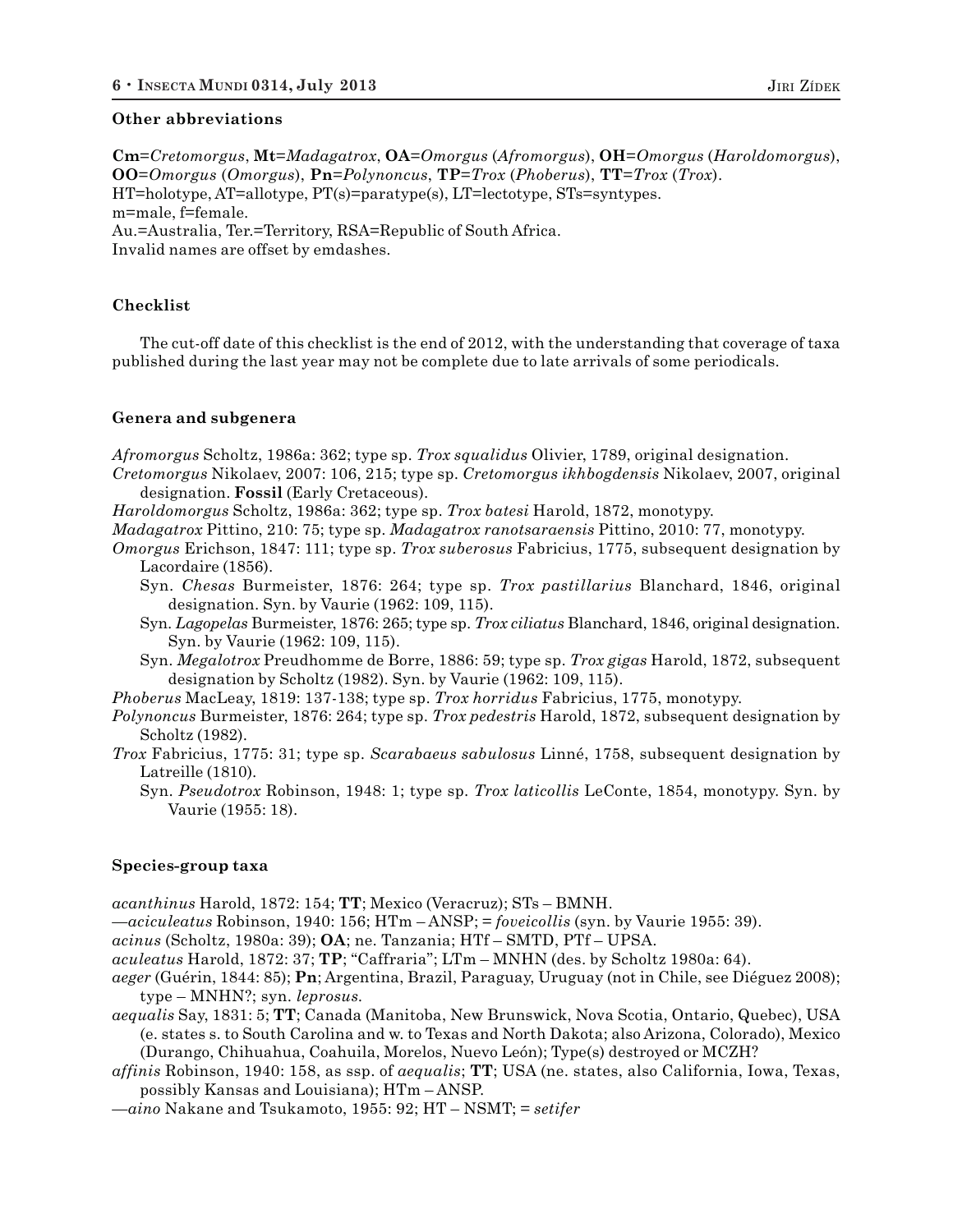*alatus* (MacLeay, 1888: 907); **OO**; Australia (Northern Ter., Western Au.); HT – ANIC.

- *alius* Scholtz, 1986b: 50; **OO**; Australia (Western Au.); HT QMBA.
- *alpigenus* Zhang, 1988: 234; **TT**; China (Xizang); HT CASB.
- *alternans* (MacLeay, 1826: 3, 1827: 439); **OO**; Australia (Capital Ter., South Au., Victoria, Western Au.); HT – ANIC; syn. *australasiae* Germar, *litigiosus.* [Described as new twice, in 1826 and in a larger version of the work issued in 1827.]
- —*alternans* LeConte, 1854: 211 (n. praeocc., see *lecontei*); HT [=LT] MCZH; = *sonorae* (syn. by Horn 1874: 8).
- —*alternatus* (Say, 1835: 179); = *suberosus* (syn. by Harold 1872: 120).
- *amictus* (Haaf, 1954b: 714); **OO**; Australia (South Au., Western Au.); HT ISNB, PT BMNH.
- *amitinus* (Kolbe, 1904: 294); **OA**; se. Kenya; LT MNHB (des. by Scholtz 1980a: 38).
- —*angulatus* Fåhraeus, 1857: 381; LTm NHRS (des. by Scholtz 1980a: 90); = *squamiger* (syn. by Haaf 1953: 326).
- —*annexus* (Kolbe, 1904: 293); type lost; = *denticulatus* (syn. by Haaf 1954a: 354).
- *antiquus* Wickham, 1909: 129; **fossil, gen. inc. sedis**; USA (Colorado: Florissant), late Eocene; HT – USNM (Dept. Invertebrate Paleontology).
- *aphanocephalus* Scholtz, 1986b: 18; **OO**; Australia (Queensland); HT MVMA.
- *aproximans* Escalera, 1914: 158, as var. of *confluens*; **TT**; Morocco; LTm IEEM (des. by Pittino 1983: 276); made available as ssp. of *confluens* by Balthasar (1936: 452).
- *arcuatus* Haaf, 1953: 323; **TP**; RSA (e. Cape); HTm NHMB, PTs BMNH, MNHN.
- —*arenarius* Fabricius, 1787: 18; type ZMUC; = *scaber* (syn. by Harold 1872: 183).
- —*arenarius* Paykull, 1798: 80; = *hispidus* (syn. by Harold 1872: 165).
- —*arenosus* Gmelin, 1790: 1586; type lost; = *scaber* (syn. by Harold 1872: 183).
- *argentinus* (Harold, 1872: 143); **Pn**; Argentina (Córdova, Neuquén, Buenos Aires, Bahia Blanca); HTm – MNHN; syn. with *gemmifer* by Vaurie (1962: 120), reinstated by Pittino (1987: 384).
- *aricensis* (Gutiérrez, 1950: 63); **Pn**; Argentina, Bolivia, Chile, Peru; HTm UCCH, PTs BMNH. —*asiaticus* Faldermann, 1835a: 261; = *niger* (syn. by Pittino 2006: 80).
- —*asmaraensis* Balthasar, 1939: 32; HT NMPC; = *nigrociliatus* (syn. by Haaf 1953: 328).
- *asper* LeConte, 1854: 215; **OO**; USA (from Rhode Island to Florida and w. to Nebraska, Kansas and Texas; also in Utah), Mexico (n. Sonora); HT – MCZH.
- —*asperatus* (MacLeay, 1888: 908); = *crotchi* (syn. by Blackburn 1904: 284).
- —*asperrimus* (MacLeay, 1888: 909); = *semicostatus* (syn. by Blackburn 1904: 284).
- *asperulatus* (Harold, 1872: 75); **OA**; Botswana, Namibia, RSA; LTm MNHN (des. by Scholtz 1979a: 189).
- *atrox* LeConte, 1854: 214; **TT**; Canada (Alberta, British Columbia, Ontario, Saskatchewan), USA (w. states e. to Mississippi River; also Illinois, Indiana, Iowa, Michigan), Mexico (Durango); HT – MCZH.
- *augustae* (Blackburn, 1892: 39); **OO**; Australia (New South Wales, Northern Ter., Queensland, South Au., Victoria); HT – BMNH.
- *australasiae* (Erichson, 1842: 158); **OO**; Australia (all states).
- —*australasiae* (Germar, 1848: 189) [n. n. *litigiosus* Harold]; LT MNHN; = *alternans* (syn. and LT des. by Scholtz 1986b: 46).
- *baccatus* (Gerstaecker, 1866: 49); **OA**; Kenya, Tanzania; LTm MNHB (des. by Scholtz 1980a: 59).
- *badeni* (Harold, 1872: 83); **OO**; ne. Brazil, n. Colombia; LT ISNB (des. by Scholtz 1990b: 1417).
- —*barbarus* Harold, 1872: 169; LTm MNHN ; = *granulipennis* (syn. and LT des. by Pittino 2006: 80).
- —*barbosus* Laicharting, 1781: 31; = *scaber* (syn. by Harold 1872: 183).
- *batesi* (Harold, 1872: 126); **OH**; n. Argentina, Brazil, Paraguay; LT ISNB (des. by Scholtz 1990b: 1418).
- —*berytensis* Petrovitz, 1980: 614; HTm MHNG; = *mixtus* (syn. by Pittino 1983: 271).
- *bifurcatus* (Vaurie, 1962: 129); **Pn**; Argentina, Bolivia, Brazil, Paraguay; HTm + PTs MNHB, PTs at other institutions; redescribed by Pittino (1987: 393).
- *birmanicus* (Arrow, 1927: 467); **OO**; Myanmar; HT BMNH.
- *borgognoi* (Marchand, 1902: 332); **OA**; Chad, Mali, Mauritania; type lost.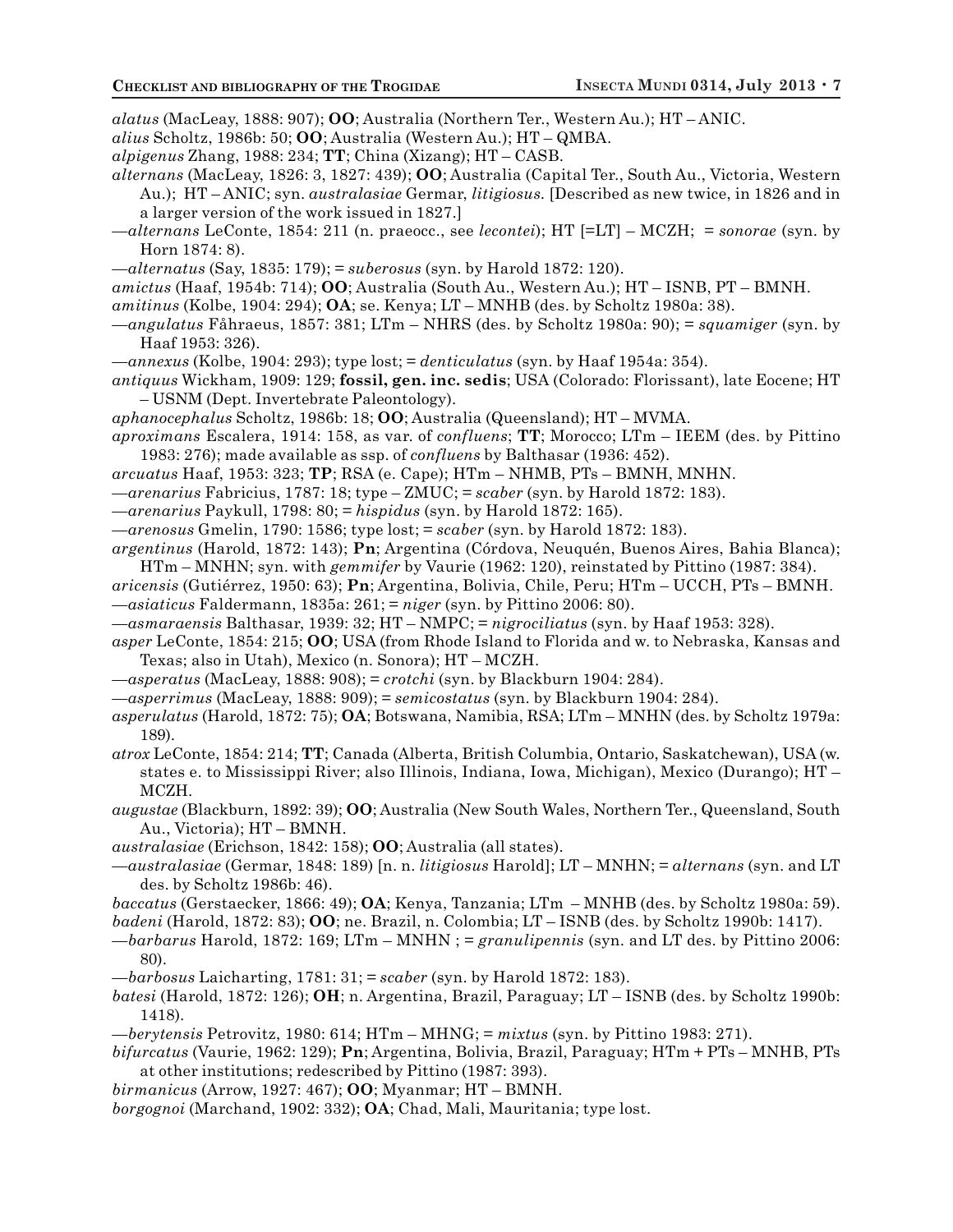*borrei* (Harold, 1872: 84); **OO**; Argentina, s. Bolivia, Brazil(?), Uruguay; HT + PT – ISNB.

- *boucomonti* Paulian, 1933: 205; **TT**; China (Fujian, Jiangxi, Yunnan); HT MNHN.
- *braacki* Scholtz, 1980a: 87; **TP**; RSA (s. Cape); HTm + PTs TMSA, PT BMNH.
- *brahminus* Pittino, 1985: 338; **TT**; China (Xizang, Yunnan), India (Himachal Pradesh, Punjab, Sikkim, West Bengal), Malaya, n. Vietnam; HTm – BMNH, PTm – RPMI.
- *brasiliensis* (Vaurie, 1962: 134); **Pn**; Brazil, Paraguay; HTm MZSP, PTs AMNH and other institutions.
- *brevicollis* (Eschscholtz, 1822: 12); **Pn**; Argentina, Brazil, Chile, Colombia, Paraguay, Peru; ST(1) BMNH; syn. *lachrymosus.*
- *brincki* Haaf, 1958a: 475; **TP**; Lesotho (Drakensberg Mtns.); HTm + PTs MZLU, PTs NHMB.
- *brucki* (Harold, 1872: 93); **OO**; Australia (Capital Ter., New South Wales, Queensland, Victoria); type – MNHN?
- *bullatus* (Curtis, 1845: 444); **Pn**; Argentina, Bolivia, Chile, Peru, Uruguay; HT BMNH.
- *burmeisteri* Pittino, 1987: 380; **Pn**; Argentina (Mendoza); HTm + PTs MNHN and other institutions.
- *cadaverinus cadaverinus* Illiger, 1802b: 44; **TT**; c. Europe, w. Russia, Siberia, Mongolia, Kyrgyzstan, Syria.
- *cadaverinus komareki* Balthasar, 1931: 130, as sp.; China (Heilongjiang), Mongolia, Siberia (Ussuri region); HT – NMPC.
- *caffer caffer* Harold, 1872: 41; **TP**; RSA (Cape, Free State); HT + PT MNHB; Scholtz (1980a: 95) was unable to examine the MNHB types listed by Haaf (1953: 334) and designated a LT (MNHN), which is invalid.
- *caffer lilianae* Scholtz, 1980a: 96; Malawi, e. RSA, e. Zimbabwe; HTm + PTs NMBZ, PTs BMNH + TMSA + UPSA.
- *cambeforti* Pittino, 1985: 334; **TT**; China (Sichuan); HT + AT + PTs MNHN.
- *cambodjanus* Pittino, 1985: 331; **TT**; Cambodia; HTf MNHN; male described by Pittino and Kawai (2006).
- —*canaliculatus* Say, 1824: 278; type? MCZH; = *tuberculatus* DeGeer (syn. by Harold 1872: 155). *candezei* (Harold, 1872: 113); **OO**; Argentina; type – MNHN?, ISNB?
- *candidus* (Harold, 1872: 98); **OO**; Australia (Capital Ter., New South Wales, Queensland, South Au., Victoria); LT – MNHN (des. by Scholtz 1986b: 28).
- *capensis* Scholtz, 1979b: 174; **TT**; RSA (s. Cape); HTm TMSA, PTs BMNH and other institutions. *capillaceus* Scholtz, 1990b: 1413; **OO**; Colombia (Bogotá); HTf – CMNH; male unknown.
- *capillaris* Say, 1823: 238; **TT**; Canada (Ontario), USA (ne. states to Tennessee, Missouri, Kansas; also Illinois, Indiana, Iowa, Texas, Utah); type? – MCZH.
- *carinatus* (Loomie, 1922: 135); **OO**; USA (s. Arizona, s. New Mexico, sw. Texas), Mexico (Chihuahua); HTm – USNM.
- *carinicollis* Scholtz, 1986b: 52; **OO**; Australia (Western Au.); HT WAMP.
- —*castelnaui* (Lansberge, 1887: 201); = *gigas* (syn. by Blackburn 1904: 285).
- —*chevrolati* Harold, 1868: 86; = *perlatus* (syn. by Harold 1872: 161).
- *chilensis* (Harold, 1872: 137); **Pn**; w. Argentina, Chile; HT MNHN.
- *chinensis* (Boheman, 1858: 52); **OA**; e. China, Taiwan, Japan, se. Asia, Indonesia (Java, Sumatra); HTm – NHRS; syn. *obscurus.*
- *ciliatus* (Blanchard, 1846: 190); **OO**; Argentina, Bolivia; type MNHN.
- *clathratus* Reiche, 1861: 205; **TT**; France (Corsica), Italy (Sardinia).
- —*concinnus* Erichson, 1848: 932; = *eversmanni.*
- *confluens* Wollaston, 1864: 193; **TT**; Algeria, Canary Is., Libya, Morocco, Tunisia; HT BMNH.
- —*confluentus* (Robinson, 1941a: 134); HTm ANSP; = *umbonatus* (syn. by Vaurie 1955: 76).
- —*conjunctus* Petrovitz, 1975: 2; = *sonorae* (syn. by Pittino 2006: 28, 81).
- *consanguineus* (Péringuey, 1901: 466); **OA**; Namibia, Zaire, n. Zimbabwe; LT SAMC (des. by Scholtz 1980a: 34).
- *consimilis* Haaf, 1953: 324; **TP**; Namibia, RSA; HT + AT NHMB, PTs BMNH.
- *contractus* Robinson, 1940: 153; **TT**; USA (sc. Texas); HTm ANSP.
- —*coracinus* Gmelin, 1790: 1587; **inc. sed.**; patria?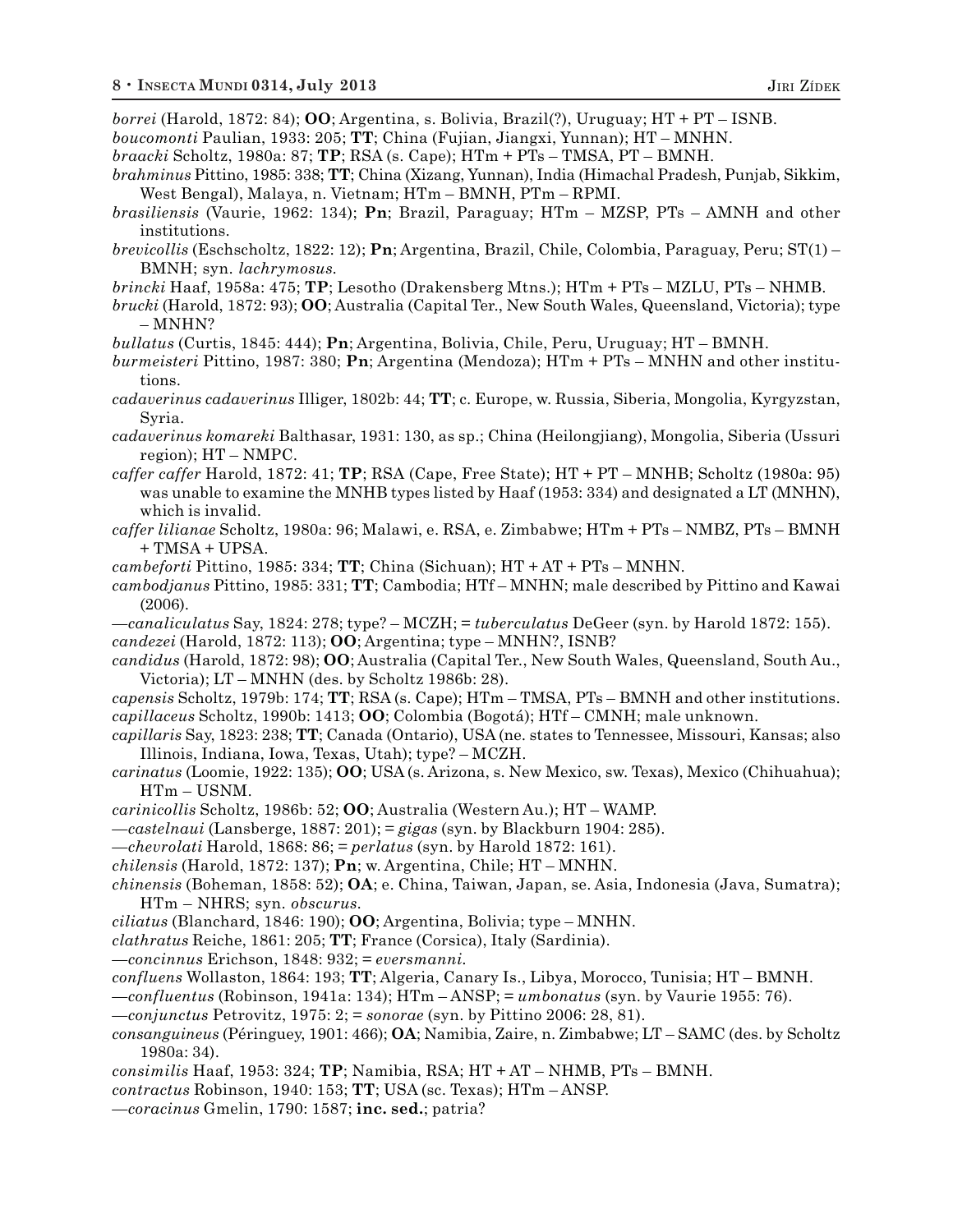- *costatus* (Wiedemann, 1823: 30); **OO**; Australia (all states), se. Asia, s. China, Papua New Guinea, Solomon Is.; syn. *montalbanensis*, *regularis*, *velutinus.*
- *cotodognanensis* Compte, 1986: 69; **TT**; Spain.
- —*crenatus* (Olivier, 1789: no. 4: 7); = *suberosus* (syn. by Harold 1872: 120).
- *cretaceus* Nikolaev, 2007: 102f, 105, 206, 215; **Trox inc. sed.**; **fossil** (Early Cretaceous), Mongolia. *cribrum* Gené, 1836: 186; **TT**; France (Corsica), Italy (Sardinia).
- —*cricetulus* Ádám, 1994c: 37; = *hispidus* (syn. by Pittino 2006: 28).

*crotchi* (Harold, 1871: 116); **OO**; Australia (New South Wales, Northern Ter., Queensland, South Au., Victoria, Western Au.); LT – MNHN (des. by Scholtz 1986b: 26); syn. *asperatus*, *eremita.*

*curvipes* (Harold, 1872: 90); **OO**; Australia (Northern Ter., Queensland, Western Au.); HT – MNHN.

*cyrtus* Haaf, 1953: 333; **TP**; Lesotho, RSA; HTm + PTs – MNHN; syn. *fumarius.*

- —*damarinus* (Péringuey, 1901: 469); LT SAMC; = *rusticus* (syn. and LT des. by Scholtz 1979a: 191).
- —*demaisoni* Reitter, 1904: 156; LT HNHM; = *transversus* (syn. by Pittino 2006: 28).

*demarzi* (Haaf, 1958: 1081); **OO**; Australia (Northern Ter., Queensland), w. Irian; HT – NHMB. *dentibius* Robinson, 1940, see ssp. of *spinulosus.*

- *denticulatus* (Olivier, 1789: 13); **OA**; Djibouti, Ethiopia, Kenya, Somalia, Sudan, Tanzania, Uganda; type lost; syn. *annexus*, *neumanni*, ?*verrucosus* (see separate entry).
- —*denticulatus* (Beauvois, 1805: 176); = *suberosus* (syn. by Harold 1872: 120).
- —*denticulatus* (Blanchard, 1846: 189), praeocc. by *denticulatus* Olivier; = *pedestris* Harold, n. n.
- *desertorum* (Harold, 1872), see ssp. of *niloticus.*
- *dhaulagiri* Paulus, 1972a: 55; **TT**; Nepal; HTm FISF.
- *diffluens* (Vaurie, 1962: 138); **Pn**; Chile (Santiago); HTf CASC.
- *dilaticollis* (MacLeay, 1888: 907); **OO**; Australia (Northern Ter., Queensland, Western Au.); LT ANIC (des. by Scholtz 1986b: 22).
- *discedens* (Haaf, 1954a: 359); **OA**; e. Kenya, se. Somalia, Tanzania; HTm NHMV.
- *dohrni* (Harold, 1871: 112); **OO**; Australia (Western Au.); LT MNHN (des. by Scholtz 1986b: 10).
- *doiinthanonensis* Masumoto, 1996: 9; **TT**; nw. Thailand; HTm OWUT.
- *ecuadorensis* (Vaurie, 1962: 133); **Pn**; Ecuador, Peru ; HTm + PTs ZMUC, and PTs at other institutions.
- *elderi* (Blackburn, 1892: 37); **OO**; Australia (South Au.: Ooldea); LTf BMNH (des. by Scholtz 1986b: 12); male unknown.
- *elevatus* (Harold, 1872: 73); **OA**; s. Angola, Namibia; LTm MNHN (des. by Scholtz 1979a: 190); syn. *gravidus.*
- *elongatus* (Haaf, 1954b: 706); **OO**; "Northern Australia"; HTm MNHN; known only from HT.
- *endroedyi* (Scholtz, 1979a: 185); **OA**; s. Angola, nw. Namibia; HTm + PTs TMSA.
- —*eremita* (Blackburn, 1892: 38); LT BMNH; = *crotchi* (syn. and LT des. by Scholtz 1986b: 26).
- —*erinaceus* LeConte, 1854: 212; LT MCZH; = *variolatus* (syn. and LT des. by Robinson 1940: 151).
- —*erlangeri* (Kolbe, 1904: 293); LTm MNHB (des. by Scholtz 1980a: 55); = *niloticus niloticus* (syn. by Haaf 1954a: 345).
- *erugatus* Scholtz, 1990b: 1425; **Pn**; Argentina; HTf FMLT; male unknown.
- *euclensis* (Blackburn, 1892: 39); **OO**; Australia (Capital Ter., New South Wales, Queensland, South Au., Victoria, Western Au.); LT – BMNH (des. by Scholtz 1986b: 44).
- *eversmanni* Krynicki, 1832: 123; **TT**; Europe, w. Russia, Siberia, Kazakhstan, Kyrgyzstan, Turkmenistan, Uzbekistan, Iran, China (Xinjiang).
- *eximius* Faldermann, 1835b: 368; **TT**; China (Nei Mongol), Mongolia.
- *expansus* (Arrow, 1900: 22); **OA**; ec. Somalia; HTm BMNH; known only from HT.
- *eyrensis* (Blackburn, 1904: 293); **OO**; Australia (South Au., Western Au.); LT BMNH (des. by Scholtz 1986b: 47).
- *fabricii* Reiche, 1853: 89; **TT**; Italy (Sicily), Portugal, Spain, Malta, Algeria, Libya, Morocco, Tunisia, Egypt.
- *fascicularis fascicularis* Wiedemann, 1821: 129; **TT**; RSA (s. Cape, n. Transvaal mtns.), e. Zimbabwe; LT – MNHB (des. by Scholtz 1980a: 78).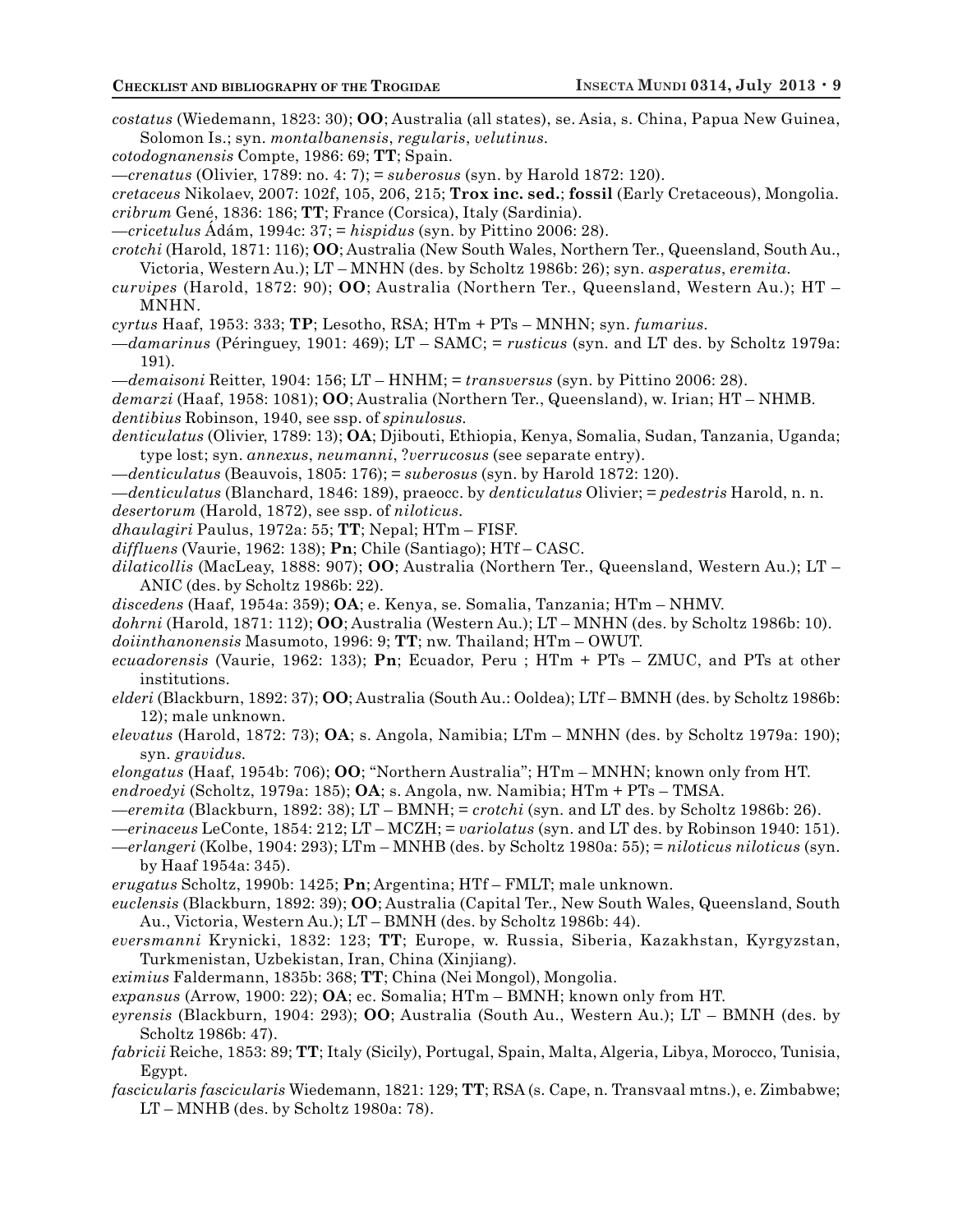- *fascicularis rowei* Scholtz, 1980a: 78; RSA (Free State, Natal mtns.); HTm + PTs TMSA, PTs BMNH.
- *fascifer* LeConte, 1854: 213; **TT**; Canada (British Columbia), USA (Pacific nw. from San Francisco to Canadian border); HT – MCZH.
- —*femoratus* (DeGeer, 1774: 269), as *Scarabaeus*; = *sabulosus sabulosus* (syn. by Harold 1872: 175).
- *—fenestrellus* (Balthasar, 1939: 34); type lost; = *melancholicus* (syn. by Scholtz 1979a: 188); revalidated by Pittino (2006: 27) without explanation.
- —*fenestratus* (Harold, 1872: 97); = *subcarinatus* (syn. by Haaf 1958b: 1079).
- *floridanus* Howden and Vaurie, 1957: 1; **TT**; USA (Florida); HTm + PTs AMNH, ATf CMNO, PTs at other institutions.
- *formosanus* Nomura, 1973: 37; **TT**; South Korea, Taiwan; HTm NSMT.

*foveicollis* Harold, 1872: 181; **TT**; Canada (Ontario), USA (e. states w. to Kansas, Oklahoma, Texas); type – MNHN?; syn. *aciculeatus.*

- *foveolatus* (Boheman, 1860: 114); **OA**; Namibia; LTm + PLTs NHRS (des. by Scholtz 1979a: 184); syn. *massalis*; Paulian (1981: 7) reported this species from Madagascar, but his habitus photo (fig. 3) is not *foveolatus* and his drawing of the aedeagus (fig. 8d) appears to have been copied from Haaf (1954a: fig. 18).
- *frater* Pittino, 2005: 74; **OA**; India, Pakistan, Sri Lanka; HTm RPMI, PTs RPMI, SKTJ.
- *freyi* (Haaf, 1954a: 370); **OA**; Namibia, nw. RSA; HTm + PTs NHMB, and PTs at other institutions. *frontera* Vaurie, 1955: 41; **TT**; USA (s. Texas); HTm + ATf + PTs – TAMU, and PTs at other institutions. *fujiokai* Ochi, 2000; see ssp. of *sabulosus.*
- —*fumarius* Haaf, 1953: 333; HTm NHMB (syn. by Scholtz 1980a: 97).
- —*furcifer* Pittino, 1987: 394; HTm + PTs HNHM, and PTs at other institutions; = *bifurcatus* (syn. by Scholtz 1990b: 1441).
- *fuliginosus* (Robinson, 1941a: 134); **OO**; USA (s. Texas), Mexico (Coahuila, Tamaulipas, Veracruz, Yucatán), Guatemala; HT – USNM.
- *funestus* (Lansberge, 1886: 94); **OA**; "Africa"; type lost; undocumented species, which the original description appears to place in the gemmatus or baccatus group of *Omorgus* (*Afromorgus*) – see Scholtz 1980a: 99, 1986a: 362.
- —*furcillifer* Pittino, 1987: 396; HTm RPMI; = *parafurcatus* (syn. by Scholtz 1990b: 1441).
- *galapagoensis* (Van Dyke, 1953: 124); **Pn**; n. Galapagos (Darwin + Wolf Is.); HTf CASC.
- *gansuensis* Ren, 2003: 110; **TT**; China (Gansu); HT CASB?
- *gemmatus* (Olivier, 1789: 7); **OA**; Arabia, Chad, Djibouti, Egypt, Eritrea, Ethiopia, Gambia, Ghana, Guinea, Mali, Mauritania, Niger, Nigeria, Senegal, Somalia, Sudan; type lost.
- *gemmifer* (Blanchard, 1846: 187); **Pn**; Argentina, Brazil, Chile, Uruguay; HT MNHN; syn. *argentinus.*
- *—gemmiferus* (Blanchard, 1846: 187); = *gemmifer.*
- *—gemmiferus* (Blanchard, 1846: 188), n. praeocc.; = *guttifer.*
- *gemmingeri* (Harold, 1872: 134); **Pn**; Argentina, Bolivia, Brazil, Paraguay, Uruguay (not in Chile, see Diéguez 2008); HT – MNHN.
- *gemmulatus* Horn, 1874: 8; **TT**; USA (Arizona, California, New Mexico, South Dakota), Mexico (n. Baja); LT – MCZH (des. by Robinson 1940: 151).
- *genieri* Scholtz, 1991b: 112; **OA**; Burkina Faso; HTm LEMQ; known only from HT.
- *gibberosus* Scholtz, 1990b: 1428; **Pn**; Chile (Bíobio, Malleco); HTm USNM, PTs CMNO + UPSA.
- —*gibbus* (Olivier, 1789: no. 4: 13); type lost; = *suberosus* (syn. by Harold 1872: 120).
- *gigas* (Harold, 1872: 48); **OO**; Australia (South Au., Western Au.); type lost; syn. *castelnaui.*
- —*glaber* (Scholtz, 1980a: 36); **OA**; s. Tanzania; HTm ZSBS; = *lindemannae* (syn. by Pittino 2005: 75).
- —*globulatus* (Fairmaire, 1883: 490); type MNHN?; = *hemisphaericus* (syn. by Berg 1884: 98).
- —*gonoderus* (Fairmaire, 1901: 135); HT MNHN; = *squalidus* (syn. by Paulian 1937: 134).
- *gordoni* (Steiner, 1981: 205); **Pn**; Peru (Cuzco); HT + AT + PTs USNM.
- —*graecus* Mulsant and Rey, 1871: 223; = *transversus.*
- *granulatus* (Herbst, 1783: 12); **OA**; Afghanistan, India (Himachal Pradesh, Sikkim, West Bengal, c. + s. states), Pakistan; type lost.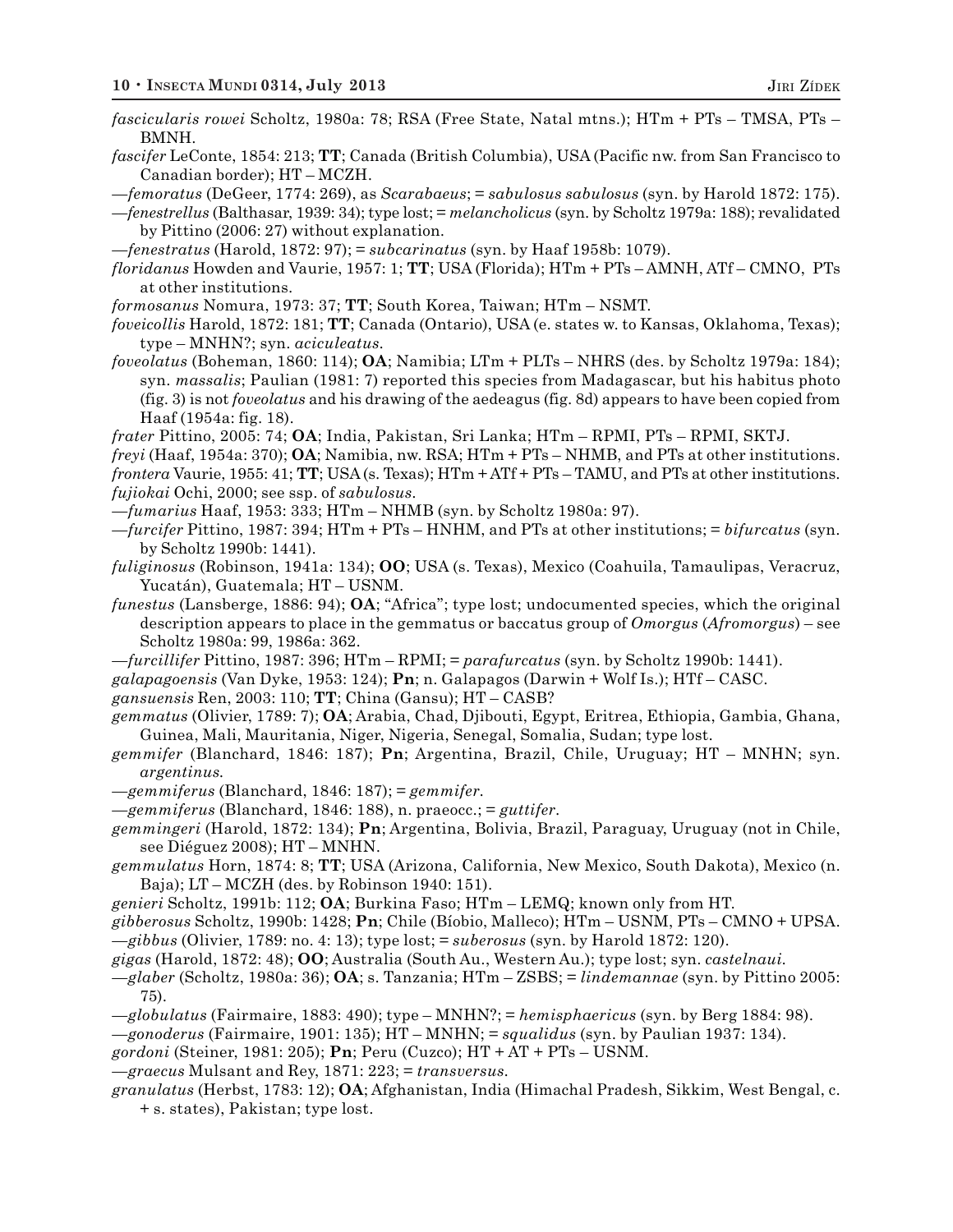—*granulatus* Fabricius, 1801: 110; HT – ZMUC; = *fabricii* (syn. by Pittino 2006: 80).

- *granuliceps* (Haaf, 1954b: 703); **OO**; "Australia"; HTf MNHN; known only from HT.
- —*gravidus* (Péringuey, 1901: 470); LT SAMC; = *elevatus* (syn. and LT des. by Scholtz 1979a: 190).
- *granulipennis* Fairmaire, 1852: 83; **TT**; Caucasus, Italy (Sicily), Spain (incl. Canary Is.), Gibraltar, Algeria, Egypt (incl. Sinai), Libya, Morocco, Tunisia, Iran, Israel, Lebanon, Syria; LT – MNHN (des. Pittino 1983: 268); syn. *barbarus.*
- *gunki* Scholtz, 1980a: 86; **TP**; RSA (s.-sw. Cape); HTm TMSA, PTs PPRI, UPSA.
- *guttalis* (Haaf, 1954a: 336); **OA**; Ghana, Mali, Nigeria, Senegal; HTm NHMB.
- *guttifer* (Harold, 1868: 86), n. n. pro *T. gemmiferus* (Blanchard 1846: 188), praeocc. by *T. gemmiferus* (Blanchard 1846: 187); **Pn**; Argentina, Chile, Paraguay; HT – MNHN.
- *haafi* (Vaurie, 1962: 122); **Pn**; s. Argentina; HTm MNHN, PTs MNHB + MNHN + NHMB.
- *haagi* (Harold, 1872: 59); **OA**; India (West Bengal), Pakistan; HT MNHN; regarded as a ssp. of *niloticus* by Haaf (1954a: 348) and Scholtz (1982: 12), elevated to species by Pittino (2006: 26, 27, 79).
- *hamatus* Robinson, 1940: 153; **TT**; Canada (Ontario), USA (e. states s. to Georgia + Tennessee and w. to Kansas + Nebraska; also Oklahoma, Texas); HTm – ANSP.
- —*haroldi* Flach, 1879: 155; type? NMPC; = *perrisii.*
- *hemisphaericus* (Burmeister, 1876: 253); **Pn**; s. Argentina, s. Chile; ST MACN?; syn. *globulatus.*
- *hispanicus* Harold, 1862a: 161; **TT**; France (Pyrenees), Portugal, Spain; HT MNHN.
- *hispidus* (Pontoppidan, 1763: 431), as *Scarabaeus*; **TT**; Europe, Canary Is., Iran, Syria, Turkey; type lost; syn. *arenarius* Paykull (hom.), *cricetulus*, *insularis* Schneider (hom.), *luridus* Rossi (hom.), *sabulosus* Preyssler (hom.).
- —*hispidus* Paykull, 1798: 81; = *scaber* (syn. by Harold 1872: 183).
- *horiguchii* Ochi and Kawahara, 2002: 54; **TT**; Japan, North Korea.
- *horridus* Fabricius, 1775: 818; **TP**; RSA (sw. Cape); ST(2) ZMUC; syn. *pectinatus*, *silphoides.*
- *howdenorum* Scholtz, 1986b: 14; **OO**; Australia (Western Au.); HT SAMA, PT BMNH.
- *howelli* (Howden and Vaurie, 1957: 4); **OO**; USA (ec. Florida, Texas); HTm CMNO, PTm INHS; presumed to occur through much of the range of its host bird Caracara (*Polyborus cheriway*), as far south as the Guianas and Peru.
- *ikhbogdensis* Nikolaev, 2007: 107f, 215; **Cm**; **fossil** (Early Cretaceous), Mongolia.
- *inadai* Ochi, Kawahara and Inagaki, 2008: 135; **TT**; Japan (Yakushima I.); HTm OMNH [= *opacotuberculatus*?].
- *inclusus* (Walker, 1858: 208); **OA**; China (Hainan), India, Sri Lanka; HTm BMNH.
- —*incultus* (Fåhraeus, 1857: 377); LT NHRS (des. by Scholtz 1979a: 187), PLT(1) BMNH; = *squalidus* (syn. by Harold 1872: 108).
- *indicus* (Harold, 1872: 102); **OA**; India; "Typenmaterial" MNHN.
- *indigenus* Scholtz, 1990b: 1411; **OO**; Galapagos (Española I.); HTm CMNO, PTs AMNH, BMNH and other institutions.
- *ineptus* Balthasar, 1931: 131; **TT**; e. Siberia, Mongolia; HT[ST?] NMPC.
- *inermis* Pittino, 2005: 77; **OA**; s. India, Sri Lanka, s. Vietnam; HTm + PTs RPMI.
- *inflatus* (Loomie, 1922: 135); **OO**; USA (Arizona, New Mexico, Texas), Mexico (Chihuahua); HTm USNM.
- *insignicollis* (Blackburn, 1896: 265); **OO**; Australia (New South Wales, Northern Ter., Western Au.); HT – MVMA.
- *insignis* (Haaf, 1954a: 344); **OA**; s. Angola, Namibia; HTm NHMB, PTs TMSA.
- —*instabilis* Haaf, 1953: 331; HTm NHMB, PT BMNH; = *sulcatus* (syn. by Scholtz 1979a: 193).
- *insularis* Chevrolat, 1864: 416; **TT**; Cuba; HT ANSP? [allegedly in Poey Coll., but not found by Robinson (1940)].
- —*insularis* Schneider, 1898: 69; = *hispidus.*
- —*integer* LeConte, 1854: 216; LT MCZH (des. by Robinson 1940: 151); = *punctatus* (syn. by Horn 1874: 5).
- *iranicus* Petrovitz, 1980: 613; **TT**; Iran; HTf MHNG.
- *italicus* (Reiche, 1853: 89); **OA**; China ("Kwangu"), India (Himachal Pradesh, Kashmir, Sikkim, West Bengal), Pakistan, Italy (intro.); HT – MNHN.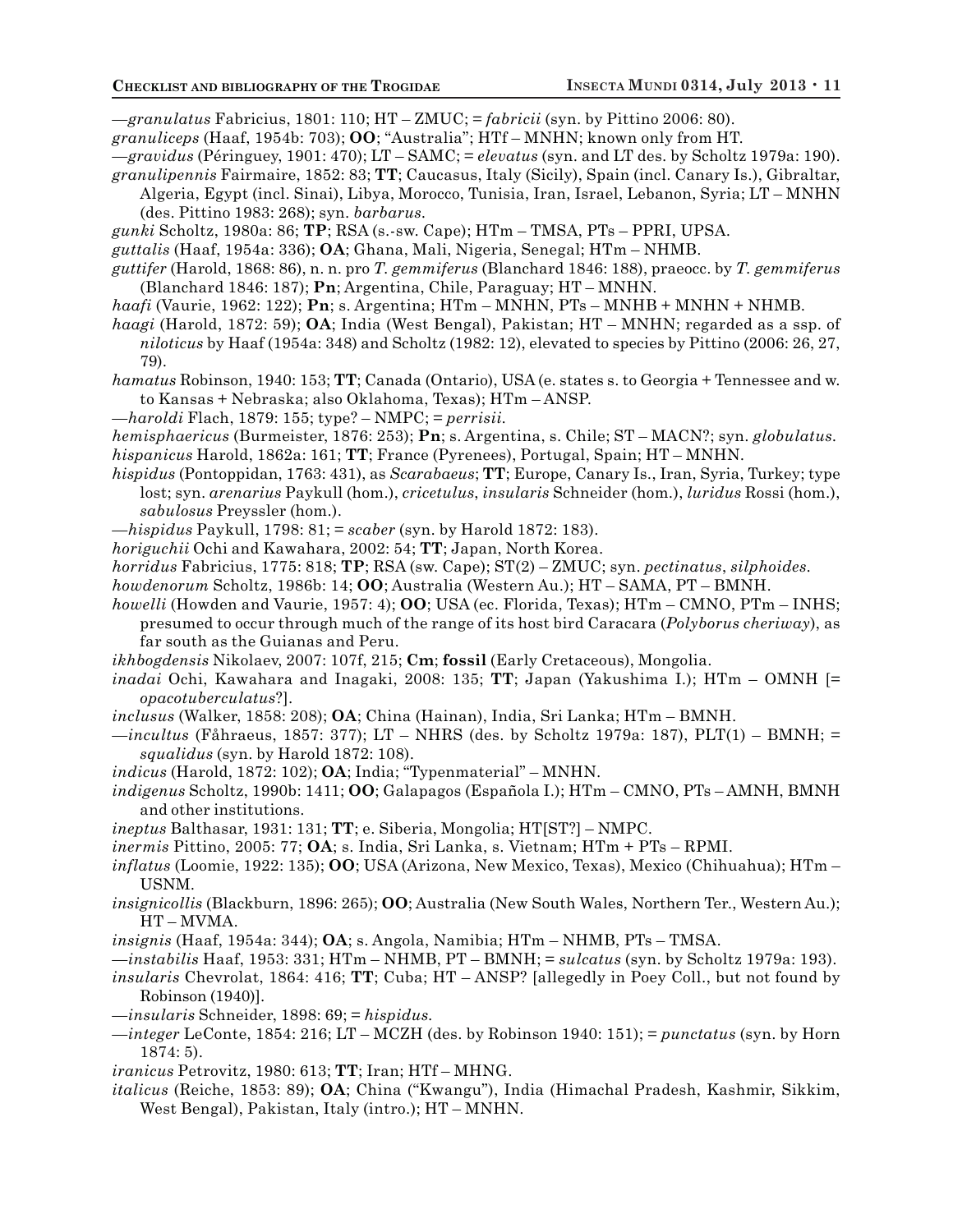*jeanae* Scholtz, Inward and Kerley, 2007: 98; **TT**; Thailand; HTm – BMNH; known only from HT.

- *juglans* (Ratcliffe, 1978: 299); **Pn**; Brazil, Guyana; HT + AT INAM, PTs AMNH and other institutions.
- *kerleyi* Masumoto, 1996: 10; **TT**; nw. Thailand; NSMT.
- *kiuchii* Masumoto, 1996: 11; **TT**; Laos, Thailand; HT OWUT.
- *klapperichi* Pittino, 1983: 280; **TT**; Ukraine (Crimea), Greece, Cyprus, Turkey, Israel, Jordan, Syria, Iran, Iraq; HT + AT – MHNG, PTs – BMNH.
- *komareki* Balthasar, 1931, see ssp. of *cadaverinus.*
- *koreanus* Kim, 1991: 136; **TT**; South Korea.
- *kyotensis* Ochi and Kawahara, 2000: 53; **TT**; Japan.
- —*lachrymosus* (Curtis, 1845: 455); HT BMNH; = *brevicollis* (syn. by Harold 1872: 145).
- *lama* Pittino, 1985: 329; **TT**; China (se. Xizang); HTm BMNH.
- —*larvatus* (Gerstaecker, 1873: 309); LT DEIM (des. by Scholtz 1979a: 188); = *melancholicus* (syn. by Haaf 1954a: 379).
- *laticollis* LeConte, 1854: 213; **TT**; USA (Arkansas, Indiana, Iowa, Massachusetts, Nebraska, New Jersey, New York, Pennsylvania); HT – MCZH.
- —*lecontei* Harold, 1872: 156, n. n. pro *alternans* LeConte, n. praeocc.; = *sonorae* (syn. by Horn 1874: 8).
- *leonardii* Pittino, 1983: 277; **TT**; Portugal, Spain, Algeria, Libya, Morocco, Tunisia, Egypt, Israel, Syria; HTm – MSNM, PTm – RPMI.
- —*leprosus* (Blanchard, 1846: 188); HT MNHN; = *aeger* (syn. by Harold 1872: 132).
- *levis* Haaf, 1953: 325; **TP**; RSA (Cape, Free State); HTf BMNH, PTs ISNB.
- *lilianae* Scholtz, 1980, see ssp. of *caffer.*
- *lindemannae* (Petrovitz, 1975: 1); **OA**; Tanzania, e. RSA; HTm ZSBS; syn. *glaber*.
- —*litigiosus* (Harold, 1872: 88) (n. n. pro *australasiae* Germar, n. praeocc.); = *alternans* (syn. by Scholtz 1986b: 46).
- *litoralis* Pittino, 1991: 77; **TT**; Albania, Bosnia-Hercegovina, Croatia, Montenegro, Serbia, Italy, Malta, Turkey; HT + AT – RPMI, PTs – BMNH, NMPC and other institutions.
- *lobicollis* (Arrow, 1927: 466); **OA**; Myanmar, Thailand; STs BMNH.
- *longitarsis* (Harold, 1872: 136); **Pn**; Argentina, Chile; HT MNHN.
- *loxus* (Vaurie, 1955: 58); **OO**; Mexico (Veracruz), Costa Rica, Argentina, Brazil, Colombia; HTf MCZH; presumed to occur continuously from Mexico to Argentina.
- *lucidus* Pittino, 2010: 80; **OO**; Argentina (Buenos Aires); HTf MSNM; known only from HT.
- *lugubris* (Haaf, 1954a: 338); **OA**; se. Kenya, Tanzania; HTm NHMV.
- *luridus* Fabricius, 1781: 496; **TP**; Namibia, RSA (w. Cape); LT ZMUC (des. by Scholtz 1979a: 194). —*luridus* Rossi, 1790: 17; = *hispidus.*
- *lutosus* (Marsham, 1802: 25), as *Scarabaeus*; **TT**, "England"; type lost, **sp. inc. sed.**
- —*madagascariensis* (Fairmaire, 1871: 34); HT MNHN; = *melancholicus* (syn. by Harold 1872: 108).
- *maindroni* Pittino, 2005: 78; **OA**; Pakistan; HTm + ATf + PTs MNHN, PT RPMI.
- *maissouri* (Haaf, 1954a: 384), as ssp. of *T. inclusus*; "Vorder-Indien (Maissour, Shimoga), Surada und Burma"; HTm + PTs – MNHN; elevated to species by Pittino (2006: 27).
- *mandli* Balthasar, 1931: 128; **TT**; e. Siberia, China (Fujian, Heilongjiang), Japan, South Korea. HT NMPC, syn. *nishijimai.*
- —*manilensis* (Schultze, 1915: 271); = *suberosus* (syn. by Haaf 1954b: 739).
- *mariae* Scholtz, 1986b: 13; **OO**; Australia (Western Au.); HT WAMP.
- *mariettae* Scholtz, 1986b: 20; **OO**; Australia (Northern Ter.); HT ANIC.
- *marshalli* (Haaf, 1957a: 694); **OO**; Australia (n. Queensland); HTf NHMB; known only from HT redescribed by Pittino and Kawai (2010).
- *martini* Reitter, 1892: 153, as var. of *granulipennis*; **TT**; Spain, Algeria, Libya, Tunisia; LTf DEIM (des. by Pittino 1983: 274); made available as ssp. of *granulipennis* by Balthasar (1936: 452).
- —*massaicus* (Kolbe, 1904: 293); LT MNHB (des. by Scholtz 1980a: 55); = *niloticus niloticus* (syn. by Haaf 1954a: 345).
- —*massalis* (Harold, 1880: 156); type lost; = *foveolatus* (syn. by Haaf 1954a: 360).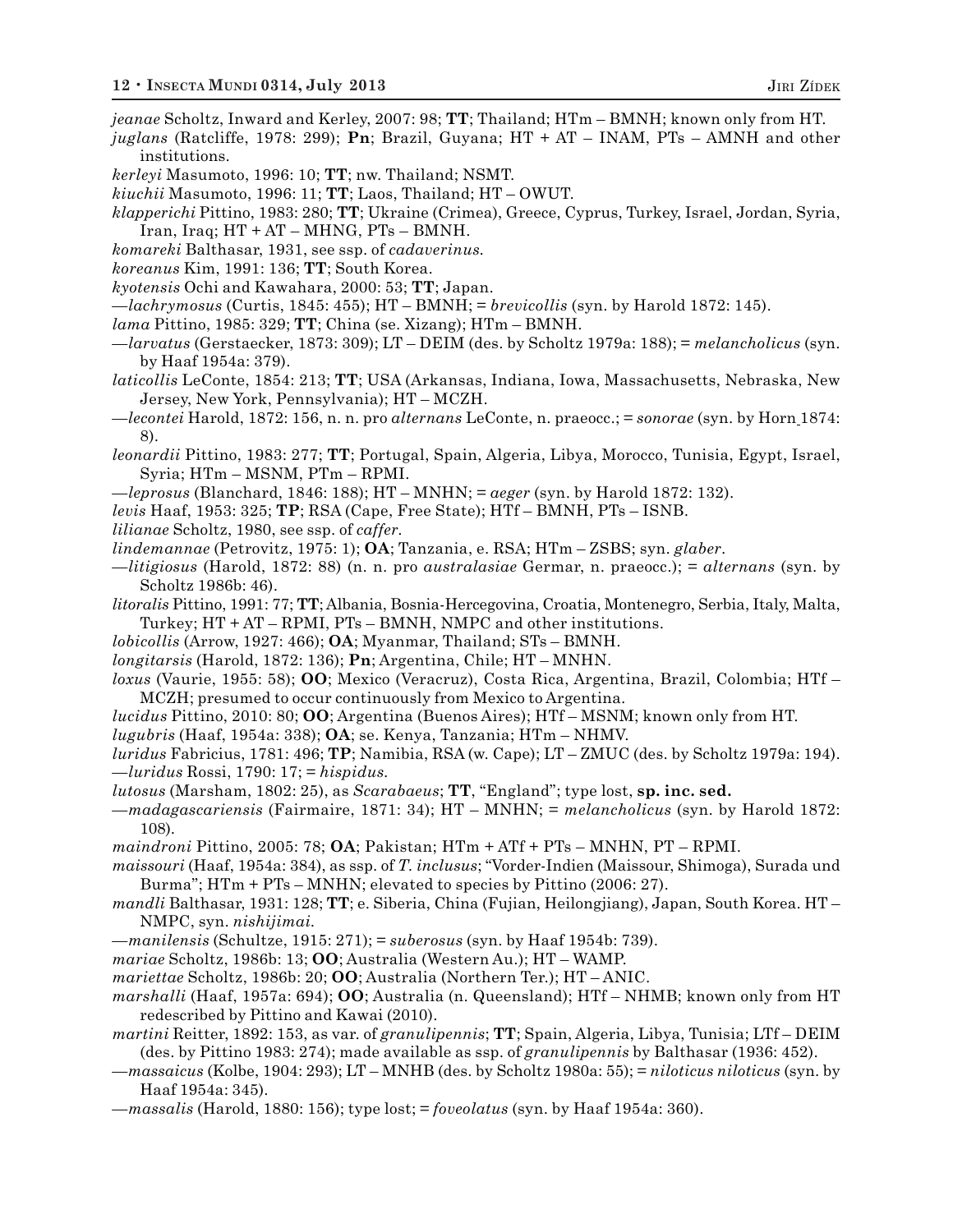*matsudai* Ochi and Hori, 1999: 37; **TT**; Japan (Amami-Ôshima).

*matsumurai* Miyake and Yamaya, 1995, see ssp. of *uenoi.*

*maurus* Herbst, 1790: 26; **inc. sed.**; patria?

*melancholicus* (Fåhraeus, 1857: 378); **OA**; Angola, Botswana, Cameroon, CAR, Chad, Comoros, Eritrea, Ethiopia, Gambia, Ghana, Guinea, Ivory Coast, Kenya, Madagascar, Malawi, Mali, Mozambique, Namibia, Nigeria, RSA, Rwanda, Senegal, Sierra Leone, Sudan, Tanzania, Togo, Uganda, Zaire, Zambia, Zimbabwe; LT – NHRS (des. by Scholtz 1979a: 187); syn. *fenestrellus*, *larvatus*, *madagascariensis* [see note under *fenestrellus*].

*mentitor* (Blackburn, 1896: 266); **OO**; Australia (Northern Ter., South Au., Western Au.); HT – MVMA, "one type" – BMNH.

*mictlensis* Deloya, 1995: 153; **OO**; Mexico (Puebla); HT + AT – IEXM.

*miliarius* Gmelin, 1790: 1587; **TP**; RSA (Cape); type lost; undocumented species, which the original description appears to place in the sulcatus group of *Trox* (*Phoberus*) – see Scholtz 1980a: 99.

*mirabilis* Pittino, 1987: 391; **Pn**; Argentina, Chile; HTm – RPMI.

*mitis* Balthasar, 1933: 81; **TT**; e. Siberia, China (Beijing, Heilongjiang), Japan, South Korea; LT – NMPC (des. by Pittino 2006: 28).

*mixtus* Harold, 1872: 167, as var. of *granulipennis*; **TT**; Cyprus, Turkey, Israel, Lebanon, Syria; LTm – MNHN (des. by Pittino 1983: 271); syn. *berytensis* Petrovitz; made available as sp. by Pittino 1983: 271 (as ssp. in 1985).

*mollis* (Arrow, 1927: 468); **OO**; Indonesia (Borneo, Sumatra), Malaya; LT – BMNH (des. by Scholtz  $1986b: 38$  + PLT(1).

*monachus* (Herbst, 1790: 25); **OO**; USA (e. states from the Great Lakes to Florida and w. to Nebraska, Kansas, Oklahoma and e. Texas); HT – MNHB; syn. *pustulatus*, *tuberculatus* Beauvois.

—*montalbanensis* (Schultze, 1915: 272); = *costatus* (syn. by Haaf 1954a: 390).

*montanus* Kolbe, 1891: 22; **TP**; Kenya, Tanzania, Uganda; LT – BMNH (des. by Scholtz 1980a: 77). *monteithi* Scholtz, 1986b: 58; **OO**; Australia (e. Queensland: Kroombit); HT – QMBA.

—*monticola* Robinson, 1940: 158, as ssp. of *variolatus*; HT – ANSP; = *variolatus* (syn. by Vaurie 1955: 53).

—*morsus* LeConte, 1854: 216; HT – MCZH; = *punctatus* (syn. by Horn 1874: 5).

*morticinii* (Pallas, 1781: 11), as *Scarabaeus*; **TT**; sw. Russia, w. to e. Siberia, Kazakhstan, Kyrgyzstan, Turkmenistan, China (Xinjiang); syn. *pinguis.*

*mutabilis* (Haaf, 1954a: 376); **OA**; Botswana, w. Ethiopia, Kenya, Malawi, Mozambique, e. RSA, Tanzania, Uganda, Zaire; HT – NHMB, PTs – BMNH.

*mutsuensis* Nomura, 1937: 85; **TT**; Japan; HTm – NSMT.

*nama* Kolbe, 1908: 125; **TP**; s. Namibia, RSA (nw. Cape); LTm – MNHB (des. by Scholtz 1979a: 195). *nanningensis* Pittino, 2005: 71; **OO**; China (Guangxi); HTm – RPMI; known only from HT.

*nanniscus* Péringuey, 1901: 458; **TT**; RSA (e. Cape); LT – SAMC (des. by Scholtz 1979b: 177).

*nasutus* Harold, 1872: 34; **TT**; RSA (sw. Cape); HTm – MNHN.

*natalensis natalensis* Haaf, 1954c: 57; **TT**; RSA (se. Natal); HTm – DMSA.

*natalensis quadricostatus* Scholtz, 1980a: 72; RSA (e. Transvaal); HTm – TMSA, PT – UPSA.

*natalensis schaborti* Scholtz, 1980a: 72; RSA (e. Transvaal); HTm – TMSA.

*necopinus* Scholtz, 1986c: 29, as TT; **TP**; nw. Zambia; HTm + PTs – BMNH; closest to *T. squamiger* in the sulcatus group, which Scholtz (1986a: 361) transferred to *Trox* (*Phoberus*)*.*

—*neumanni* (Kolbe, 1904: 293); LTm – MNHB (des. by Scholtz 1980a: 51); = *denticulatus* (syn. by Haaf 1954a: 354).

*neuquen* (Vaurie, 1962: 123); **Pn**; Argentina, Chile; HTm + PTm – MNHB, PTf – CMNO.

—*nidicola* Bonnaire, 1881: 63; = *perrisii.*

*niger* Rossi, 1792: 9; **TT**; Europe, Siberia, Kazakhstan, Kyrgyzstan, Turkey; NTf – MNHB (des. by Pittino 1991: 65); syn. *asiaticus.*

—*nigrescens* (Robinson, 1941a: 134); HTm – ANSP; = *tesselatus* (syn. by Vaurie 1955: 7).

*nigrociliatus nigrociliatus* Kolbe, 1904; 292; **TP**; Ethiopia (highlands); LT – MNHB (des. by Scholtz 1980a: 92); syn. *asmaraensis.*

*nigrociliatus nyansanus* Haaf, 1953: 330; Kenya, Rwanda, e. Zaire (lake areas); HTm – MNHB.

*nigrociliatus nyassicus* Haaf, 1953: 330; e. Tanzania (montane); HTm – MNHB.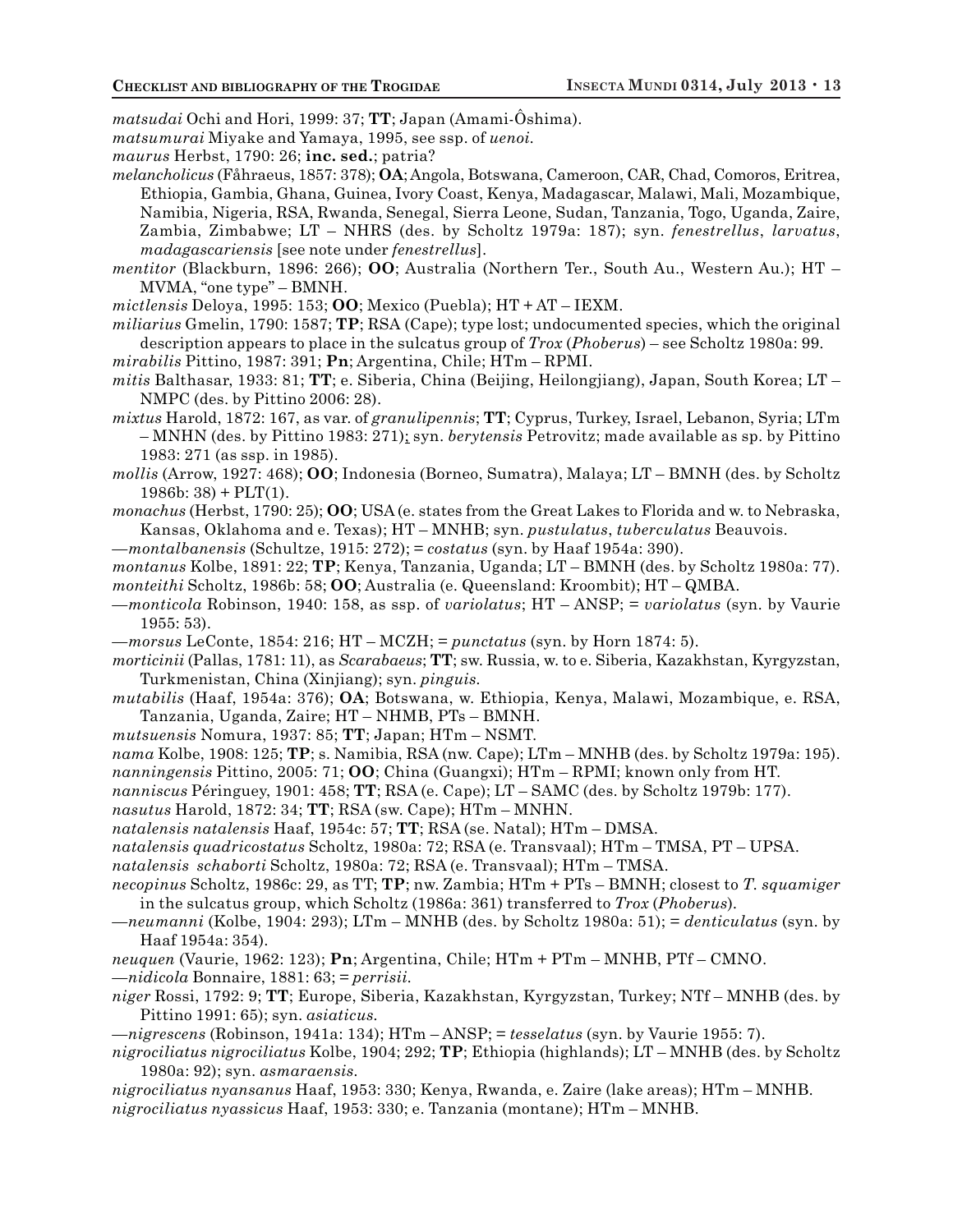*nigroscobinus* Scholtz, 1986b: 20; **OO**; Australia (Western Au.); HTf – ANIC; male unknown.

- *niloticus niloticus* (Harold, 1872: 79); **OA**; Djibouti, Ethiopia, Kenya, Madagascar, Somalia, Sudan, Tanzania Uganda [S of 15ºN]; LTf – MNHN (des. by Scholtz 1980a: 55); syn. *erlangeri*, *massaicus.*
- *niloticus desertorum* (Harold, 1872: 77), as sp., demoted to ssp. by Haaf (1954a: 347); Arabia, Egypt, Eritrea [N of 15ºN]; LTf – MNHN (des. by Scholtz 1980a: 56); syn. *philbyi.*
- *niponensis* Lewis, 1895: 387; Japan, Taiwan, Nepal, + Oriental; **TT**; HT BMNH; syn. with *T*. *scaber* by Arrow (1912: 61), reinstated by Pittino (2006: 80) without explanation.
- —*nishijimai* Nakane and Tsukamoto, 1955: 90; = *mandli.*
- —*nobilis* (Wollaston, 1867: 93); = *suberosus* (syn. by Harold 1872: 120).
- *nocheles* Scholtz, 1990b: 1412; **OO**; Argentina (Río Negro); HTm + PTm LACM.
- *nodicollis* (MacLeay, 1888: 908); **OO**; Australia (Western Au.); LT ANIC (des. by Scholtz 1986b: 56); doubtful species that may prove to be *O. subcarinatus.*
- *nodosus* (Robinson, 1940: 152); **OO**; USA (New Mexico, w. Texas), Mexico (n. Chihuahua); HTm ANSP.
- *nodulosus* Harold, 1872: 165, as var. of *hispidus*; **TT**; France (Corsica), Italy (Sardinia); LTm DEIM (des. by Pittino 1991: 69); made available as ssp. by Schmidt (1936: 76).
- *nohirai* Nakane, 1954: 10; **TT**; Japan; HT NSMT.
- —*nomadicus* (Scholtz, 1980b: 138); = *verrucosus* (syn. by Pittino 2006: 28).
- —*novaecaledoniae* (Balthasar, 1966: 184); HT?, PTs(4) NMPC; = *suberosus* (syn. by Scholtz 1986b: 54).
- *nyansanus* Haaf, 1953, see ssp. of *nigrociliatus.*
- *nyassicus* Haaf, 1953, see ssp. of *nigrociliatus.*
- *obesus* (Scholtz, 1980a: 30); **OA**; Djibouti, Ethiopia, Kenya, Tanzania, Uganda; HT + PTs BMNH. —*obscurus* (Waterhouse, 1875: 98); HT – BMNH; = *chinensis* (syn. by Arrow 1927: 466).
- —*occidentalis* Pittino, 1987: 395, as ssp. of *parafurcatus*; = *parafurcatus* s. str. (syn. by Scholtz 1990b: 1441); HTm – MNHN, PTm – RPMI.
- —*oligonus* (Loomis, 1922: 133); HT USNM; = *texanus* (syn. by Vaurie 1955: 75).
- *omacanthus* (Harold, 1872: 64); **OA**; India (Sikkim, Uttar Pradesh, West Bengal, c. states); type lost?
- *opacotuberculatus* Motschulsky, 1860: 41; **TT**; e. Siberia, China (Heilongjiang), Taiwan, Japan, Korean peninsula; type – ZMUM?
- —*opacus* Felsche, 1909: 450; LT SMTD (des. by Scholtz 1980a: 74); = *pusillus* (syn. by Haaf 1953: 341).
- —*oustaleti* Scudder, 1879: 178B; **n. dubium**; **fossil** (Eocene), Nine-Mile Creek, BC, Canada.
- *ovalis* (Haaf, 1957b: 117); **OO**; Australia (Northern Ter.); HTf MVMA; male unknown.
- —*ovatus* (Beauvois, 1805: 175); = *suberosus* (syn. by Harold 1872: 120).
- *pampeanus* (Burmeister, 1876: 255); **Pn**; Argentina; ST(4) MACN.
- *parafurcatus* Pittino, 1987: 395; **Pn**; Argentina, Brazil; HT + PTs MNHN; syn. *furcillifer*, *parafurcatus occidentalis.*
- *parvicollis* Scholtz, 1986b: 35; **OO**; Australia (New South Wales, Northern Ter., Victoria, Queensland); HT – ANIC.
- *parvisetosus* Ochi, Kon and Bai, 2010: 131; **TT**; China (Sichuan); HTm + PTs CASB.
- *pastillarius* (Blanchard, 1846: 187); **OO**; Argentina, Bolivia, Chile; HT MNHN?
- *patagonicus* (Blanchard, 1846: 186); **Pn**; Argentina, s. Brazil; HT MNHN?
- *patriciae* Pittino, 1987: 386; **Pn**; Argentina, Uruguay; HTm + PTm RPMI.
- *pauliani* (Haaf, 1954a: 385); **OA**; China (Henan, Hong Kong, Hubei, sw. China), India (Sikkim, West Bengal), Nepal, Sri Lanka, Cambodja, n. Vietnam, Annam, Indonesia (Java); HTm – NHMV, PTs – BMNH.
- *—pectinatus* (Pallas, 1781: 10), as *Scarabaeus*; type lost; = *horridus* (syn. by Harold 1872: 36).
- *pedestris* (Harold, 1872: 128); **Pn**; Argentina; HT MNHN?; syn. *denticulatus* Blanchard (n. praeocc.). *pellosomus* Scholtz, 1986b: 27; **OO**; Australia (New South Wales, Victoria); HT – ANIC, PTs – BMNH. *penicillatus* Fåhraeus, 1857: 383; **TP**; RSA; LTm – NHRS (des. by Scholtz 1980a: 81).
- *perhispidus* (Blackburn, 1904: 296); **OO**; Australia (all states except Tasmania); HT BMNH.
- *perlatus* (Goeze, 1777: 74), as *Scarabaeus*; **TT**; Europe, Algeria; syn. *chevrolati*, *sabulosus* Olivier, *subterraneus.*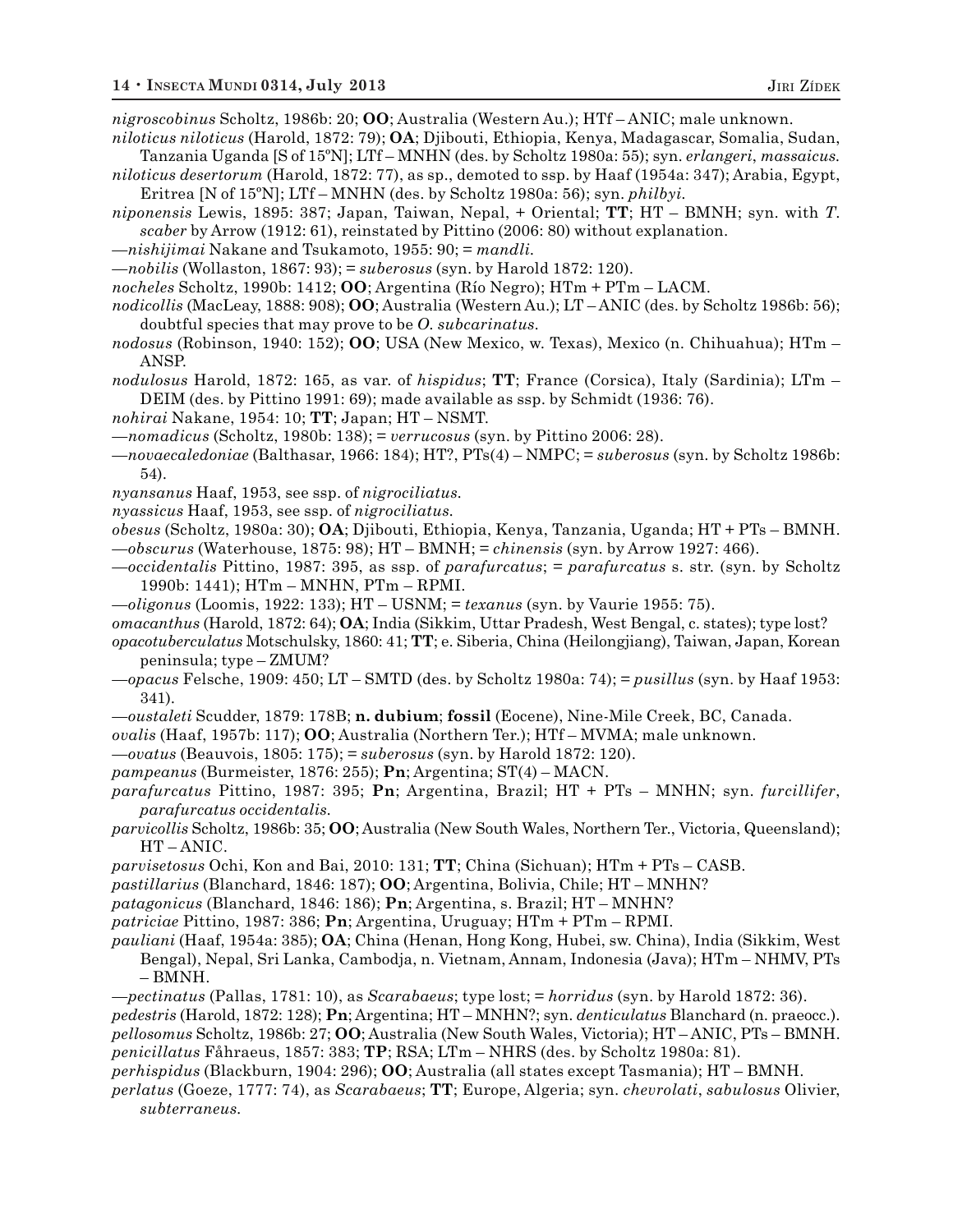- *perrieri* Fairmaire, 1899: 519; **TT**; Madagascar; HTm MNHN; not considered by Scholtz (1986a: 361), but compared by Haaf (1953: 342) to *T.* (*T.*) *pusillus* and therefore hereby placed in *Trox* s. str*.* rather than in subgenus *Phoberus* (see also Pittino 2010: 80).
- *perrisii* Fairmaire, 1868: 482; **TT**; Europe, Turkey, Algeria, Morocco; syn. *haroldi*, *nidicola.*
- *persuberosus* (Vaurie, 1962: 145); **OO**; Argentina, Bolivia, Brazil, Paraguay, Peru, Uruguay; HTm + PTs – SASP and other institutions.
- *peruanus* (Erichson, 1847: 111); **Pn**; Argentina, Bolivia, Chile, Peru; LTm MNHB.
- —*philbyi* (Paulian, 1948: 143); HTm MNHN; = *niloticus desertorum* (syn. by Haaf 1954a: 347).
- *pilularius* (Germar, 1824: 113); **Pn**; Argentina, Bolivia, Brazil, Chile, Paraguay, Uruguay; HT MLUH?
- —*pinguis* Faldermann, 1835b: 369; = *morticinii.*
- *placosalinus* Ren, 2003: 112; **TT**; China (Xinjiang); HT CASB?
- *planicollis* Haaf, 1953: 337; **TP**; Lesotho, Namibia, RSA (Cape), Zimbabwe; HTm NHMB.
- —*platycyphus* (Loomis, 1922: 133); HT USNM; = *umbonatus* (syn. by Robinson 1940: 150).
- *plicatus* Robinson, 1940: 153; **TT**; USA (Arizona, New Mexico, Texas), Mexico (most states); HT ANSP.
- *ponderosus* (Péringuey, 1901: 467); **OA**; Ethiopia, Mozambique, e. RSA, Tanzania, Zimbabwe; type lost. —*porcatus* Say, 1825: 193; = *unistriatus* (syn. by Harold 1872: 174).
- *poringensis* Ochi, Kon and Kawahara, 2005: 65; **TT**; Borneo (Sabah), Java; HTf UMBS; male described by Pittino and Kawai (2006: 7).
- *principalis* (Haaf, 1954a: 337), as ssp. of *guttalis* (elevated to species by Scholtz 1980a: 43); **OA**; n. Cameroon, Chad, e. Nigeria, Sudan; HTm – NHMB.
- *procerus* (Harold, 1872: 127); **OA**; Arabia, n. Burkina Faso, Chad, Egypt, Ethiopia, c. India, Iran, Mali, Niger, ne. Nigeria, Pakistan, Senegal Somalia, Sudan; LT – MNHN (des. by Scholtz 1980a: 35).
- *punctatus* (Germar, 1824: 113); **OO**; USA (w. states from Montana, Utah and California e. to the Mississippi River; also Kentucky, Ohio, Mississippi), Mexico (Aguascalientes, Baja, Chihuahua, Durango, Guanajuato, Nuevo León, Sonora); syn. *integer*, *morsus.*
- —*punctatus* LeConte, 1854: 215; HT MCZH? [not found by Vaurie (1955: 61)]; = *suberosus* (syn. by Harold 1872: 120).
- *puncticollis* Haaf, 1953: 330; **TP**; Arab Emirates, Yemen; HTm ZSBS, PTs MNHN; Pittino 2006: 81 lists it in *Trox* s. str.
- *pusillus* Péringuey, 1908: 634; **TT**; Angola, Benin, Congo (DRC), Gabon, Ghana, Guinea, Ivory Coast, Liberia, Sierra Leone, Tanzania, Uganda, Zaire, Zambia, Zimbabwe; LT – SAMC (des. by Scholtz 1980a: 74); syn. *opacus*, *pusio*, *urbani.*
- *—pusio* Kolbe, 1914: 288; LT MNHB; = *pusillus* (syn. and LT des. by Scholtz 1980a: 74).
- —*pustulatus* LeConte, 1854: 215; HT MCZH; = *monachus* (syn. by Harold 1872: 116).
- *quadricostatus* Scholtz, 1980, see ssp. of *natalensis.*
- *quadridens* (Blackburn, 1892: 38); **OO**; Australia (all states except Tasmania); LT BMNH (des. by Scholtz 1986b: 41).
- *quadrimaculatus* Ballion, 1871: 338; **TT**; Israel, Iran, Kazakhstan, Kyrgyzstan, Tajikistan, Uzbekistan; type – ZMAS?, ZMUM?
- *quadrinodosus* (Haaf, 1954b: 723); **OO**; Australia (Capital Ter., New South Wales, Queensland, Victoria); HT – MNHB, PTs – BMNH.
- *radula* (Erichson, 1843: 235); **OA**; Angola, Botswana, Kenya, Mozambique, Namibia, e. RSA, Tanzania, Zimbabwe; LTm – MNHB (des. by Scholtz 1979a: 190); syn. *variolosus.*
- *—raduloides* (Kolbe, 1904: 292); LT MNHB; = *tuberosus* (syn. and LT des. Scholtz 1980a: 44).
- *—ranavalo* (Paulian, 1937: 134); HT BMNH; = *sallei* (syn. by Vaurie 1962: 130).
- *ranotsaraensis* Pittino, 2010: 77; **MT**; sw. Madagascar; HTf MNHN; no other material.
- *regalis* (Haaf, 1954b: 704); **OO**; "Australia"; HTm MNHN; known only from HT.
- —*regularis* (Harold, 1868: 85); = *costatus* (syn. by Harold 1872: 115).
- *reiterorum* Král and Kubán, 2012: 148; **OA**; Socotra I.; HT + AT + PTs NMPC.
- *rhyparoides* Harold, 1872: 32; **TT**; Lesotho, RSA, St. Helena I. (intro.); LT MNHN (des. by Scholtz 1980a: 73); syn. *whiteheadi.*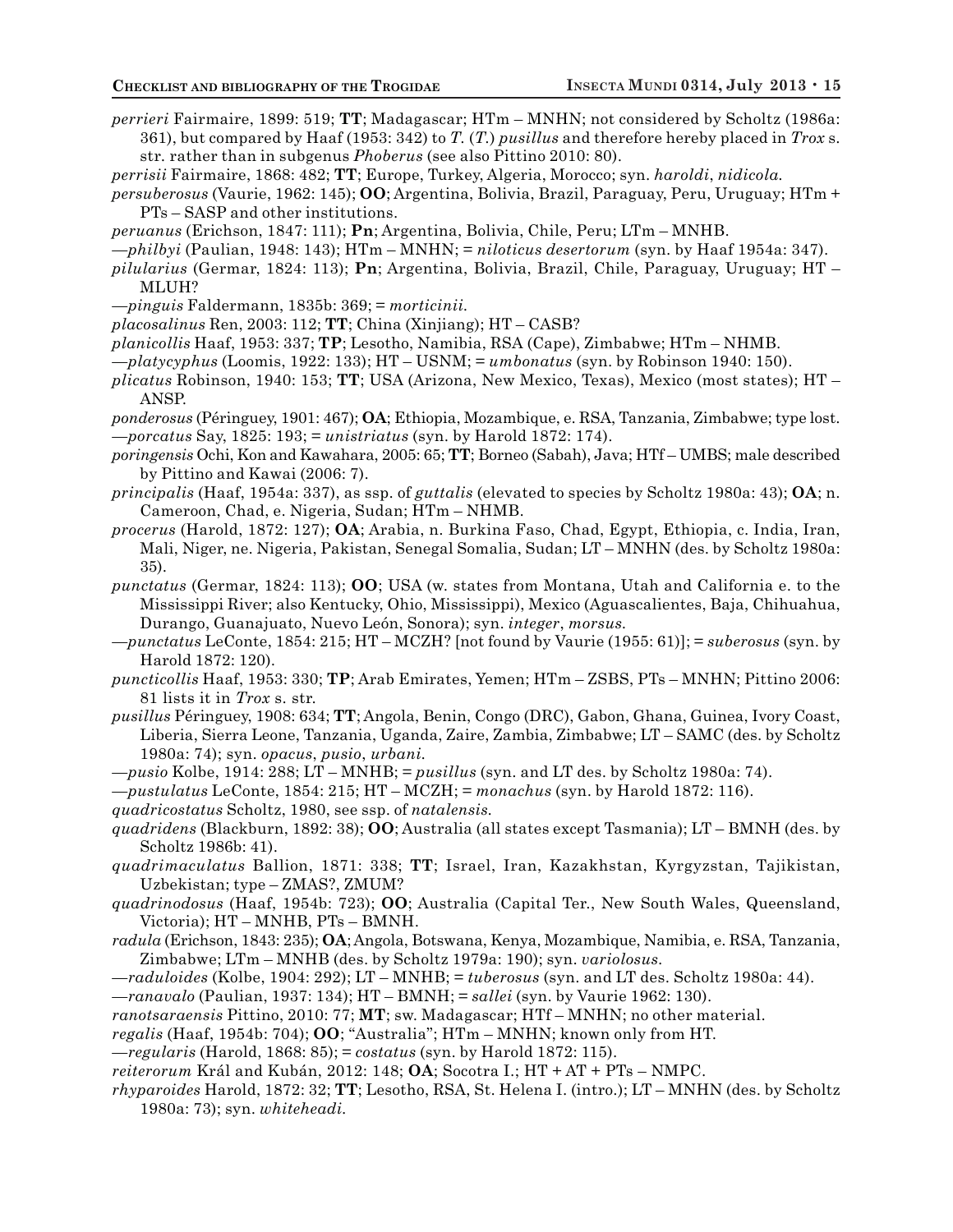*rimulosus* (Haaf, 1957a: 693); **OA**; India ("Vorder-Indien: Coromandel"); HTm – NHMB.

- *robinsoni* Vaurie, 1955: 47; **TT**; Canada (Alberta, Manitoba, Saskatchewan), USA (c. states s. to Texas; also Colorado, Illinois, Michigan, Minnesota, Wisconsin); HT + AT + PTs – AMNH, PTs also at other institutions.
- *rotundulus* (Haaf, 1957b: 117); **OO**; Australia (Northern Ter., Western Au.); HT MVMA *rowei* Scholtz 1980, see ssp. of *fascicularis.*
- *rubricans* (Robinson, 1946: 57); **OO**; USA (se. Texas), Mexico (widespread), Guatemala (w. coast), Nicaragua (w. coast); HTm – CASC.
- *rudebecki* Haaf, 1958a: 474; **TT**; Lesotho, RSA (sw. Cape, w. Natal); HTm MZLU.
- *rusticus* (Fåhraeus, 1857: 379); **OA**; Namibia, e. RSA, Zimbabwe; LT NHRS (des. Scholtz 1979a: 191); syn. *damarinus.*
- *sabulosus sabulosus* (Linné, 1758: 350), as *Scarabaeus*; **TT**; Europe, Siberia, Kazakhstan, Mongolia, Korean peninsula, Turkey, Syria; type – ZMUU?; syn. *femoratus.*
- *sabulosus fujiokai* Ochi, 2000: 43; Japan (Honshu).
- —*sabulosus* Olivier, 1789: no. 4: 8; = *perlatus.*
- —*sabulosus* Preyssler, 1790: 48; = *hispidus.*
- *salebrosus* (MacLeay, 1871: 186); **OO**; Australia (Northern Ter., Queensland, Western AU.); LT AMSA (des. by Scholtz 1986b: 32); syn. *vitreomaculatus.*
- *sallei* (Harold, 1872: 138); **Pn**; Bolivia, Ecuador, Peru; HT MNHN; syn. *ranavalo.*
- *satorui* Kawai, 2006: 1; **OA**; RSA (Cape), Ivory Coast; HTm NSMT.
- *scaber* (Linné, 1767: 573); **TT**; Europe, Siberia, n. Africa, Canary Is., Canada, USA, Argentina, Chile (recorded but not established in Chile, see Diéguez 2008), Australia, Borneo (Sabah); type – ZMUU?; syn. *arenarius*, *arenosus*, *barbosus*, *hispidus* Paykull, *niponensis*, *trisulcatus.*
- *scabrosus* (Beauvois, 1805: 175); **OO**; Canada (Ontario), USA (from New York to Florida and w. to Nebraska, Colorado, Kansas, Oklahoma and Texas).
- *schaborti* Scholtz, 1980, see ssp. of *natalensis.*
- *scutellaris* (Say, 1823: 238); **OO**; USA (Arizona, Colorado, Kansas, New Mexico, ne. Utah, Texas), Mexico (Chihuahua, Coahuila, D.F., Durango, Morelos, Puebla, Sonora); LT? – MCZH.
- *semicostatus* (MacLeay, 1871: 186); **OO**; Australia (Capital Ter., New South Wales, Queensland, Western AU.); LT – ANIC (des. by Scholtz 1986b: 31); syn. *asperrimus.*
- —*semmelinki* (Lansberge, 1887: 200); = *squamosus* (syn. by Scholtz 1986b: 53).
- *senegalensis* (Scholtz, 1983: 205); **OA**; Senegal; HTm TMSA, PTf UPSA (types only).
- —*serrulatus* Beauvois, 1805: 176; = *tuberculatus* DeGeer (syn. by Harold 1872: 155).
- *setifer* Waterhouse, 1875: 98; **TT**; Japan, South Korea; LT + PLT BMNH; syn. *aino.*
- *setosipennis* (Blackburn, 1904: 292); **OO**; Australia (New South Wales, Northern Ter., Queensland, South Au.); LT – BMNH (des. by Scholtz 1986b: 23).
- —*setulosus* Kolbe, 1891: 23; HTm MNHB; = *squamiger* (syn. by Haaf 1953: 326).
- *seymourensis* (Mutchler, 1925: 229); **Pn**; s. + c. Galapagos; HT AMNH.
- *sibericus* Nikolaev, 2007: 104f, 215, 220; **Trox inc. sed.**; **fossil** (Early Cretaceous), Siberia.
- —*silphoides* Thunberg, 1787: 38; type ZMUU?; = *horridus* (syn. by Harold 1872: 36).
- *simi* Robinson, 1940; ssp. of *spinulosus.*
- *sonorae* LeConte, 1854: 211; **TT**; Canada (Alberta, Northwest Ter., Saskatchewan), USA (e. to South Dakota, Nebraska, Kansas and Texas; also California, Louisiana, Missouri), Mexico (Chihuahua, Durango, Nuevo León, Sonora, Zacatecas); HT – MCZH; syn. *alternans* LeConte, *lecontei.*
- *sordidatus* Balthasar, 1936: 452, as ssp. of *granulipennis*; **TT**; Bulgaria, Croatia, Greece, Syria, Turkey; HTm[ST?] – NMPC (elevated to species by Pittino 1983: 277).
- *sordidus* LeConte, 1854: 211; **TT**; Canada (Ontario, Quebec), USA (most e. states and w. to Kansas and Texas); HT [=LT] – MCZH.
- *spatulatus* (Vaurie, 1962: 151); **OO**; Argentina; HTm NHMB, PTs CMNO.
- —*speculifer* (Heller, 1914: 317); = *squamosus* (syn. by Scholtz 1986b: 53).
- *spinulosus spinulosus* Robinson, 1940: 156; **TT**; Canada (Ontario), USA (from Michigan to Tennessee and w. to Nebraska; also Arkansas, Louisiana); HT – ANSP.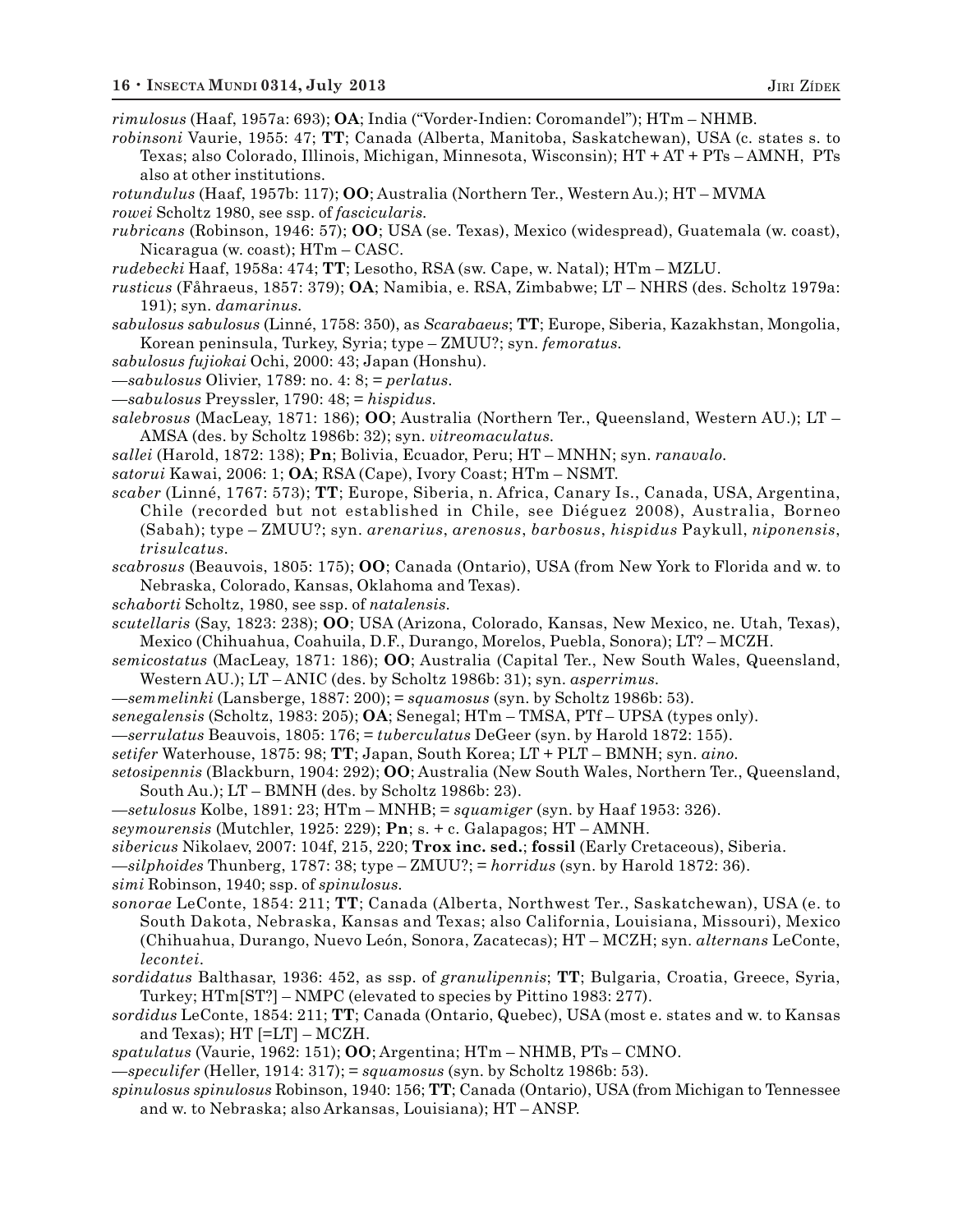- *spinulosus dentibius* Robinson, 1940: 156, as sp. (reduced to ssp. by Vaurie 1955; 36); USA (Arizona, New Mexico, w. Texas), Mexico (Baja, Chihuahua, Coahuila, Durango, Michoacán, Morelos, Nuevo León); HT – ANSP; intergrades with *spinulosus* s. str*.* in sc. Texas.
- *spinulosus simi* Robinson, 1940: 157, as species (reduced to ssp. by Vaurie 1955: 36); USA (e. states from Pennsylvania and New Jersey s. to Virginia); HT – ANSP.
- *squalidus* (Olivier, 1789: 12); **OA**; Afrotropical: continent-wide and Madagascar; LTm TMSA (des. Scholtz 1979a: 187); syn. *gonoderus*, *incultus.*
- *squamiger* Roth, 1851: 133; **TP**; Burundi, Cameroon, Ethiopia, Kenya, RSA, Rwanda, Somalia, Tanzania, Uganda, Zaire, Zimbabwe [listed also from the Arab Emirates and Yemen, see Pittino 2006: 81]; LTf – ZSMC (des. by Scholtz 1980a: 90); syn. *angulatus*, *setulosus.*
- *squamosus* (MacLeay, 1871: 186); **OO**; e. Australia, e. Papua New Guinea; LT ANIC (des. by Scholtz 1986b: 53); syn. *semmelinki*, *speculifer.*
- *stellatus* (Harold, 1872: 92); **OO**; Australia (Western Au.); HT NHMV.
- *strandi* Balthasar, 1936: 452; **TT**; Algeria, Libya, Morocco, Tunisia; HT[ST?] NMPC.
- *striatus* Melsheimer, 1846: 137; **TT**; Canada (Ontario), USA (Arkansas, Illinois, New Jersey, Pennsylvania); HT – MCZH? (not found by Vaurie 1955: 32).
- *strigosus* Haaf, 1953: 319; **TT**; RSA (e. Cape, Free State, se. Transvaal); HTm NHMB, PTs BMNH.
- *strzeleckensis* (Blackburn, 1895: 33); **OO**; Australia (all states except Tasmania); LT BMNH (des. by Scholtz 1986b: 24).
- *subcarinatus* (MacLeay, 1864: 128); **OO**; Australia (all states except Tasmania), Papua New Guinea; LT – ANIC (des. by Scholtz 1986b: 51); syn. *fenestratus*, *nodicollis*?
- *suberosus* (Fabricius, 1775: 31); **OO**; New World, Australia, Oceania; HTm BMNH; syn. *alternatus*, *crenatus*, *denticulatus*, *gibbus*, *manilensis*, *nobilis*, *novaecaledoniae*, *ovatus*, *punctatus* LeConte, *torresalei*, *tricolor*, *triestinae*, *tuberosus* Castelnau.
- —*subterraneus* (Geoffroy, 1785: 8), as *Scarabaeus*; = *perlatus.*
- *sugayai* Masumoto and Kiushi, 1995: 206; **TT**; s. Japan.
- *sulcatus* Thunberg, 1787: 38; **TP**; Namibia, RSA, Zimbabwe; type(s) ZMUU; syn. *instabilis.*
- —*suturalis* LeConte 1854: 214; LTm MCZH (des. by Robinson 1940: 150); = *texanus* (syn. by Vaurie 1955: 75).
- *taiwanus* Masumoto, Ochi and Li, 2005: 233; **TT**; c. Taiwan.
- *talpa* Fåhraeus, 1857: 380; **TP**; RSA (e. Cape, Natal); HT NHRS.
- *tasmanicus* (Blackburn, 1904: 292); **OO**; Australia (Tasmania + Flinders I.); HT BMNH.
- *tatei* (Blackburn 1892: 37); **OO**; Australia (New South Wales, South Au., Western Au.); LT BMNH (des. by Scholtz 1986b: 11).
- *tenebrosus* (Harold, 1872: 130); **Pn**; Ecuador; HTm MNHN.
- *terrestris* Say, 1825: 192; **TT**; USA (Pennsylvania and Atlantic coast states from Massachusetts s. to Mississippi and Florida); types destroyed.
- *tesselatus* LeConte, 1854: 216; **OO**; USA (Arizona, Kansas, New Mexico, Texas), Mexico (Baja, Guerrero, Morelos, Sinaloa, Sonora); LTm – MCZH (des. by Robinson 1940: 151); syn. *nigrescens.*
- *testudo* (Arrow, 1927: 466); **OA**; India, Pakistan; HTm BMNH.
- *texanus* LeConte, 1854: 214; **OO**; USA (New Mexico, s. Texas), Mexico (Nuevo León, Tamaulipas); LTf – MCZH (des. by Robinson 1940: 150).
- *tibialis* Masumoto, Ochi and Li, 2005: 235; **TT**; Taiwan.
- *tomentosus* (Robinson, 1941a: 135); **OO**; Mexico (Nayarit, Oaxaca, Sinaloa, Sonora); HTm ANSP.
- —*torresalei* (Báguena Corella, 1959: 212); = *suberosus* (syn. by Scholtz 1982: 14).
- *transversus* Reiche, 1856: 405; **TT**; Greece; LT HNHM (des. by Pittino 2006: 28); syn. *demaisoni*, *graecus.*
- —*tricolor* (Blackburn, 1904: 296); type BMNH; = *suberosus* (syn. by Arrow 1927: 466).
- —*triestinae* Pittino, 1987: 378; HTm MNHN; = *suberosus* (syn. by Scholtz 1990b: 1407).
- *trilobus* (Haaf, 1954b: 727), as ssp. of *candidus*; **OO**; Australia (all states except Western Au. and Tasmania), Papua New Guinea; HT + PTs – BMNH.
- —*trisulcatus* Curtis, 1845: 446; HT BMNH; = *scaber* (syn. by Harold 1872: 183).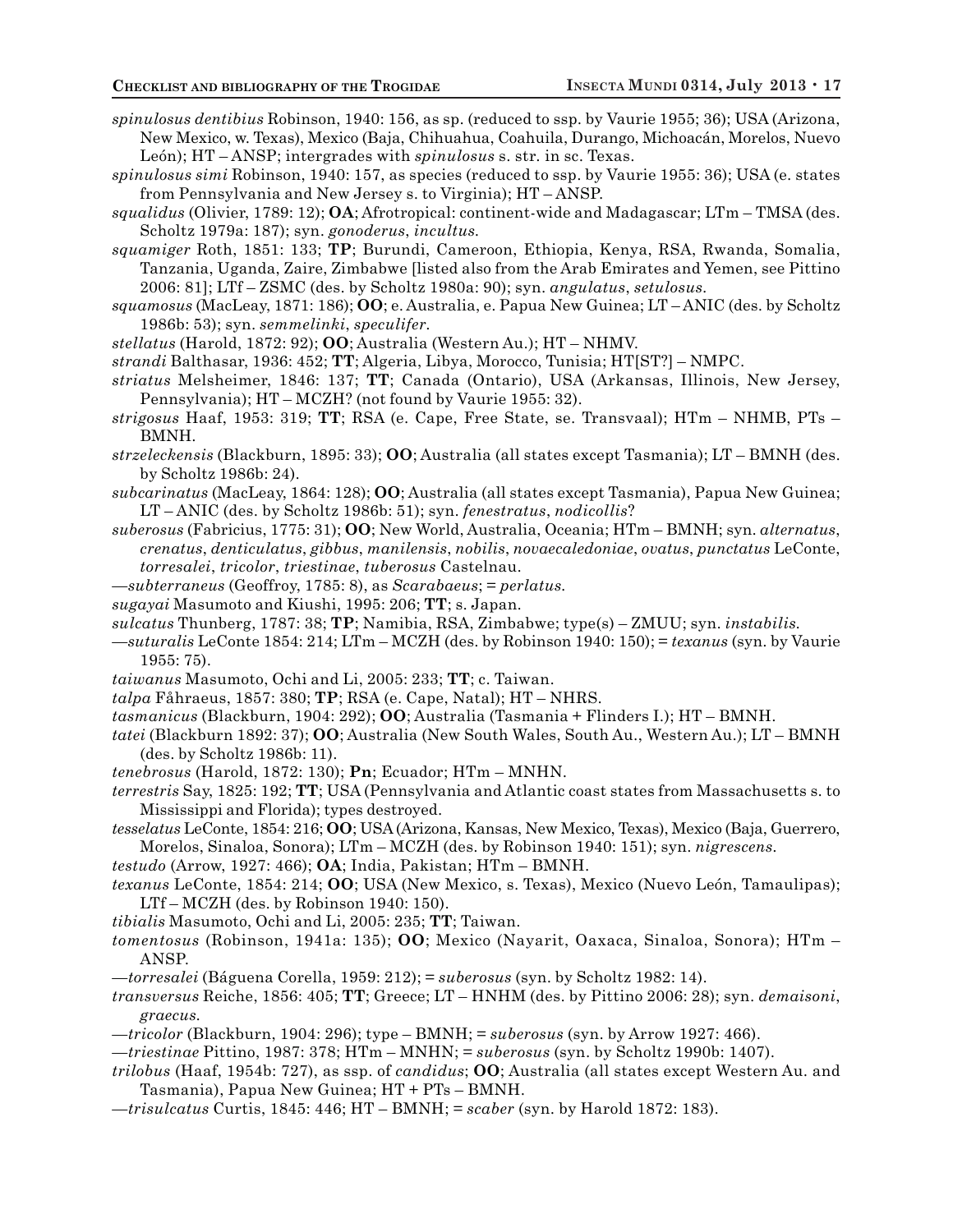- *tuberculatus* (DeGeer, 1774: 318), as *Scarabaeus*; **TT**; USA (from Massachusetts s. to extreme nw. Florida and w. to e. Texas, e. Kansas and Nebraska; also Arizona, New Mexico, Wyoming); syn. *canaliculatus*, *serrulatus.*
- —*tuberculatus* (Beauvois, 1805: 175); = *monachus* (syn. by Harold 1872: 116).

—*tuberosus* (Castelnau, 1840: 107); = *suberosus* (misspelling, see Vaurie 1955: 60).

*tuberosus* (Klug, 1855: 657); **OA**; Botswana, Ethiopia, Kenya, Mozambique, e. RSA, Tanzania, Uganda, Zaire; LTm – MNHB (des. by Scholtz 1980a: 44); syn. *raduloides.*

*tytus* (Robinson, 1941b: 228); **OO**; USA (Arizona, Georgia, Oklahoma, Pennsylvania), Cuba; HTm – ANSP, PT – BMNH; known only from nests of barn owl (*Tyto alba pratincola*).

*uenoi uenoi* Nomura, 1961: 70; **TT**; Japan (Tokuno-shima Is.); HTm – NSMT.

*uenoi matsumurai* Miyake and Yamaya, 1995: 31; Japan (Okinawa-shoto).

*umbonatus* LeConte, 1854: 214; **OO**; USA (Arizona, New Mexico, Texas, Utah), Mexico (Chihuahua, Coahuila, Nuevo León, Tamaulipas); LTm – MCZH (des. by Robinson 1940: 150); syn. *confluentus*, *platycyphus.*

- —*undulatus* Zoubkoff, 1829: 158; = *cadaverinus cadaverinus.*
- *unguicularis* (Haaf, 1954a: 369); **OA**; Mozambique, ne. RSA, e. Zimbabwe; HTf NHMB, PTs BMNH, FMNH and other institutions.
- *unistriatus* Beauvois, 1805: 175; **TT**; Canada (all provinces except British Columbia),USA (s. to Colorado in the west and to North Carolina in the east; also sw. Arkansas, Florida, Louisiana, Texas); syn. *porcatus.*

*—urbani* Miksic, 1958: 15; type lost; = *pusillus* (syn. by Scholtz 1980a: 74).

- *ussuriensis* Balthasar, 1931: 129; **TT**; Siberia, Mongolia, China (Heilongjiang), Korean peninsula;  $STs(2) - NMPC.$
- *varicosus* (Erichson, 1843: 235); **OA**; w. Angola; LTm ISNB (des. by Scholtz 1980a: 63).
- *variolatus* Melsheimer, 1846: 138; **TT**; Canada (New Brunswick, Nova Scotia, Ontario, Quebec), USA (e. states w. to Kansas, Oklahoma and Texas; also Iowa); HT – MCZH; syn. *erinaceus*, *variolatus monticola.*

*—variolosus* (Fåhraeus, 1857: 378); LT – NHRS (des. Scholtz 1980a: 47), PLT(1) – BMNH; = *radula* (syn. by Harold 1872: 68).

—*velutinus* (Blackburn, 1892: 40); HT – BMNH; = *costatus* (syn. by Haaf 1954b: 734).

*verrucosus* (Reiche, 1856: 404); **OA**; e. Africa incl. Egypt, Arabian peninsula, Iran Iraq; LTm – MNHN (des. by Pittino 2006: 28), "one type" – BMNH; syn. *nomadicus*; considered a synonym of *denticulatus* (Olivier) by Harold (1872), Arrow (1927), Haaf (1954a) and Scholtz (1980a, 1982), revalidated by Pittino (2006: 28).

*villosus* (Haaf, 1954b: 728); **OO**; Australia (Northern Ter., Queensland, Western Au.); HT – MNHB, PTs – BMNH.

*vimmeri* Balthasar, 1931: 130; **TT**; e. Siberia, Mongolia, China (Beijing), South Korea; HT[ST?] – NMPC; revived from synonymy of *T. ineptus* by Pittino (2006: 27).

—*vitreomaculatus* (MacLeay, 1888: 909); = *salebrosus* (syn. by Blackburn 1904: 284).

*vladislavi* Kawai, 2009: 73; **OO**; Australia (n. Queensland); HT – QMBA, AT + PTs – VMPC?

—*whiteheadi* Wollaston, 1877: 61; HT – BMNH; = *rhyparoides* (syn. by Haaf 1953: 340).

*wittei* (Haaf, 1955a: 47), as ssp. of *guttalis* (elevated to species by Scholtz 1980a: 43); **OA**; Angola, Namibia, Tanzania, s. Zaire, Zambia, Zimbabwe; HTm – ISNB.

*yamayai* Nakane, 1983: 139; **TT**; Japan (Ryukyus: Iriomote I.); HTm – TNCJ.

*yangi* Masumoto, Ochi and Li, 2005: 238; **TT**; n. Taiwan.

*youngai* Struempher and Scholtz, 2011: 337; **TT**; RSA (possibly extinct).

*zoufali* Balthasar, 1931: 131; **TT**; e. Siberia, China (Beijing, Hubei), North Korea, Oriental; HT[ST?] – NMPC.

*zumpti* (Haaf, 1957a: 692); OA; Botswana, Kenya, Namibia, e. RSA, Zimbabwe; HTm + PTs – NHMB.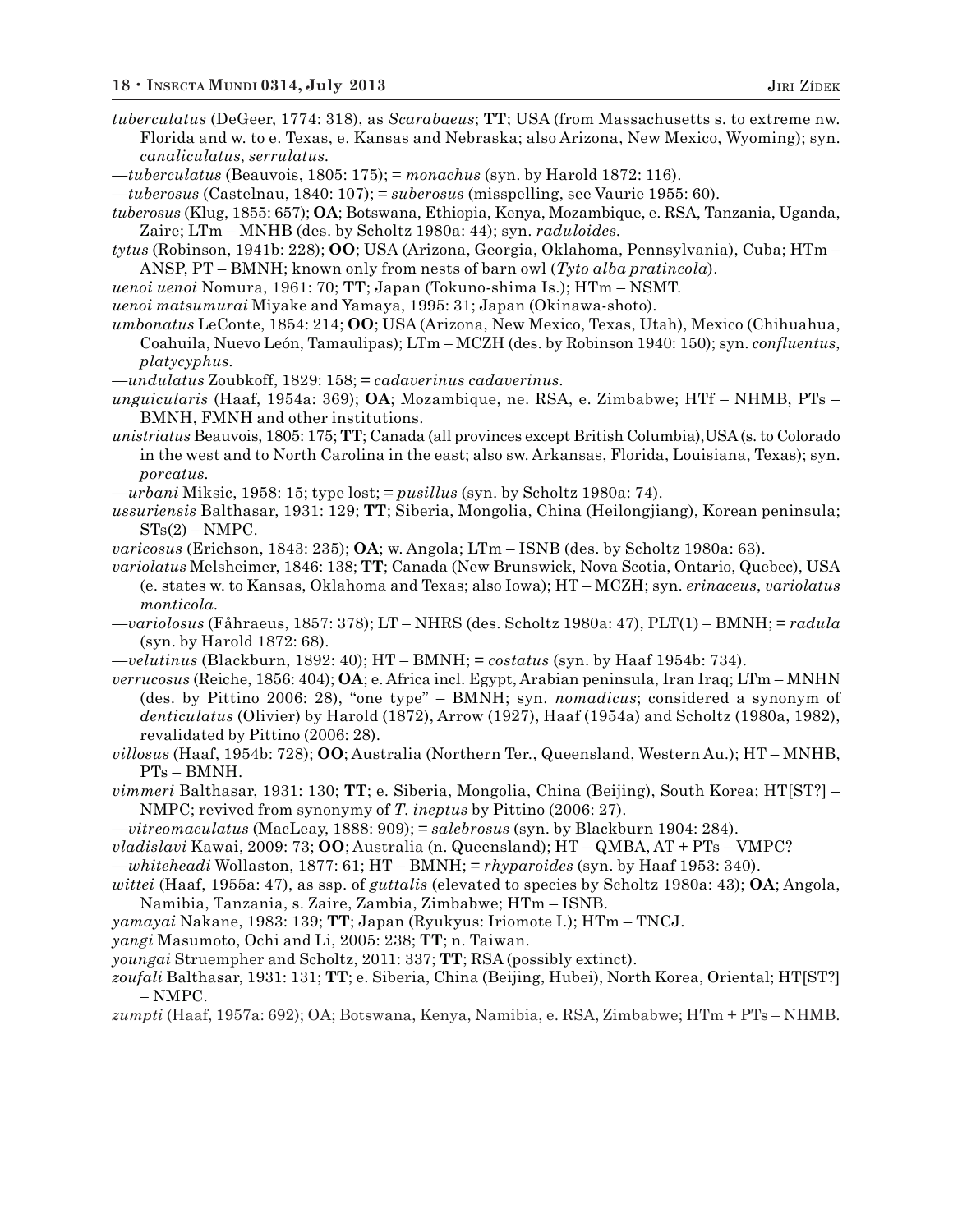#### **Lists of valid species by genera and subgenera**

Subspecies, nomina dubia and fossil species indeterminate to subgenus omitted. Limits of biogeographic regions after Löbl and Smetana (2006: 12, map 1). Af–Afrotropical, Au–Australian, Md–Madagascan, Na–Nearctic, Nt–Neotropical, Or–Oriental, Pa–Palearctic. L–larva known.

#### *Trox* **(***Trox***)**

*acanthinus* Harold, Nt *aequalis* Say, Na-Nt L *affinis* Robinson, Na *alpigenus* Zhang, Pa *aproximans* Escalera, Pa *atrox* LeConte, Na-Nt L *boucomonti* Paulian, Pa-Or *brahminus* Pittino, Pa-Or *cadaverinus* Illiger, Pa *cambeforti* Pittino, Pa *cambodjanus* Pittino, Or *capensis* Scholtz, Af L *capillaris* Say, Na *clathratus* Reiche, Pa *confluens* Wollaston, Pa *contractus* Robinson, Na *cotodognanensis* Compte, Pa *cribrum* Gené, Pa L *dhaulagiri* Paulus, Pa *eversmanni* Krynicki, Pa *eximius* Faldermann, Pa *fabricii* Reiche, Pa *fascicularis* Wiedemann, Af L *fascifer* LeConte, Na L *floridanus* Howden and Vaurie, Na *formosanus* Nomura, Pa *foveicollis* Harold, Na L *frontera* Vaurie, Na L *gansuensis* Ren, Pa *gemmulatus* Horn, Na-Nt *granulipennis* Fairmaire, Pa-Af *hamatus* Robinson, Na *hispanicus* Harold, Pa *hispidus* (Pontoppidan), Pa L *horiguchii* Ochi and Kawahara, Pa *inadai* Ochi et al., Pa *ineptus* Balthasar, Pa *insularis* Chevrolat, Nt *iranicus* Petrovitz, Pa *jeanae* Scholtz et al., Or *klapperichi* Pittino, Pa *koreanus* Kim, Pa *kyotensis* Ochi and Kawahara, Pa *lama* Pittino, Pa *laticollis* LeConte, Na *leonardii* Pittino, Pa *litoralis* Pittino, Pa

*mandli* Balthasar, Pa *martini* Reitter, Pa *matsudai* Ochi and Hori, Pa *mitis* Balthasar, Pa *mixtus* Harold, Pa *morticinii* (Pallas), Pa *mutsuensis* Nomura, Pa *nanniscus* Péringuey, Af *nasutus* Harold, Af *natalensis* Haaf, Af *necopinus* Scholtz, Af *niger* Rossi, Pa *niponensis* Lewis, Pa-Or *nodulosus* Harold, Pa *nohirai* Nakane, Pa *opacotuberculatus* Motschulsky, Pa *parvisetosus* Ochi et al., Pa *perlatus* (Goeze), Pa L *perrieri* Fairmaire, Md *perrisii* Fairmaire, Pa *placosalinus* Ren, Pa *plicatus* Robinson, Na-Nt L *puncticollis* Haaf, Af *pusillus* Péringuey, Af *quadrimaculatus* Ballion, Pa *rhyparoides* Harold, Af L *robinsoni* Vaurie, Na L *rudebecki* Haaf, Af *sabulosus* (Linné), Pa L *scaber* (Linné), subcosmopolitan L *setifer* Waterhouse, Pa *sonorae* LeConte, Na-Nt L *sordidatus* Balthasar, Pa *sordidus* LeConte, Na L *spinulosus* Robinson, Na-Nt L *squamiger* Roth, Pa *strandi* Balthasar, Pa *striatus* Melsheimer, Na *strigosus* Haaf, Af *sugayai* Masumoto and Kiushi, Pa *terrestris* Say, Na *transversus* Reiche, Pa *tuberculatus* (DeGeer), Na L *uenoi* Nomura, Pa *unistriatus* Beauvois, Na L *ussuriensis* Balthasar, Pa *variolatus* Melsheimer, Na-Nt L *vimmeri* Balthasar, Pa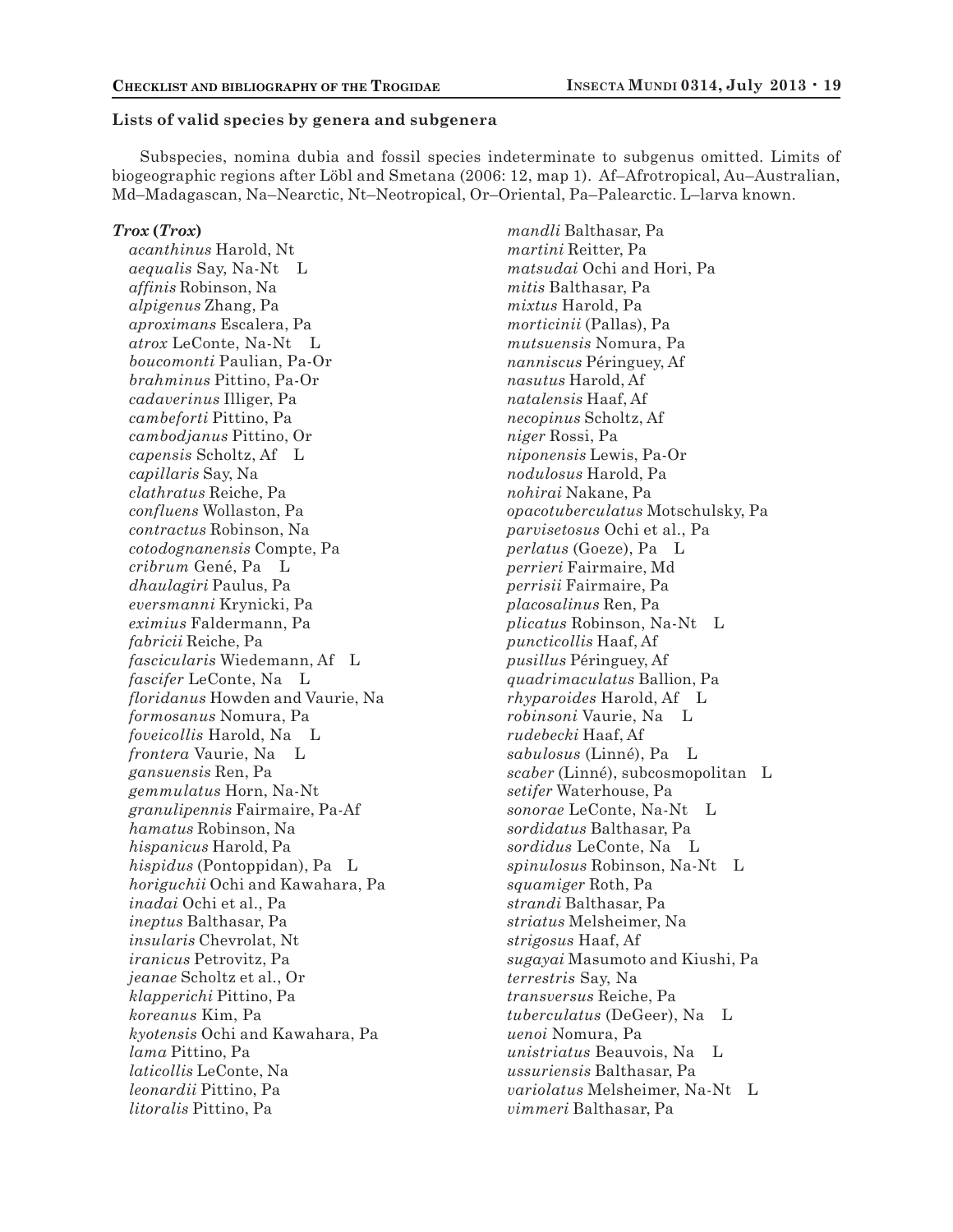*Trox* (*Trox*), continued *yamayai* Nakane, Pa *youngai* Struempher and Scholtz, Af *zoufali* Balthasar, Pa-Or

*Trox* **(***Madagatrox***)** [monobasic] *ranotsaraensis* (Pittino), Md

*Trox* **(***Phoberus***)** [all Af] *aculeatus* Harold *arcuatus* Haaf *braacki* Scholtz *brincki* Haaf *caffer* Harold *consimilis* Haaf L *cyrtus* Haaf *gunki* Scholtz *horridus* Fabricius *levis* Haaf *luridus* Fabricius *miliarius* Gmelin *montanus* Kolbe *nama* Kolbe *nigrociliatus* Kolbe *penicillatus* Fåhraeus *planicollis* Haaf *squamiger* Roth L *sulcatus* Thunberg *talpa* Fåhraeus

*Omorgus* **(***Haroldomorgus***)** [monobasic] *badeni* (Harold), Nt

#### *Omorgus* **(***Omorgus***)**

*alatus* (MacLeay), Au *alius* Scholtz, Au *alternans* (MacLeay), Au *amictus* (Haaf), Au *aphanocephalus* Scholtz, Au *asper* LeConte, Na-Nt L *augustae* (Blackburn), Au *australasiae* (Erichson), Au *batesi* (Harold), Nt *birmanicus* (Arrow), Or *borrei* (Harold), Nt *brucki* (Harold), Au *candezei* (Harold), Nt *candidus* (Harold), Au *capillaceus* Scholtz, Nt *carinatus* (Loomie), Na-Nt L *carinicollis* Scholtz, Au *ciliatus* (Blanchard), Nt *costatus* (Wiedemann), Au-Or L *crotchi* (Harold), Au

*curvipes* (Harold), Au *demarzi* (Haaf), Au *dilaticollis* (MacLeay), Au *dohrni* (Harold), Au *elderi* (Blackburn), Au *elongatus* (Haaf), Au *euclensis* (Blackburn), Au *eyrensis* (Blackburn), Au *fuliginosus* (Robinson), Na-Nt L *gigas* (Harold), Au *granuliceps* (Haaf), Au *howdenorum* Scholtz, Au *howelli* (Howden and Vaurie), Na-Nt *indigenus* Scholtz, Nt *inflatus* (Loomie), Na-Nt L *insignicollis* (Blackburn), Au *loxus* (Vaurie), Nt *lucidus* Pittino, Nt *mariae* Scholtz, Au *mariettae* Scholtz, Au *marshalli* (Haaf), Au *mentitor* (Blackburn), Au *mictlensis* Deloya, Nt *mollis* (Arrow), Or *monachus* (Herbst), Na-Nt L *monteithi* Scholtz, Au *nanningensis* Pittino, Pa *nigroscobinus* Scholtz, Au *nocheles* Scholtz, Nt *nodicollis* (MacLeay), Au *nodosus* (Robinson), Na-Nt *ovalis* (Haaf), Au *parvicollis* Scholtz, Au *pastillarius* (Blanchard), Nt *pellosomus* Scholtz, Au *perhispidus* (Blackburn), Au *persuberosus* (Vaurie), Nt L *punctatus* (Germar), Na-Nt L *quadridens* (Blackburn), Au *quadrinodosus* (Haaf), Au *regalis* (Haaf), Au *rotundulus* (Haaf), Au *rubricans* (Robinson), Na-Nt L *salebrosus* (MacLeay), Au *scabrosus* (Beauvois), Na-Nt *scutellaris* (Say), Na-Nt L *semicostatus* (MacLeay), Au *setosipennis* (Blackburn), Au *spatulatus* (Vaurie), Nt *squamosus* (MacLeay), Au *stellatus* (Harold), Au *strzeleckensis* (Blackburn), Au *subcarinatus* (MacLeay), Au *suberosus* (Fabricius), Na-Nt-Au L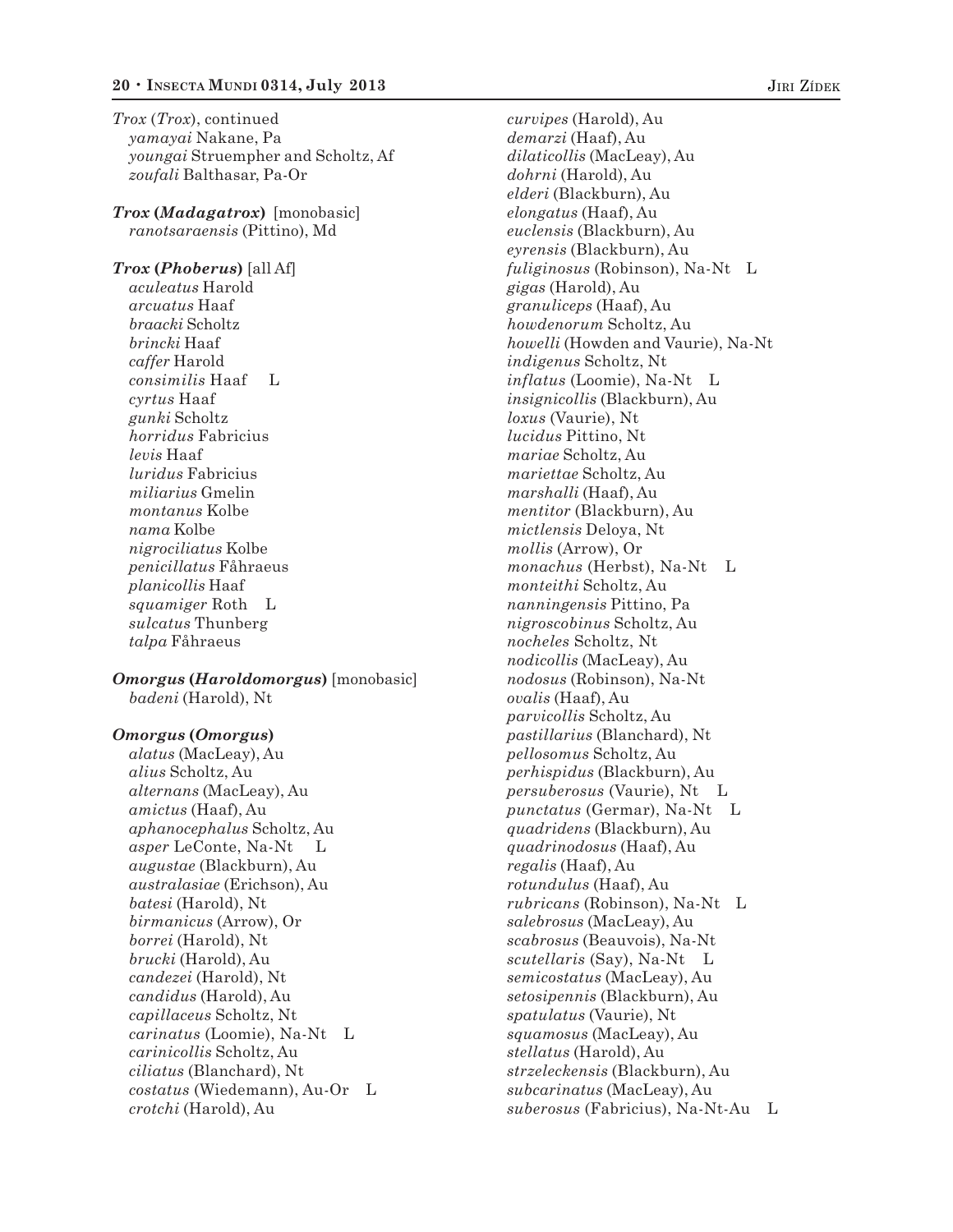*Omorgus* **(***Omorgus***)**, continued *tasmanicus* (Blackburn), Au *tatei* (Blackburn), Au *tesselatus* LeConte, Na-Nt *texanus* LeConte, Na-Nt L *tomentosus* (Robinson), Nt *trilobus* (Haaf), Au *tytus* (Robinson), Na-Nt *umbonatus* LeConte, Na-Nt *villosus* (Haaf), Au *vladislavi* Kawai, Au

#### *Omorgus* **(***Afromorgus***)**

*acinus* (Scholtz), Af *amitinus* (Kolbe), Af *asperulatus* (Harold), Af L *baccatus* (Gerstaecker), Af *borgognoi* (Marchand), Af *chinensis* (Boheman), Pa-Or *consanguineus* (Péringuey), Af *denticulatus* (Olivier), Af *discedens* (Haaf), Af *elevatus* (Harold), Af *endroedyi* (Scholtz), Af *expansus* (Arrow), Af *foveolatus* (Boheman), Af *frater* Pittino, Pa-Or *freyi* (Haaf), Af L *funestus* (Lansberge), Af *gemmatus* (Olivier), Pa-Af *genieri* Scholtz, Af *granulatus* (Herbst), Pa-Or *guttalis* (Haaf), Pa-Af *haagi* (Harold), Pa-Or *inclusus* (Walker), Pa-Or *indicus* (Harold), Or *inermis* Pittino, Or *insignis* (Haaf), Af *italicus* (Reiche), Pa-Or *lindemannae* (Petrovitz), Af *lobicollis* (Arrow), Or *lugubris* (Haaf), Af *maindroni* Pittino, Pa *melancholicus* (Fåhraeus), Pa-Af-Md L *mutabilis* (Haaf), Af *niloticus* (Harold), Pa-Af *obesus* (Scholtz), Af *omacanthus* (Harold), Pa-Or *pauliani* (Haaf), Pa-Or *ponderosus* (Péringuey), Af *principalis* (Haaf), Af *procerus* (Harold), Af-Pa-Or L *radula* (Erichson), Af L *reiterorum* Král and Kubán, Pa-Af (Socotra)

*rimulosus* (Haaf), Or *rusticus* (Fåhraeus), Af *satorui* Kawai, Af *senegalensis* (Scholtz), Af *squalidus* (Olivier), Af-Md L *testudo* (Arrow), Pa-Or *tuberosus* (Klug), Af *unguicularis* (Haaf), Af *varicosus* (Erichson), Af *verrucosus* (Reiche and Saulcy), Pa-Af *wittei* (Haaf), Af *zumpti* (Haaf), Af *Polynoncus* [all Nt] *aeger* (Guérin) *aricensis* (Gutiérrez) L *bifurcatus* (Vaurie) *brasiliensis* (Vaurie) *brevicollis* (Eschscholtz) *bullatus* (Curtis) *burmeisteri* Pittino *chilensis* (Harold) *diffluens* (Vaurie) *ecuadorensis* (Vaurie) *erugatus* Scholtz *galapagoensis* (Van Dyke) *gemmifer* (Blanchard) *gemmingeri* (Harold) *gibberosus* Scholtz *gordoni* (Steiner) *guttifer* (Harold) *haafi* (Vaurie) *hemisphaericus* (Burmeister) *juglans* (Ratcliffe) *longitarsis* (Harold) *mirabilis* Pittino *neuquen* (Vaurie) *pampeanus* (Burmeister) *parafurcatus* Pittino *patagonicus* (Blanchard) *patriciae* Pittino *pedestris* (Harold) *peruanus* (Erichson) *pilularius* (Germar) *sallei* (Harold) *seymourensis* (Mutchler) L *tenebrosus* (Harold)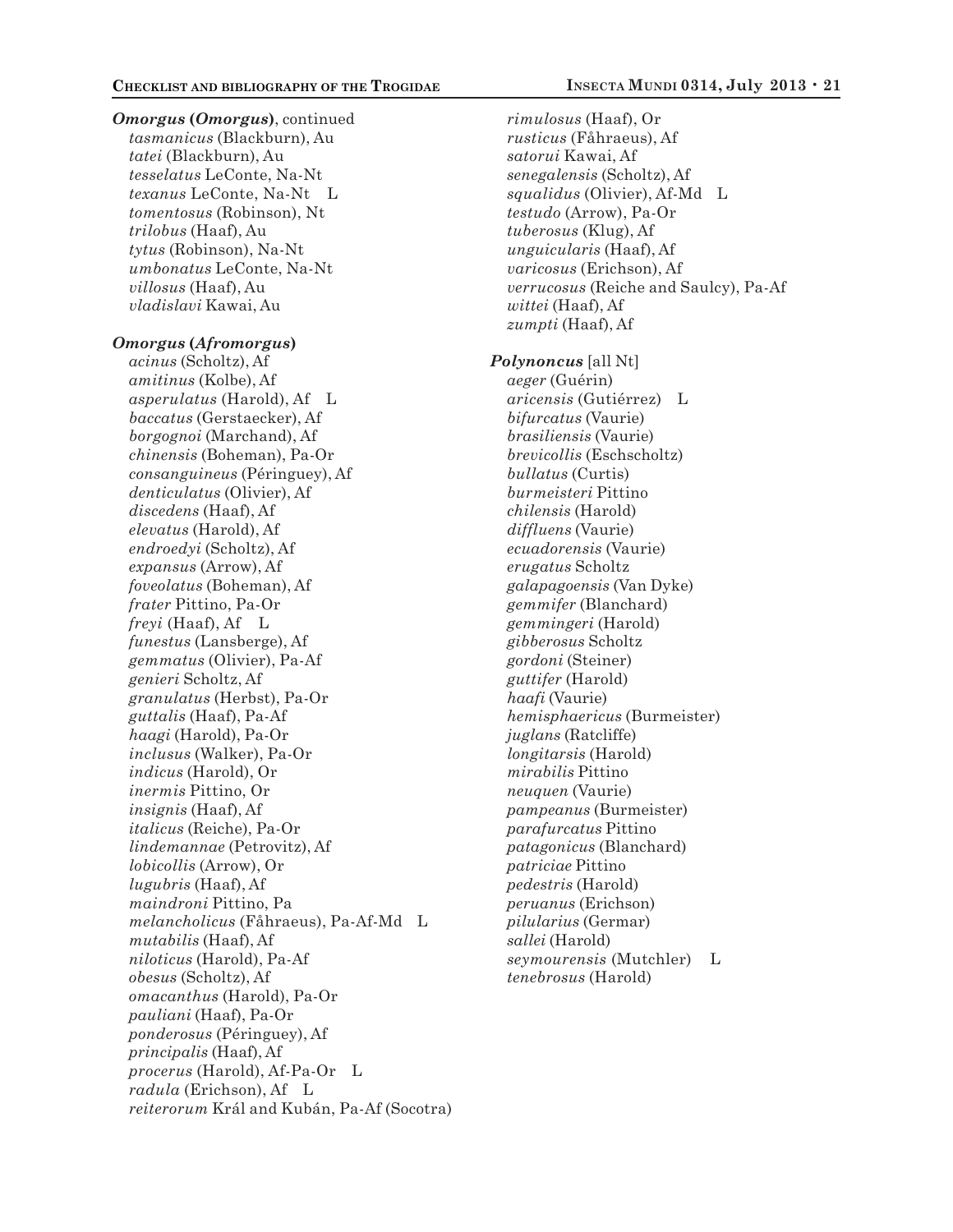#### **Acknowledgments**

I am grateful to Philip D. Perkins (MCZH) for commenting on the putative types of Say, Bushra M. Hussaini (AMNH) for information on the type repository of *Trox antiquus* Wickham, and Maxwell V. L. Barclay (BMNH) for pagination of MacLeay 1826. W. David Edmonds (Marfa, Texas) and Ales Bezdek (Czech Academy of Sciences, Ceske Budejovice) kindly helped with literature and their critical comments much improved the manuscript.

#### **Literature cited**

**Ádám, L. 1994.** A new species of the genus *Trox*. Folia Entomologica Hungarica 55: 37-39.

- **Arnett, R. H. Jr., G. A. Samuelson, and G. M. Nishida. 1993.** The insect and spider collections of the world. Second edition. Sandhill Crane Press; Gainesville, FL. 310 p.
- **Arrow, G. J. 1900.** On a collection of insects and arachnids made in 1897 by Mr. C. K. A. Peel in Somaliland. Proceedings of the Zoological Society of London 1900: 4-63.
- **Arrow, G. J. 1903.** On the laparostict Coleoptera of Granada and St. Vincent (W. Indies). Transactions of the Entomological Society of London 1903: 509-520.

**Arrow, G. J. 1909.** On the characters and relationships of the less known groups of lamellicorn Coleoptera. Transactions of the Entomological Society of London 1909: 479-507.

**Arrow, G. J. 1912.** Trogidae. Coleopterorum Catalogus 19(43): 52-66.

**Arrow, G. J. 1927.** A note on the coleopterous genus *Trox*, with description of a few new Asiatic species. Annals and Magazine of Natural History (9) 19: 465-468.

**Báguena, L. 1959.** Cuarro novedades y un comentario sobre coleópteros de España. Eos 35: 209-214.

**Baker, C. W. 1968.** Larval taxonomy of the Troginae in North America with notes on biologies and life histories (Coleoptera: Scarabaeidae). Bulletin of the U. S. National Museum 279: 1-79.

**Ballion, E. 1871.** Eine Centurie neuer Käfer aus der Fauna des russischen Reiches. Bulletin de la Société Impériale des Naturalistes de Moscou 43(2): 320-353.

**Balthasar, V. 1931.** Sechs neue *Trox*-Arten aus dem Ussurigebiet und Transbaikalien. Entomologische Blätter 27: 128-134.

**Balthasar, V. 1933.** Zwei neue Formen von Scarabaeiden. Entomologische Nachrichtenblatt 7: 81-84.

**Balthasar, V. 1936.** Monographie der Subfam. Troginae der palaearktischen Region. In Festschrift für Prof. Dr. Embrik Strand, Vol. l: 407-459. Riga.

**Balthasar, V. 1939.** Neue Arten der coprophagen Scarabaeiden aus dem Museo Zoologico della Università di Firenze. Redia 25: 1-36.

**Balthasar, V. 1966.** Neue Gattungen und Arten der Scarabaeoidea der australischen und neotropischen Regionen. Entomologische Blätter 62: 177-185.

**Beauvois, A. M. F. J. Palisot de 1805.** Insectes recueillis en Afrique et en Amérique, dans les Royaumes d'Oware et de Benin, à Saint-Dominique et dans les États-Unis, pendant les années 1786-1797. Levraut; Paris. 276 p., 90 pls. [1805-1821, issued in parts].

**Berg, F. G. C. 1884.** Coléoptères de Buenos Aires. Bulletin des Séances de la Société Entomologique de France (6) 4: 48-111.

**Blackburn, T. 1892.** Further notes on Australian Coleoptera, with descriptions of new genera and species, 11. Transactions of the Royal Society of South Australia 15: 20-73.

**Blackburn, T. 1895.** Further notes on Australian Coleoptera, with descriptions of new genera and species, 17. Transactions of the Royal Society of South Australia 19: 27-60.

**Blackburn, T. 1896.** Coleoptera (exclusive of Carabidae). Report of the Horn Expedition to central Australia, pt. 2, Zoology. Transactions of the Royal Society of South Australia 20: 254-308.

**Blackburn, T. 1904.** Further notes on Australian Coleoptera, with descriptions of new genera and species, 34. Transactions of the Royal Society of South Australia 28: 281-297.

**Blanchard, E. 1846.** Insectes de l'Amérique recueillis par Alcide d'Orbigny. In d'Orbigny, A. Voyage dans l'Amérique méridionale, vol. 6, pt. 2. Bertrand, Paris. 222 p.

**Boheman, C. H. 1858.** Coleoptera. Species novas descripsit. *In*: Kongliga Svenska Fregatten Eugenies resa omkring Jorden ... Zoologi, I, Insecta. Norstedt; Stockholm. 112 p.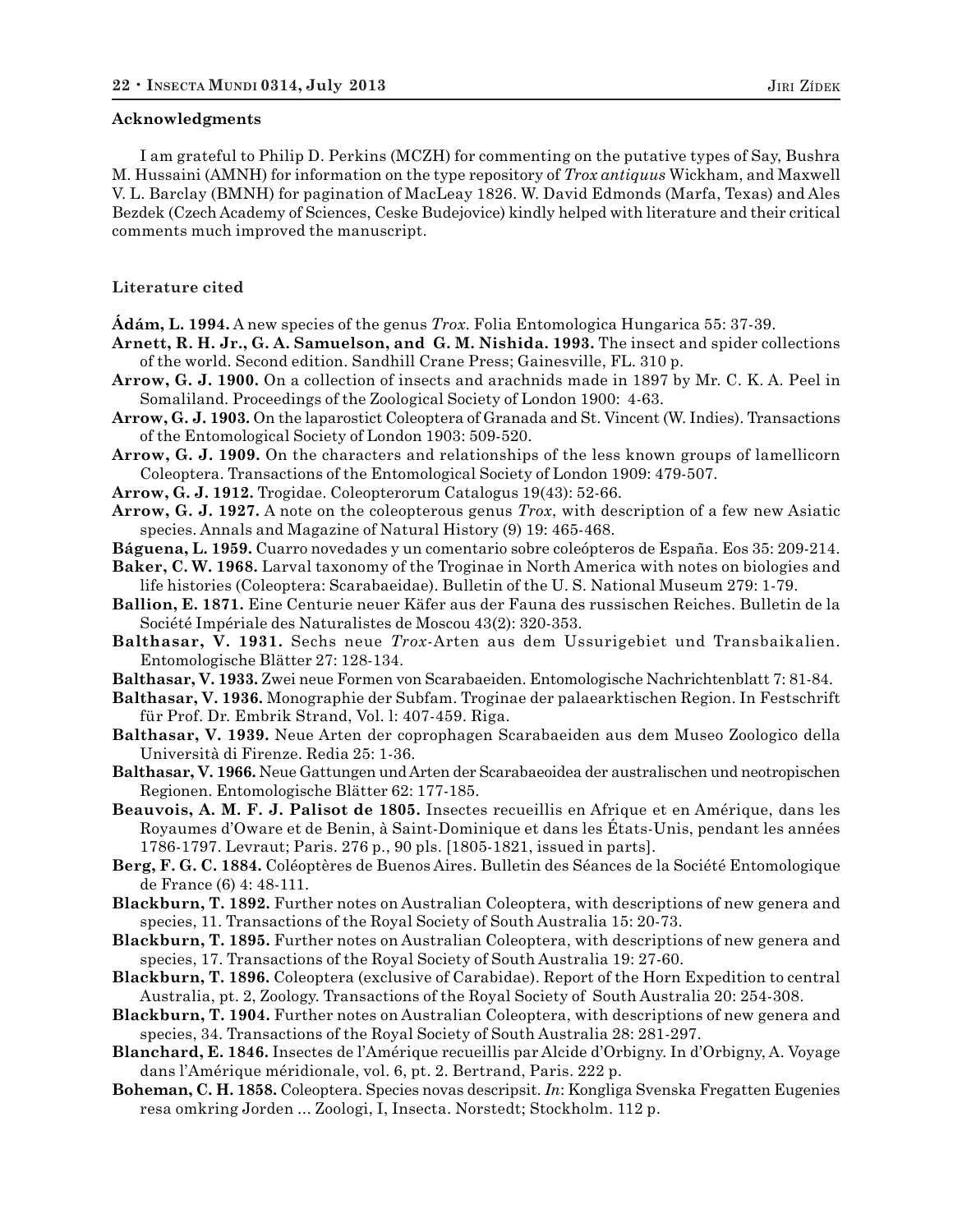- **Boheman, C. H. 1860.** Coleoptera samlade J. A. Wahlberg i Syd-Vestra Africa. Öfversigt af Kongliga Svenska Vetenskaps-Akademiens Förhandlingar 17: 107-120.
- **Bonnaire, A. 1881.** Coléoptères de Fontainbleau et de l'Île de Ré. Bulletin de la Société Entomologique de France 6: 62-68.
- **Browne, D. J., and C. H. Scholtz. 1995.** Phylogeny of the families of Scarabaeoidea (Coleoptera) based on characters of the hindwing articulation, hindwing base and wing venation. Systematic Entomology 20: 145-173.
- **Browne, D. J., and C. H. Scholtz. 1996.** Morphology of the hind wing articulation and wing base of the Scarabaeoidea (Coleoptera) with some phylogenetic implications. Bonner Zoologische Monographien 40: 1-200.
- **Browne, D. J., and C. H. Scholtz. 1998.** Evolution of the scarab hindwing articulation and wing base: a contribution toward the phylogeny of the Scarabaeidae (Scarabaeoidea: Coleoptera). Systematic Entomology 23: 307-326.
- **Browne, D. J., and C. H. Scholtz. 1999.** A phylogeny of the families of Scarabaeoidea (Coleoptera). Systematic Entomology 24: 51-84.
- **Browne, D. J., C. H. Scholtz, and J. Kukalová-Peck. 1993.** Phylogenetic significance of wing characters in the Trogidae (Coleoptera: Scarabaeoidea). African Entomology 1(2): 195-206.
- **Burmeister, H. C. C. 1876.** Die argentinischen Arten der Gattung *Trox* F. Stettiner Entomologische Zeitung 37: 241-268.
- **Castelnau, F. L. 1840.** Histoire naturelle des insectes coléoptères. Tome deuxième. Histoire naturelle des animaux articulés, annelides, crustacés, arachnides, myriapodes et insectes. P. Duménil; Paris. 564 p.
- **Chevrolat, L. A. A. 1864.** Coléoptères de l'Île de Cuba, 5. Annales de la Société Entomologique de France 4(4): 405-418.
- **Chevrolat, L. A. A. 1881.** [*Trox insularis* Chevrolat = *T. foveicollis* Harold]. Annales de la Société Entomologique de France 6(1): 145.
- **Curtis, J. 1845.** Descriptions ... of insects collected by Captain P. P. King ... in the survey of the Straits of Magellan. Transactions of the Linnean Society of London 19: 441-475 [+ pl. 41].
- **DeGeer, C. 1774.** Mémoires pour servir à l'histoire des Insectes. Tome quatrième. L'imprimerie Pierre Hesselberg; Stockholm. 456 p.
- **Deloya, C. 1995.** A new species of *Omorgus* (*Omorgus*) Erichson from Mexico. The Coleopterists Bulletin 49(2): 153-156.
- **Deloya, C. 2003.** Familia Trogidae. p. 125-133. *In*: M. Á. Morón. (ed.). Atlas de los escarabajos de México. Coleoptera: Lamellicornia, Vol. II. Familias Scarabaeidae, Trogidae, Passalidae y Lucanidae. Argania editio; Barcelona. 227 p.
- **Diéguez, V. M. 2008.** Present knowledge of the Trogidae of Chile (Coleoptera: Scarabaeoidea). Revista Chilena de Entomología 34: 11-28.
- **Erichson, W. F. 1842.** Beitrag zur Fauna von Vandimensland mit besonderer Rücksicht auf die geographische Verbreitung der Insecten. Archiv für Naturgeschichte 8: 85-287, pls. 4-5.
- **Erichson, W. F. 1843.** Beitrag zur Insecten-Fauna von Angola im besondere Beziehung zur geographischen Verbreitung der Insecten in Afrika. Archiv für Naturgeschichte 9: 199- 267.
- **Erichson, W. F. 1847.** Conspectus coleopterorum quae in Republica Peruana observata sunt. Archiv für Naturgeschichte 13(1): 67-185.
- **Erichson, W. F. 1848 (1845-1848).** Scaphidiidae Scarabaeidae. *In*: Naturgeschichte der Insecten Deutschlands. Erste Abtheilung. Coleoptera. Dritter Band. Nicolaische Buchhandlung; Berlin. 968 p.
- **Escalera, M. M. 1914.** Los Coleópteros de Marruecas. Trabajos des Museo de Ciencias Naturales, Madrid, Serie Zoologica 11: 1-553.
- **Eschscholtz, J. F. G. 1822.** Descriptions d'Insectes nouveaux. Entomographien. Erste Lieferung. G. Reimer; Berlin. 128 p.
- **Fabricius, J. C. 1775.** Systema Entomologiae sistens Insectorum Classes, Ordines, Genera, Species adiectis Synonymis, Locis, Descriptionibus, Observationibus. Officina Libraria Kortii; Flensburgi et Lipsiae. 832 p.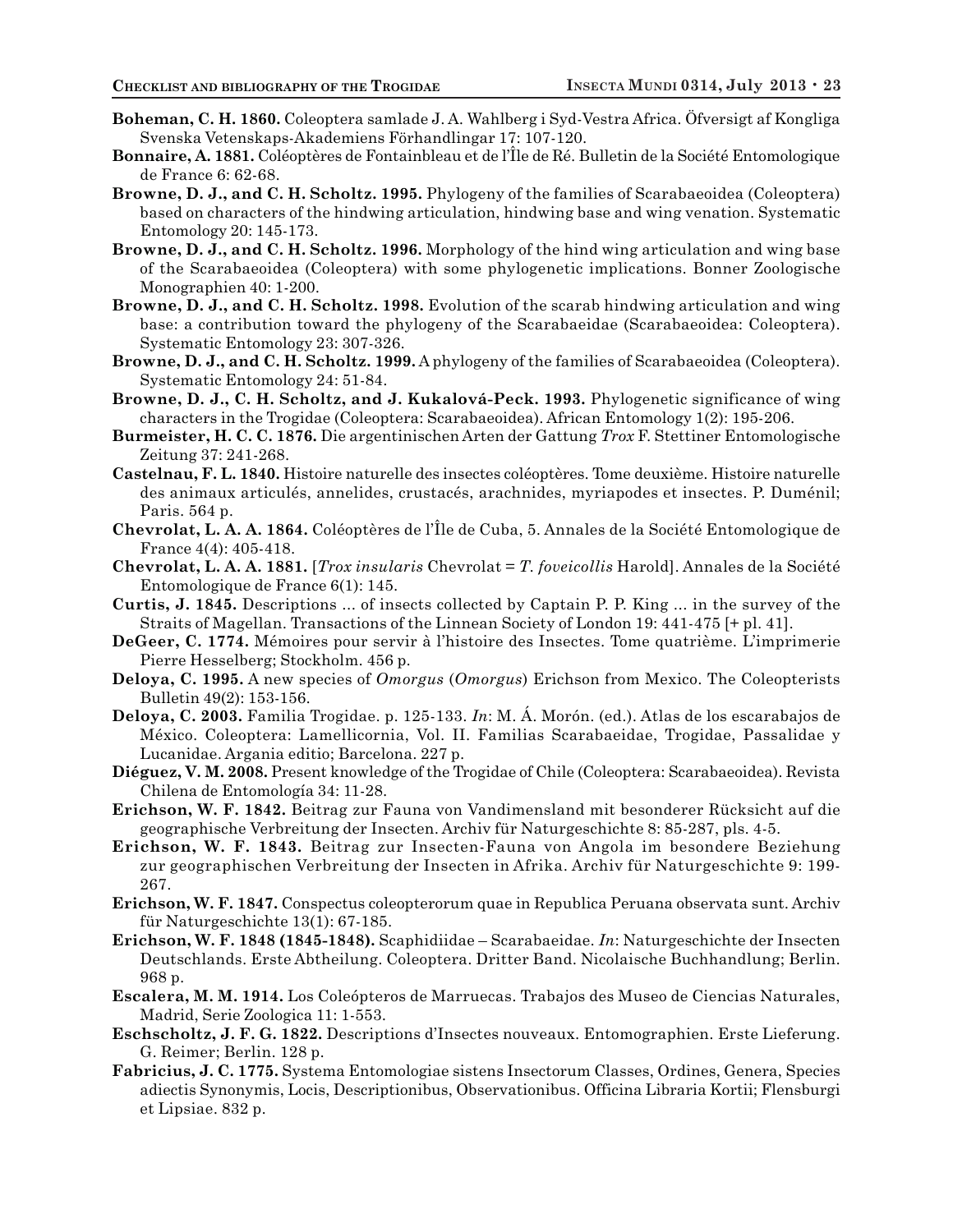- **Fabricius, J. C. 1781.** Species insectorum exhibens eorum differentias specificas, synonyma auctorum, loca natalia, metamorphosis adiectis observationibus. Tomus I. Impensis C. E. Bohnii; Hamburgi et Kilonii. 494 p.
- **Fabricius, J. C. 1787.** Mantissa insectorum sistens eorum species nuper detectus adiectis characteribus genericis, differentiis specificis, emendationibus, descriptionibus. Tom. I. C. G. Proft; Hafniae. 348 p.
- **Fabricius, J. C. 1792.** Entomologia systematica emendata et aucta. Secundum classes, ordines, genera , species adiectis, synonymis, locis, observationibus, descriptionibus. Tom. I. C. G. Proft; Hafniae. 330 p.
- **Fabricius, J. C. 1801.** Systema Eleutheratorum secundum ordines, gnenera, species: adiectis synonymis, locis, observationibus, descriptionibus. Tom. I, II. Bibliopoli Academici Novi; Kiliae. I: 506 p., II: 687 p.
- **Fåhraeus, O. J. 1857.** Scarabaeidae et Lucanidae. *In*: C. H. Boheman, Insecta Caffrariae annis 1838-1845 a J. A. Wahlberg collecta amici auxilio suffultus descripsit. Pars II. Coleoptera. Officina Norstedtiana. 395 p.
- **Fairmaire, L. 1852.** Quelques Coléoptères nouveaux du midi de l'Europe et du nord de l'Afrique. Annales de la Société Entomologique de France (2) 10: 69-93.
- **Fairmaire, L. 1868.** Essai sur les Coléoptères de Barbarie. Sixième partie. Annales de la Société Entomologique de France (4) 8: 471-502.
- **Fairmaire, L. 1871.** Notes sur les Coléoptères recueillis par Charles Coquérel à Madagascar et sur les côtes d'Afrique (3). Annales de la Société Entomologique de France (5) 1: 29-78.
- **Fairmaire, L. 1883.** Notes sur quelques Coléoptères de Magellan et de Santa Cruz. Annales de la Société Entomologique de France (6) 3: 483-506.
- **Fairmaire, L. 1893.** Coléoptères des Îles Comores. Annales de la Société Entomologique de Belgique 37: 521-555.
- **Fairmaire, L. 1899.** Matériaux pour la faune coléoptèrologique de la région Malgache. Annales de la Société Entomologique de Belgique 43: 511-558.
- **Fairmaire, L. 1901.** Matériaux pour la faune coléoptèrologique de la région Malgache (11e-note). Revue d'Entomologie 20: 101-248.
- **Faldermann, F. 1835a.** Additamenta entomologica ad faunam rossicam in itineribus Jussu Imperatoris Augustissimi annis 1827-1831 a Cl. Ménétriés et Szovitz susceptis collecta, in lucem edita. Nouveaux Mémoires de la Société Impériale des Naturalistes de Moscou (2) 4: 1-310.
- **Faldermann, F. 1835b.** Coleopterorum ab illustrissimo Bungio in China boreali, Mongolia, et Montibus Altaicis collectorum, nec non ab ill. Turczaninoffio et Stchukino e provincia Irkutsk missorum illustrationes. Mémoires de l'Académie Impériale des Sciences de St. Pétersbourg (6) 3(1): 337-464.
- **Felsche, C. 1901.** Synonymische Bemerkungen. Deutsche Entomologische Zeitschrift 45: 154-155.
- **Felsche, C. 1909.** Einige coprophage Scarabaeiden, welche die Herren Oscar Neumann und Baron von Erlangen auf ihrer Reise in Abyssinien gesammelt haben. Deutsche Entomologische Zeitschrift 53: 448-451.
- **Flach, K. 1879.** *Trox haroldi* n. sp. Deutsche Entomologische Zeitschrift 23: 155-156.
- **Gené, J. 1836.** De quibusdam insectis Sardiniae novis aut minus cognitis. Memoralia Regiae Scientiarum Academiae Taurinensis 39: 161-199.
- **Geoffroy, E. L. 1762.** Histoire abrégée des insectes qui se trouvent aux environs de Paris, dans laquelle ces animaux sont rangés suivant un ordre métodique. Tome première. Durand; Paris. 523 p.
- **Germar, E. F. 1824.** Insectorum species novae aut minus cognitae, descriptionibus illustratae. Impensis J. C. Hendelii et Filii; Halle. 624 p.
- **Germar, E. F. 1848.** Beiträge zur Insectenfauna von Adelaide. Linnaea Entomologica 3: 153-247.
- **Gerstaecker, C. E. A. 1866.** Beschreibung neue Coleoptera. Archiv für Naturgeschichte 33(1): 44.
- **Gerstaecker, C. E. A. 1873.** Gliederthier-Fauna des Sansibar-Gebietes (Insekten, Arachniden, Myriapoden und Isopoden). *In*: Baron Carl Claus von der Decken's Reisen in Ost-Afrika in den Jahren 1859-1865. Bd. 3, Abt. 2. Wissenschaftliche Ergebnisse, Abt. 2. C. F. Winter; Leipzig und Heidelberg. 542 p.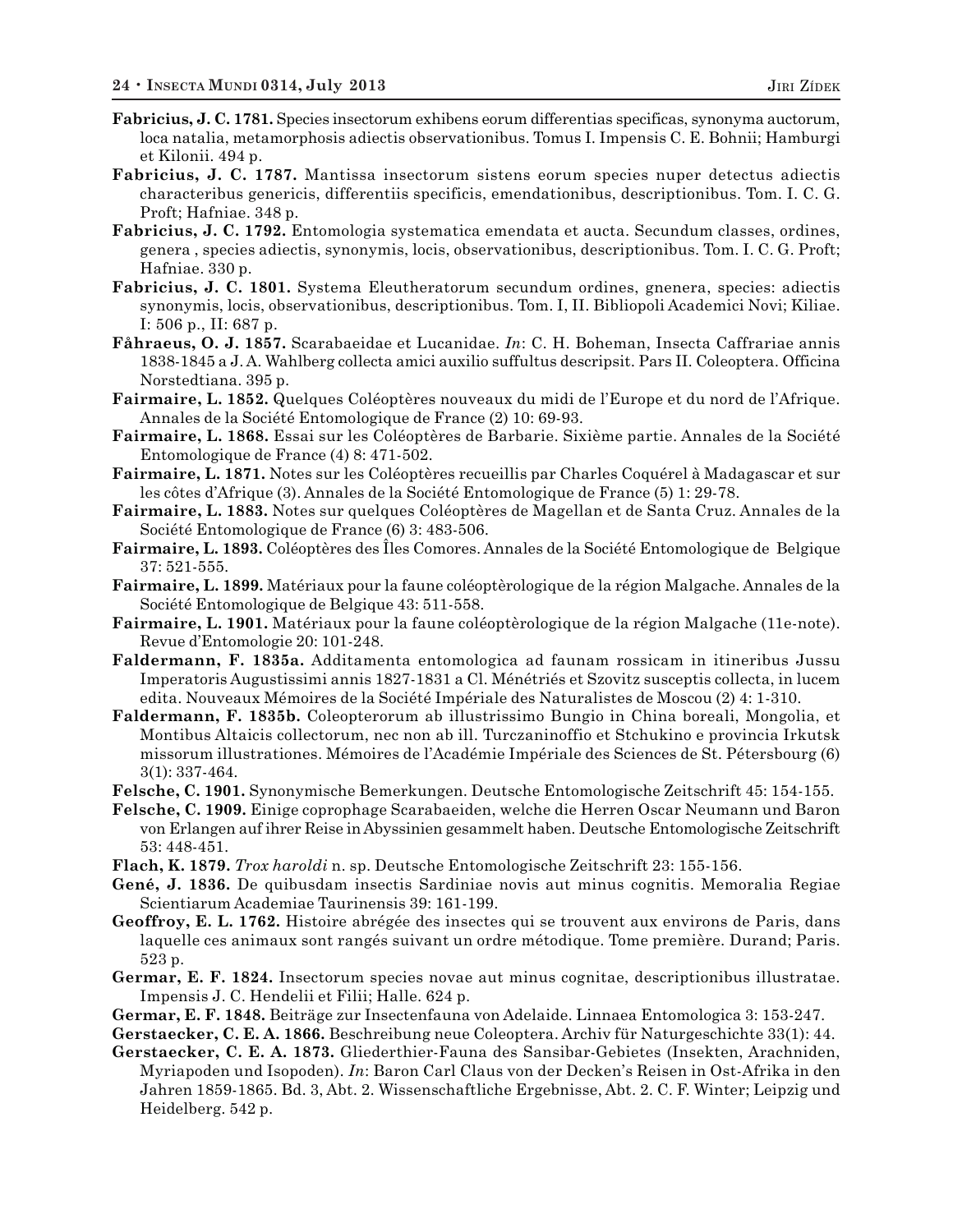- **Gmelin, J. F. 1790.** Caroli a Linné, systema naturae per regna tria naturae, secundum classes, ordines, genera, species, cum characteribus, differentiis, synonymis, locis. Editio decima tertia, aucta, reformata. Tom. I, Pars IV, Classis V. Insecta. G. E. Beer; Lipsiae. p. 1517-2224.
- **Goeze, J. A. E. 1777.** Entomologische Beiträge zu des Ritter Linné zwölften Ausgabe des Natursystems. Erster Teil. Wiedemann; Leipzig. 736 p.
- **Gutiérrez, A. R. 1950.** Scarabaeidae del norte de Chile. Anales de la Sociedad Científica Argentina 149: 52-75.
- **Haaf, E. 1953.** Die afrikanischen Arten der Gattung *Trox* F. (Col. Scarab.). Entomologische Arbeiten aus dem Museum Georg Frey 4: 309-346.
- **Haaf, E. 1954a.** Die afrikanischen und orientalischen Arten der Gattung *Trox* (Col. Scarab.). Entomologische Arbeiten aus dem Museum Georg Frey 5(1): 326-393.
- **Haaf, E. 1954b.** Die australischen Arten der Gattung *Trox* (Col. Scarab.). Entomologische Arbeiten aus dem Museum Georg Frey 5: 691-740.
- **Haaf, E. 1954c.** Eine neue *Trox*-Art aus Süd-Afrika. Durban Museum Novitates 4(8): 97-99.
- **Haaf, E. 1955a.** Troginae (Coleoptera, Lamellicornia). Parc National de l'Upemba. I. Mission G. F. de Witte 1946-1949. Institut des Parcs Nationaux du Congo Belge 38(3): 45-50.
- **Haaf, E. 1955b.** Contributions à l'étude de la faune entomologique du Ruanda-Urundi (Mission P. Basilewsky 1953). Annales du Muséum Congo Belge (8), Zoologie 36: 87.
- **Haaf, E. 1957a.** Drei neue *Trox*-Arten (Col. Scarab.). Entomologische Arbeiten aus dem Museum Georg Frey 8: 692-695.
- **Haaf, E. 1957b.** On new Australian species of *Trox*. Memoirs of the National Museum of Victoria 21: 117-120.
- **Haaf, E. 1958a.** Coleoptera: Trogidae. *In*: R. Hanström, P. Brinck, and G. Rudebeck (eds.), South African Animal Life: Results of the Lund University expedition in 1950-1951, vol. 4. Statens Naturvetenskapliga Forskningsråd; Lund. 508 p.
- **Haaf, E. 1958b.** Nachtrag zur Revision der australischen Arten der Gattung *Trox* (Col. Scarab.). Entomologische Arbeiten aus dem Museum Georg Frey 9: 1078-1082.
- **Haaf, E. 1959.** Troginae und Sisyphini. *In*: Parc National de la Garamba. Mission H. de Saeger 1949- 1952. Institut des Parcs Nationaux du Congo Belge 15(2): 41-47.
- **Haaf, E. 1960.** XIV. Coleoptera Scarabaeidae: *Trox* et *Sisyphus*. *In*: Mission zoologique de l'I.R.S.A.C. en Afrique orientale (P. Basilewsky et N. Leleup, 1957). Annales du Muséum Congo Belge (8), Zoologie 81: 242-244.
- **Harold, E. 1868.** Diagnosen neuer Coprophagen. Coleopterologische Hefte 4: 79-86.
- **Harold, E. 1871a.** Beschreibung neue Coleoptera. Diagnosen neuer Coprophagen. Coleopterologische Hefte 7: 110-117.
- **Harold, E. 1871b.** Verzeichniss der von Dr. Beccari in Bogas gesammelten coprophagen Lamellicornien. Coleopterologische Hefte 8: 1-28.
- **Harold, E. 1871c.** Diagnosen neuer Coprophagen. Coleopterologische Hefte 8: 114-116.
- **Harold, E. 1872.** Monographie der Gattung *Trox*. Coleopterologische Hefte 9: 1-192.
- **Harold, E. 1873.** [*Trox graecus* Mulsant & Rey = *T*. *transversus* Reiche]. Coleopterologische Hefte 11: 118.
- **Harold, E. 1880.** Beschreibung neuer, auf seiner von der Akademie unterstützen Reise in Ost-Afrika; gesammelter Coleopteren. Monatsberichte der Akademie der Wissenschaften zu Berlin; p. 260- 270.
- **Heller, K. M. 1914.** Neue papuanische Käfer. Deutsche Entomologische Zeitschrift 58: 305-318.
- **Herbst, J. F. W. 1783.** Kritisches Verzeichniß meiner Insektensammlung. Archiv der Insectengeschichte, Bd. 4: 1-72, 1-23 tab.
- **Herbst, J. F. W. 1790.** Natursystem aller bekannten in- und ausländischen Insekten, als eine Forsetzung der von Büffonschen Naturgeschichte. Der Käfer. Theil 3. Joachim Pauli; Berlin. 325 p.
- **Horn, G. H. 1874.** Revision of the species of *Trox* of the United States. Transactions of the American Entomological Society 5: 1-12.
- **Howden, H. F., and P. Vaurie. 1957.** Two new species of *Trox* from Florida. American Museum Novitates 1818: 1-6.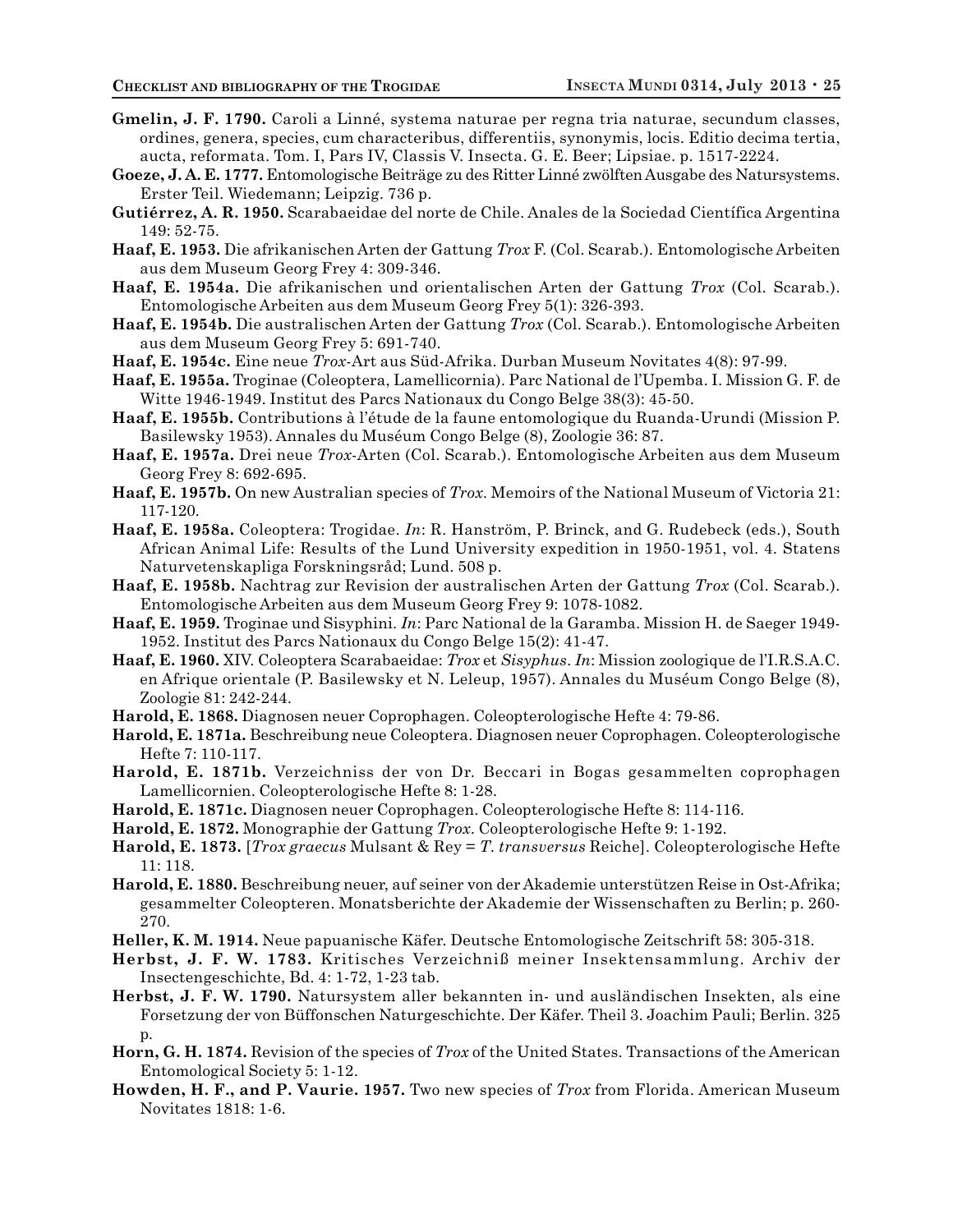- **ICZN (International Commission on Zoological Nomenclature) 1999.** International Code of Zoological Nomenclature, Fourth Edition. The International Trust for Zoological Nomenclature; London. 306 p.
- **Illiger, J. C. W. 1802a.** Nachtrag und Berichtigungen zu dem Verzeichnisse der Käfer Preussens. Magazin für Insectenkunde 1[1801]: 1-94.
- **Illiger, J. C. W. 1802b.** Olivier's Entomologie oder Naturgeschichte der Insekten mit ihren Gattungsund Art Merkmalen, ihren Beschreibung und Synonymie. Käfer. Uebersetzt mit Anmerkungen durchgängig begleitet. Zweiter Theil. K. Reichard; Braunschweig. 266 p.
- **Kawai, S. 2006.** A new species of the genus *Omorgus* Erichson, 1847 (Coleoptera, Trogidae) from South Africa. Kogane no. 7: 1-4.
- **Kawai, S. 2006.** Rare Scarabaeoidea of the world [3]. *Omorgus dohrni* (Harold, 1872) (Coleoptera, Trogidae). Saikaku-Tsûshin no. 13: back cover (English title, text in Japanese).
- **Kawai, S. 2009.** A new species of the genus *Omorgus* Erichson, 1847 (Coleoptera, Trogidae) from Australia. Kogane no. 10: 73-76.
- **Klug, J. F. C. 1855.** Forsetzung der Diagnosen der neuen (und bereits seit mehreren Monaten vollständig gedruckten) Coleopteren, welche die Insectensendungen des Hrn. Dr. Peters von Mossambique enthalten hatten, von der Familie der Staphylinii an bis den Lamellicornia, diese mit eingeschlossen. Berichten der Akademie der Wissenschaften (Berlin) 20: 643-660.
- **Kolbe, H. J. 1891.** Aufzahlung den von Herr Dr. Hans Meyer in Jahre 1889 in Gebiete das Kilimandscharo- und Ugueno-Gebirges gesammelten Coleopteren. Stettiner Entomologische Zeitung 52: 18-38.
- **Kolbe, H. J. 1904.** Über einige interessante Lamellicornier und Tenebrioniden Afrikas. Berliner Entomologische Zeitschrift 49: 282-302.
- **Kolbe, H. J. 1908.** Dynastidae, Cetoniidae und Scarabaeidae. *In*: L. Schultze, Zoologische und anthropologische Ergebnisse einer Forschungsreise im westlichen und zentralen Südafrika. Erster Band. Denkschriften des Medizinisch-Naturwissenschaftlichen Gesellschaft (Jena) 13: 121-132.
- **Kolbe, H. J. 1914.** Scarabaeiden. *In*: H. Schubotz. Wissenschaftliche Ergebnisse der deutsche in dem Zentral Afrika Expeditionen, Bd. 5, Lieferung 3. Klinkhardt und Biermann; Leipzig. p. 261- 416.
- **Král, D., and V. Kubán. 2012.** *Afromorgus reiterorum* sp. nov. (Coleoptera: Trogidae) from Socotra Island. Acta Entomologica Musei Nationalis Pragae 52 (Supplementum 2): 147-152.
- **Krell, F.-T. 2006.** Fossil record and evolution of Scarabaeoidea (Coleoptera: Polyphaga). p. 120-143. *In*: M. L. Jameson, and B. C. Ratcliffe. (eds.). Scarabaeoidea in the 21st Century: A Festschrift Honoring Henry F. Howden. Coleopterists Society Monograph no. 5: 216 p.
- **Krell, F.-T. 2007.** Catalogue of fossil Scarabaeoidea (Coleoptera: Polyphaga) of the Mesozoic and Tertiary – Version 2007. Denver Museum of Nature & Science, Technical Report 2007-8: 1-79.
- **Krynicki, J. 1832.** Enumeratio coleopterorum Rossiae meridionalis et praecique in Universitatis Caesareae Charkoviensis circulo obvenientium, quae annorum 1827-1831 spatio observavit, P. P. E. Ioannes Krynicki. Bulletin de la Société Impériale des Naturalistes de Moscou 5: 65-179.
- **Lacordaire, J. P. 1856.** Histoire naturelle des insectes. Genera des Coléoptères, ou exposé méthodique et critique de tous les genres proposes jusqu'ici dans cet ordre d'insectes. Tome troisième contenant les familles des pectinicornes et lamellicornes. Librairie Encyclopédique de Robet; Paris. 594 p.
- **Laicharting, J. N. E. 1781.** Verzeichniss und Beschreibung der Tyrolen-Insecten, I. Theil. Käferartige Insecten. I. Band. Füessly; Zurich. 248 p.
- **Lansberge, J. W. 1886.** Scarabaeides, Buprestides et Cerambycides de l'Afrique occidentale envoyés ou Musée Leyde par MM. Veth et Van der Kellen. Notes from the Leyden Museum 8: 69-120.
- **Lansberge, J. W. 1887.** Trogides nouveaux. Notes from the Leyden Museum 9: 199-211.
- **Latreille, P. A. 1810.** Considerations générales sur l'ordre naturel des animaux composant les classes des crustacés, des arachnides et des insectes; avec un tableau méthodique de leur genres, disposés en familles. F. Schoell; Paris. 444 p.
- **LeConte, J. L. 1854.** Descriptions of the species of *Trox* and *Omorgus* inhabiting the United States. Proceedings of the Academy of Natural Sciences of Philadelphia 7: 211-216.
- **Lewis, G. 1895.** On the lamellicorn Coleoptera of Japan, and notices of others. Annals and Magazine of Natural History (6) 16: 374-408.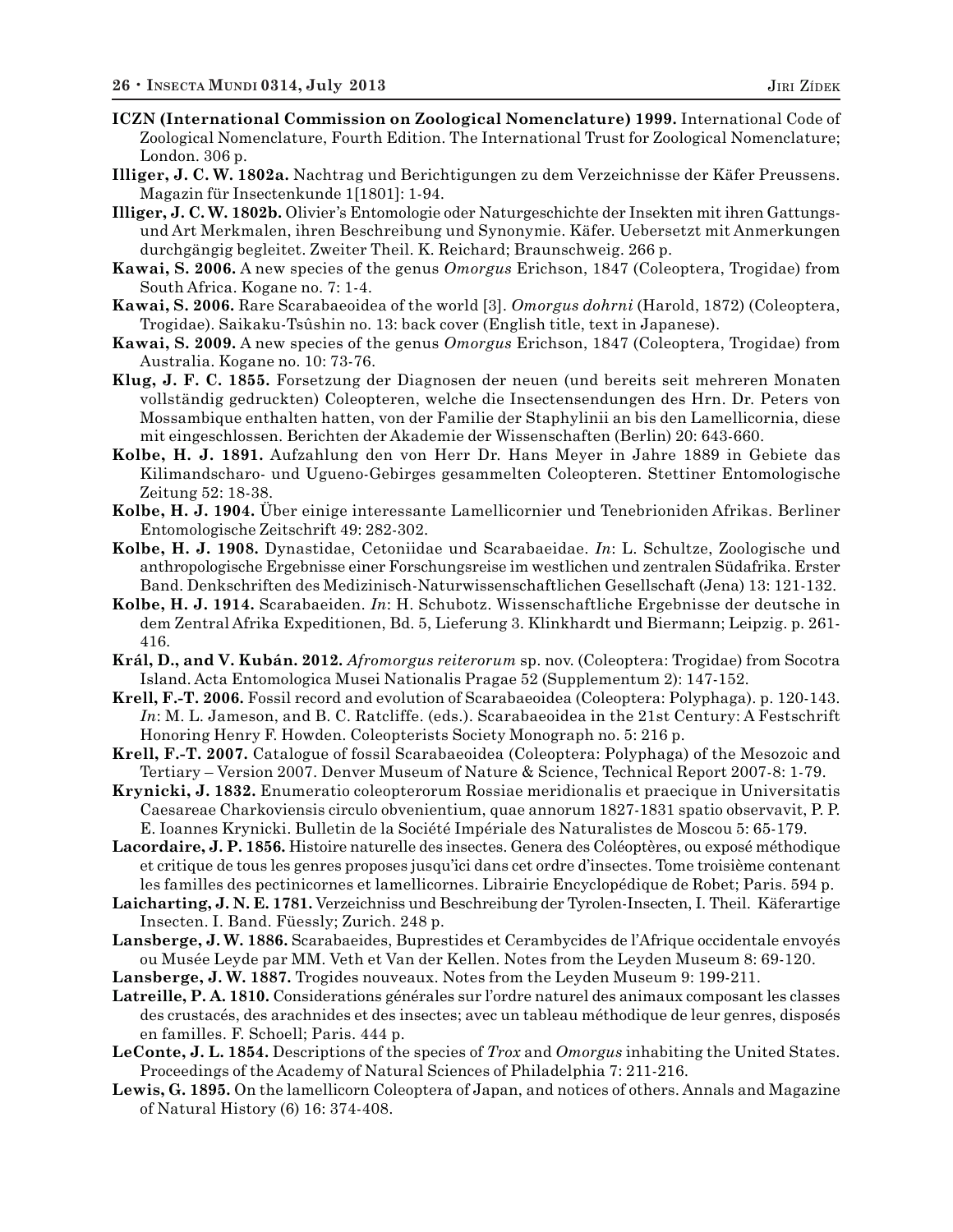- **Linné, C. 1758.** Systema Naturae per Regna tria Naturae, secundum classes, ordines, genera, species, cum characteribus, differentiis, synonymis, locis. Tomus I. Editio decima, reformata. Impensis Direct. Laurentii Salvii; Stockholm. 824 p.
- **Linné, C. 1767.** Systema naturae per regna tria naturae, secundum classes, ordines, genera, species, cum characteribus, differentiis, synonymis, locis. Editio duodecima, reformata. Tomus I, Pars II. Laurentii Salvii; Stockholm. p. 533-1327.
- **Loomis, H. F. 1922.** New species of the coleopterous genus *Trox*. Journal of the Washington Academy of Sciences 12: 132-136.
- **MacLeay, W. J. 1864.** Descriptions of new genera and species of Coleoptera from Port Denison. Transactions of the Entomological Society of New South Wales 1: 106-130.
- **MacLeay, W. J. 1871.** Notes on a collection of insects from Gayndah. Transactions of the Entomological Society of New South Wales 2: 79-205.
- **MacLeay, W. J. 1888.** The insects of King's Sound and its vicinity, 2. The lamellicorns. Proceedings of the Linnean Society of New South Wales (2) 3: 897-924.
- **MacLeay, W. S. 1819.** Horae entomologicae; or essays on the annulose animals. Containing general observations on the geography, manners, and natural affinities of the Insects which compose the genus *Scarabaeus* of Linnaeus; to which are added a few incidental remarks on the genera *Lucanus* and *Hister* of the same author. With an appendix and plates. Vol. 1, Pt. 1. S. Bagster; London. 160 p.
- **MacLeay, W. S. 1826.** Appendix: Annulosa, Mandibulata. p. 2-33. *In*: P. King (ed.), Narrative of a survey of the intertropical and western coasts of Australia performed between the years 1818 and 1822 by Captain Phillip P. King, R.N., F.R.S., F.L.S., and member of the Royal Asiatic Society of London, with an appendix relating to hydrography and natural history. Vol. II. John Murray; London [larger version in 1827].
- **Marchand, E. 1902.** Description de deux arthropodes nouveaux provenant du Soudan francais. Bulletin de la Société de l'Ouest de France 2: 331-343.
- **Marsham, T. 1802.** Entomologia Britannica, sistens insecta Britanniae indigena, secundum methodum Linnaeanam disposita. Tomus I. Coleoptera. Wilks and Taylor; London. 547 p.
- **Masumoto, K. 1996.** Coprophagid-beetles from Northwest Thailand (XI) (Coleoptera, Trogidae). The Entomological Review of Japan 51(1): 9-13.
- **Masumoto, K., and M. Kiuchi. 1995.** A new *Trox* species (Coleoptera, Trogidae) from Amamioshima of the Nansei Islands, Southwest Japan. Elytra 23(2): 205-208.
- **Masumoto, K., T. Ochi, and C.-L. Li. 2005.** A revision of the Taiwanese species of the family Trogidae (Coleoptera, Scarabaeoidea). Elytra 33(1): 229-243.
- **Mawdsley, J. R. 1993.** The entomological collection of Thomas Say. Psyche 100: 163-171.
- **Melsheimer, F. E. 1846.** Descriptions of new species of Coleoptera of the United Strates. Proceedings of the Academy of Natural Sciences of Philadelphia 2: 134-160.
- **Mikšiæ, R. 1958.** Eine neue *Trox*-Art aus dem Togoland. Entomologische Berichten 18: 15-16.
- **Motschulsky, V. 1860.** Diagnose d'insectes nouveaux des rives du fl. Amur et de la Daourie méridionale. Etudes Entomologiques 9: 39-41.
- **Mulsant, E., and C. Rey. 1871.** Histoire naturelle des Coléoptères de France. Tribu des Lamellicornes. Annales de la Société d'Agriculture, Histoire Naturelle et Arts Utiles de Lyon (4) 2[1869]: 241- 650; 3[1870]: 155-480.
- **Mutchler, A. J. 1925.** Coleoptera from the Williams Galapagos expeditions. Zoologica 5(20): 219-240.
- **Nakane, T. 1954.** New or little known Coleoptera from Japan and its adjacent regions. X. Descriptions of some new species from Shikoku, Japan. Transactions of the Shikoku Entomological Society 4: 7-15.
- **Nakane, T. 1983.** New or little-known Coleoptera from Japan and its adjacent regions. 36. Fragmenta Coleopterologica 35/37: 139-150.
- **Nakane, T., and K. Tsukamoto. 1955.** [On the family Trogidae in Japan. Studies on the Lamellicorn Coleoptera II]. Transactions of the Kyoto Entomological Society 4: 85-92 (in Japanese, English abstract).
- **Nikolaev, G. V. 2000.** Novoe podsemeistvo plastinchatousykh zhukov (Coleoptera, Scarabaeidae) iz nizhnego mela Zabaikalia i Mongolii i ego polozhenie v sisteme nadsemeistva. Paleontologicheskii Zhurnal (Moscow) 2000(4): 63-66 (in Russian).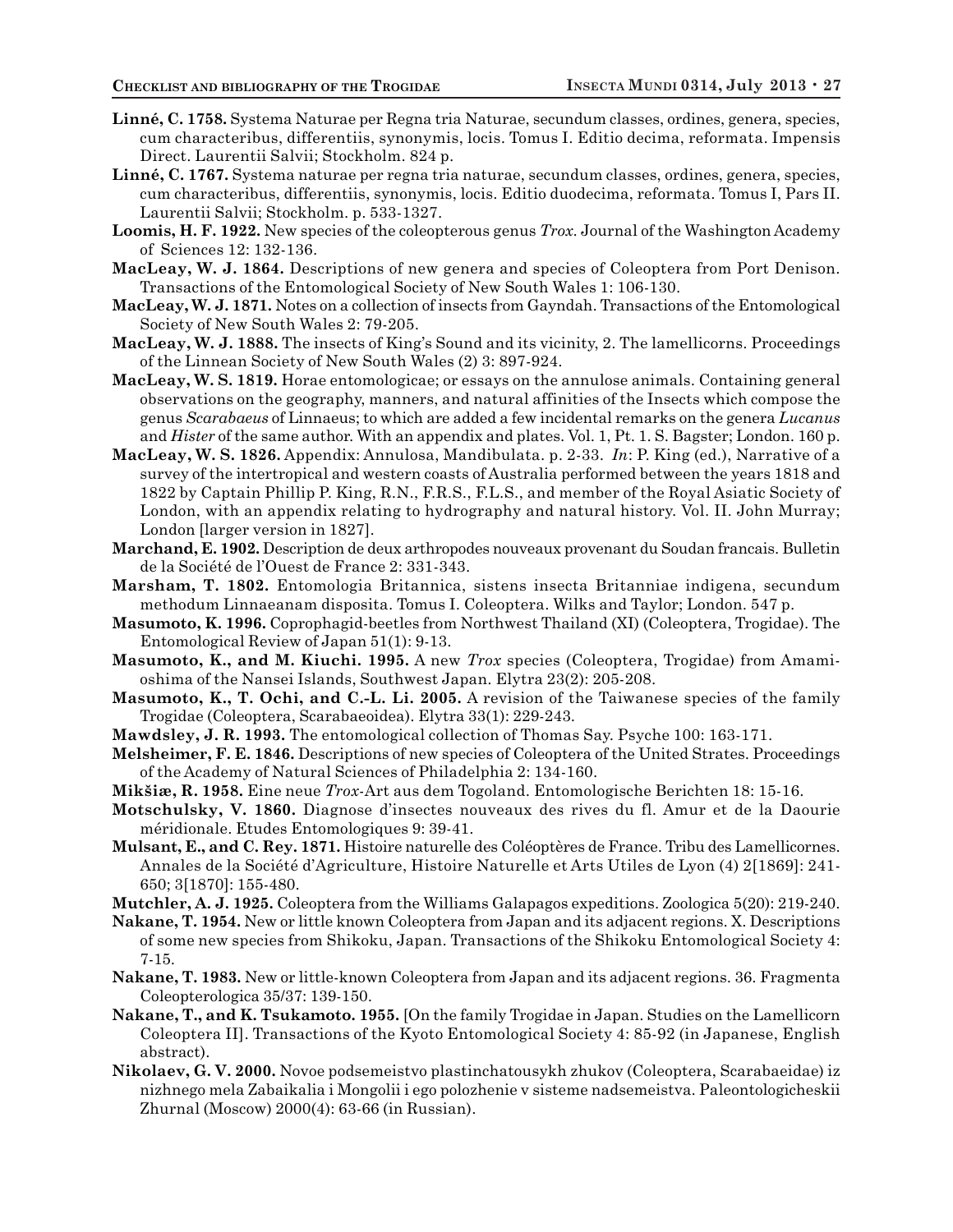- **Nikolaev, G. V. 2005.** Omorgini (Coleoptera, Scarabaeinae, Troginae) novaia triba plastinchatousykh zhukov. Evraziiskii Entomologicheskii Zhurnal [Euroasian Entomological Journal] 4(4): 321-322 (in Russian).
- **Nikolaev, G. V. 2007.** Mezozoiskii etap evoliucii plastinchatousykh (Insecta: Coleoptera: Scarabaeoidea). Kazak Universiteti; Almaty. 222 p.
- **Nomura, S. 1937.** On the genus *Trox* of Japan (Scarabaeidae) with description of a new species. Nippon no Kôchû 1: 77-86 (in Japanese, English abstract).
- **Nomura, S. 1961.** Some new species of the Coleoptera from Japan. Tôhô-Gakuhô 11: 70-89.
- **Nomura, S. 1973.** Notes on the coprophagous Lamellicornia from Taiwan. Entomological Review of Japan 25(1-2): 37-52.
- **Ochi, T., and M. Kawahara. 2002.** Taxonomic notes on some Japanese coprophagous lamellicorn beetles (Coleoptera, Scarabaeoidea). IV. A new subspecies of *Trox setifer* and a new record of *T. opacotuberculatus* from Tsushima Is. Kogane no. 3: 53-58.
- **Ochi, T., M. Kawahara, and M. Inagaki. 2008.** A new species of the genus *Trox* from Yakushima Is., southwest Japan (Coleoptera, Scarabaeoidea, Trogidae). Kogane no. 9: 135-138.
- **Ochi, T., M. Kon, and M. Bai. 2010.** A new species of the genus *Trox* from Sichuan, China (Coleoptera: Scarabaeoidea: Trogidae). Entomological Review of Japan 65(1): 131-134.
- **Ochi, T., M. Kon, and M. Kawahara. 2005.** Trogidae (Coleoptera) from Borneo, with description of a new species of *Trox* and a new record of *T. scaber*. Kogane no. 6: 65-70.
- **Olivier, A. G. 1789.** Entomologie ou Histoire naturelle des insectes, avec leurs caractères génériques et spécifiques, leur description, leur synonymie et leur figures enluminées. Coléoptères. Tome premier. Baudoin; Paris. 497 p. [genera paginated separately].
- **Pallas, P. S. 1781-1806.** Icones Insectorum praesertim Russiae Sibiriaeque peculiarium quae collegit et Descriptionibus illustravit. Wolfgangi Waltheri; Erlangae. 104 p. [issued in parts].
- **Paulian, R. 1933.** Coprophages asiatiques nouveaux ou peu connus (Col.). Bulletin de la Société Entomologique de France 38: 205-208.
- **Paulian, R. 1937.** Faune entomologique de Madagascar. Bulletin de la Académie de Malgache (n. s.) 19[1936]: 129-143.
- **Paulian, R. 1948.** Coleoptera, Scarabaeidae: Trogidae, Geotrupinae, Dynamopinae, Hybosorinae, Coprinae, Aphodiinae. *In*: British Museum (Natural History) Expeditions to south-west Arabia 1937-1938. British Museum (Natural History); London. p. 141-155.
- **Paulian, R. 1981.** Faune de Madagascar, 56. Insectes Coléoptères: Trogidae et Hybosoridae. CNRS; Paris. 28 p.
- **Paulus, H. F. 1978.** *Trox dhaulagiri* n. sp. aus Nepal. Senckenbergiana Biologica 53(1-2): 55-58.
- **Paykull, G. 1798.** Fauna Suecica. Insecta. Tomus I. J. E. Edman; Upsaliae. 358 p.
- **Péringuey, L. 1901-1903.** Descriptive catalogue of the Coleoptera of South Africa (Lucanidae and Scarabaeidae). Transactions of the South African Philosophical Society 12: 1-920 [1901: 1-563; 1902: 564-896; 1903: 897-920].
- **Péringuey, L. 1908.** Descriptive catalogue of the Coleoptera of South Africa (Lucanidae and Scarabaeidae). Additions and Corrections. Transactions of the South African Philosophical Society 13: 547-752.
- **Petrovitz, P. 1975.** Zwei neue *Trox*-Arten. Opuscula Zoologica 132: 1-3.
- **Petrovitz, P. 1980.** Österreichische entomologische Expeditionen nach Persien und Afghanistan. Beiträge zur Coleoptera Fauna, 12. Weiteres über Lamellicornia aus Iran. Annalen des Naturhistorischen Museums in Wien 83: 597-638.
- **Pittino, R. 1983.** *Trox* (s.str.) *granulipennis* Fairm. and allied "taxa", with two new species from Mediterranean area. Giornale Italiano di Entomologia 1: 265-284.
- **Pittino, R. 1985.** Four new Oriental species of the genus *Trox* (s.str.) F. Giornale Italiano di Entomologia 2(10): 327-340.
- **Pittino, R. 1987.** New Coleoptera Trogidae from South America. Giornale Italiano di Entomologia 3: 377-397.
- **Pittino, R. 1991.** On some Palaearctic "taxa" allied to *Trox hispidus* (Pontoppidan) with a brachypterous new species from Italy, Malta, Crete and the Balkan peninsula (Coleoptera, Trogidae). Bollettino dell' Associazione Romana di Entomologia 45[1990]: 57-87.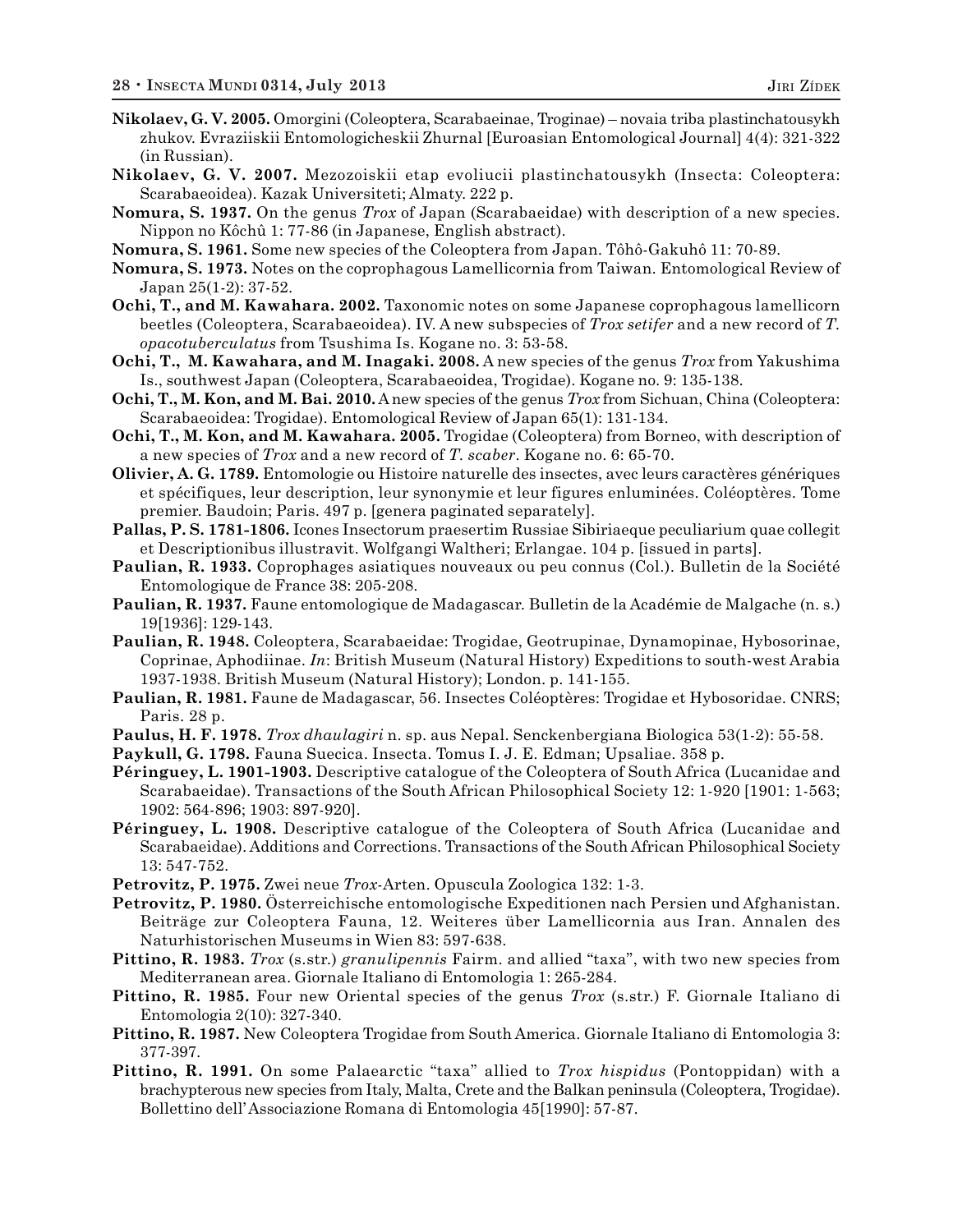- **Pittino, R. 2005.** Four new Asian species of *Omorgus* Erichson, 1847 (Coleoptera, Scarabaeoidea, Trogidae). Kogane no. 6: 71-79.
- **Pittino, R. 2006.** Trogidae (p. 26-28, 79-81). *In*: I. Löbl, and A. Smetana. (eds.), Catalogue of Palaearctic Coleoptera, Vol. 3. Apollo Books; Stenstrup. 690 p.
- **Pittino, R. 2010.** A new genus and species of Trogidae MacLeay, 1819 from Madagascar, and a new species of *Omorgus* Erichson, 1847 from Argentina (Coleoptera, Trogidae). Kogane no. 11: 75-83.
- **Pittino, R., and S. Kawai. 2006.** Notes on the genus *Trox* Fabricius, 1775 from East Asia. I. Description of the males of *Trox* (*Trox*) *cambodjanus* and *T*. (*T*.) *poringensis* and definition of the "*terrestris*" species group (Coleoptera, Trogidae). Kogane no. 7: 5-10.
- **Pittino, R., and S. Kawai. 2010.** Redescription of *Omorgus marshalli* (Haaf, 1957) (Coleoptera, Trogidae) from Australia. Kogane no. 11: 85-88.
- **Pontoppidan, E. 1763.** Den Danske atlas eller Konge-Riget Danemark, med dets naturlige edenskaber, elementer, inbyggere, vaexter, dyr og affodninger, dets gamle tildraglser og naervaerende omstaendingheder I aller provinter, staeder, kirkzer, slotte og herre-gaarde. Tomus I. A. H. Godiche; København. 723 p.
- **Preudhomme de Borre, F. P. C. A. 1886.** Catalogue des Trogides décrits jusque' à ce jour précédé d' un synopsis de leurs genres et d' une esquisse de leur distribution géographique. Annales de la Société Entomologique de Belgique 30: 56-82.
- **Ratcliffe, B. C. 1978.** A new species of *Trox* from the Amazon basin with new distributional records for Central American *Trox*. Acta Amazonica 8(2): 299-302.
- **Reiche, L. J. 1853.** Note sur l'*Hybosorius orator* et sur le *Trox granulatus,* et description d'une nouvelle espèce. Annales de la Société Entomologique de France (3) 1: 87-90.
- **Reiche, L. J. 1856.** *In*: L. J. Reiche, and F. Saulcy, Espèces nouvelles ou peu connues de Coléoptères, recueillis par F. de Saulcy, membre de l'Institut, dans son voyage en Orient, et décrites par MM. Reiche et Félicien de Saulcy (Suite). Annales de la Société Entomologique de France (3) 4: 353- 422.
- **Reiche, L. J. 1861.** Coléoptères nouveaux recueillis en Corse par M. E. Bellier de la Chavignerie. Annales de la Société Entomologique de France (4) 1: 201-210.
- **Reitter, E. 1892.** Bestimmungs-Tabellen der Lucaniden und coprophagen Lamellicornen der palaearktischen Faunengebietes. Verhandlungen des Naturforschenden Vereins in Brünn 30[1891]: 141-262.
- **Reitter, E. 1904.** Sechzehn neue Coleopteren aus Europa und den angenzenden Ländern. Wiener Entomologische Zeitung 23: 150-160.
- **Ren, G.-D. 2003.** Taxonomic studies of the family Trogidae (Coleoptera: Scarabaeoidea) from China. Entomotaxonomia 25: 109-117 (in Chinese, English abstract).
- **Ritcher, P. O. 1966.** White grubs and their allies. A study of North American scarabaeid larvae. Oregon State University Press; Corvallis. 219 p.
- **Robinson, M. 1940.** Studies in the Scarabaeidae, 2. Transactions of the American Entomological Society 66: 141-159, pl. 4.
- **Robinson, M. 1941a.** Studies in the Scarabaeidae of North America, 1, 2. Transactions of the American Entomological Society 67: 127-136.
- **Robinson, M. 1941b.** A new species of *Trox* from Texas. Entomological News 52: 134-135.
- **Robinson, M. 1941c.** Notes on some rare Scarabaeidae with the description of one new species. Entomological News 52: 227-232.
- **Robinson, M. 1946.** Studies in the Scarabaeidae, 3. Transactions of the American Entomological Society 72: 49-59.
- **Robinson, M. 1948.** A new genus of Scarabaeidae. Notulae Naturae no. 211: 1-2.
- **Rossi, P. 1790.** Fauna Etrusca sistens insecta quae in provinciis Florentina et Pisana praesertim collegit Petrus Rossius in regio pisano athenaeo. Tomus primus. Typis Thomae Masi et Sociorum; Liburni. 272 p.
- **Rossi, P. 1792.** Mantissa Insectorum, exhibens species nuper in Etruria collectas, adiectis Faunae Etruscae illustrationibus, ac emendationibus. Tom. I. Typografia Polloni; Pisis. 148 p.
- **Roth, J. R. 1851.** Diagnosen neuer Coleoptera aus Abyssinien. Archiv für Naturgeschichte 17(1): 115-133.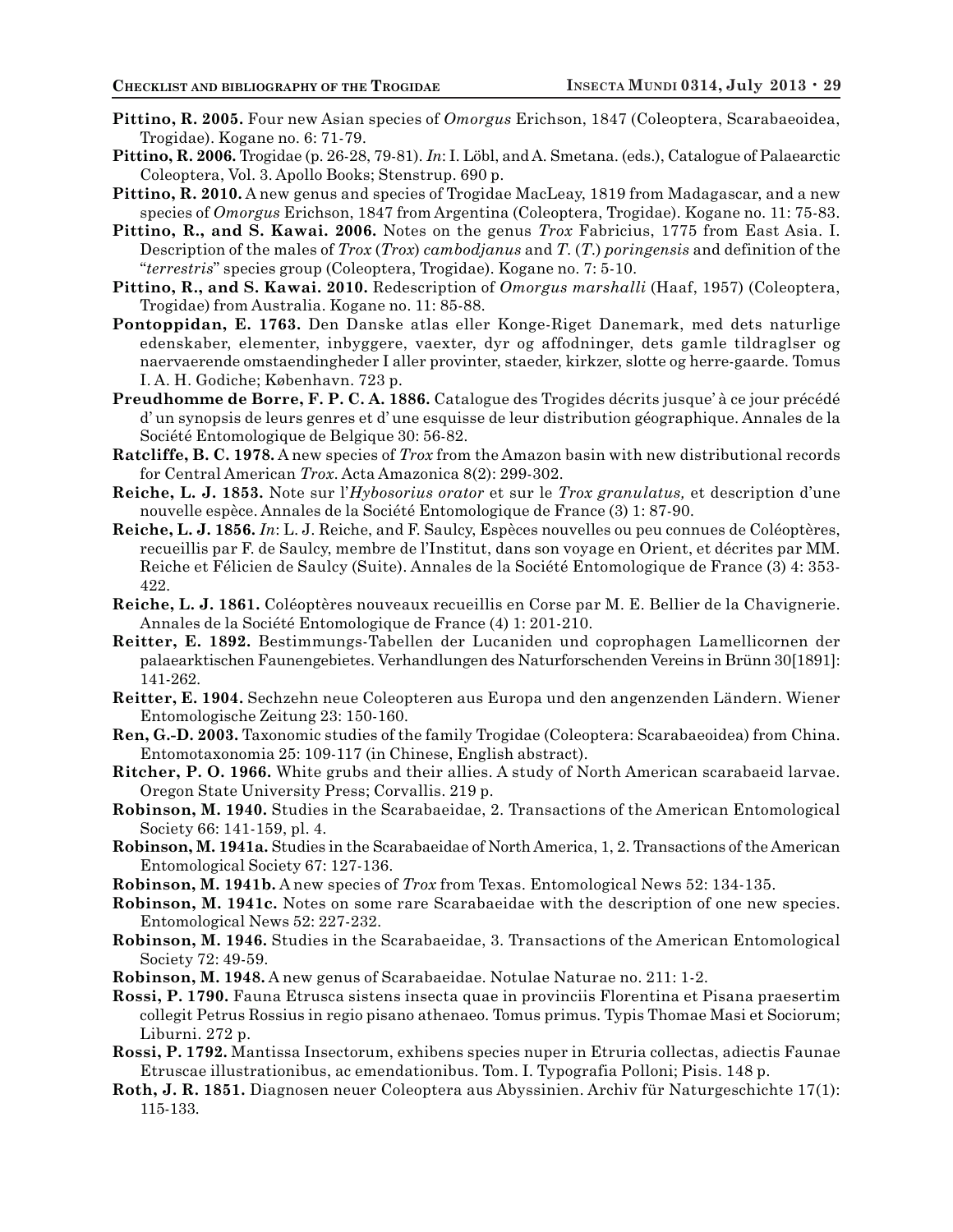- **Say, T. 1823.** Descriptions of coleopterous insects collected in the late expedition to the Rocky Mountains; performed by order of Mr. Calhoun, Secretary of War, under the command of Major Long. Journal of the Academy of Natural Sciences of Philadelphia 3(1): 238-282.
- **Say, T. 1824.** Descriptions of Coleoptera. *In*: W. H. Keating, Narrative of an expedition to the source of St. Peters' River, & c., under the command of Stephen H. Long, Major U.S.T.E., Vol. 2. Philadelphia. p. 268-378.
- **Say, T. 1825.** Descriptions of new species of coleopterous insects inhabiting the United States. Journal of the Academy of Natural Sciences of Philadelphia 5(1): 160-204.
- **Say, T. 1831.** New species of North American insects found by Joseph Barabino chiefly in Lousiana. New Harmony, Indiana; 16 p.
- **Say, T. 1835.** Descriptions of North American coleopterous insects and observations on some already described. Boston Journal of Natural History 1: 151-203.
- **Schmidt, G. 1936.** Studien über *Trox hispidus* Pontopp. und seine Formen. Entomologische Blätter 32: 75-78.
- **Scholtz, C. H. 1978.** The occurrence and distribution of *Trox* in the Kruger National Park. Koedae 21: 81-89.
- **Scholtz, C. H. 1979a.** Taxonomic revision and distribution of the genus *Trox* in South West Africa. Cimbebasia (A) 5(3): 179-200.
- **Scholtz, C. H. 1979b.** The "*horridus*" group of *Trox* F. species in South Africa. Journal of the Entomological Society of Southern Africa 42(2): 169-180.
- **Scholtz, C. H. 1980a.** Monograph of the genus *Trox* F. of subsaharan Africa. Cimbebasia, Memoir 4: 1-104.
- **Scholtz, C. H. 1980b.** Trogidae. *In*: W. Wittmer (ed.). Fauna of Saudi Arabia, Vol. 2. Basel. p. 137- 140.
- **Scholtz, C. H. 1981.** Aptery in *Trox*: morphological changes and their relationship to habitat. Journal of the Entomological Society of Southern Africa 44(1): 83-87.
- **Scholtz, C. H. 1982.** Catalogue of world Trogidae (Coleoptera: Scarabaeoidea). Department of Agriculture and Fisheries, Republic of South Africa, Entomology Memoir no. 54: 1-27.
- **Scholtz, C. H. 1983.** A new species of *Trox* F. from Senegal with new distributional records for other African species. Journal of the Entomological Society of Southern Africa 46: 206-208.
- **Scholtz, C. H. 1986a.** Phylogeny and systematics of the Trogidae. Systematic Entomology 11: 355- 363.
- **Scholtz, C. H. 1986b.** Revision of the genus *Trox* Fabricius of the Australasian region. Australian Journal of Zoology, Supplement Series 125: 1-99.
- **Scholtz, C. H. 1986c.** A new species of *Trox* Fabricius from Zambia. The Coleopterists Bulletin 40(1): 29-31.
- **Scholtz, C. H. 1990a.** Phylogenetic trends in the Scarabaeoidea. Journal of Natural History 24: 1027-1066.
- **Scholtz, C. H. 1990b.** Revision of the Trogidae of South America. Journal of Natural History 24: 1391-1456.
- **Scholtz, C. H. 1991a.** Descriptions of larvae of Australian *Omorgus* Erichson, with implications for the phylogeny of the Trogidae. Invertebrate Taxonomy 5: 827-835.
- **Scholtz, C. H. 1991b.** A new species of *Omorgus* Erichson from West Africa. The Coleopterists Bulletin 45(2): 112-114.
- **Scholtz, C. H. 1993a.** Descriptions of South American Trogidae larvae. The Coleopterists Bulletin 47(2): 209-214.
- **Scholtz, C. H. 1993b.** Descriptions of larvae of African Trogidae, with implications for the phylogeny of the family. African Entomology 1: 1-13.
- **Scholtz, C. H., and J.-P. Lumaret. 1991.** Descriptions of European *Trox* larvae. The Coleopterists Bulletin 45(4): 317-322.
- **Scholtz, C. H., and S. Peck. 1990.** Description of a *Polynoncus* Burmeister larva, with implications for phylogeny of the Trogidae. Systematic Entomology 15: 383-389.
- **Scholtz, C. H., D. J. Browne, and J. Kukalová-Peck. 1994.** Glaresidae, archaeopteryx of the Scarabaeoidea (Coleoptera). Systematic Entomology 19: 259-277.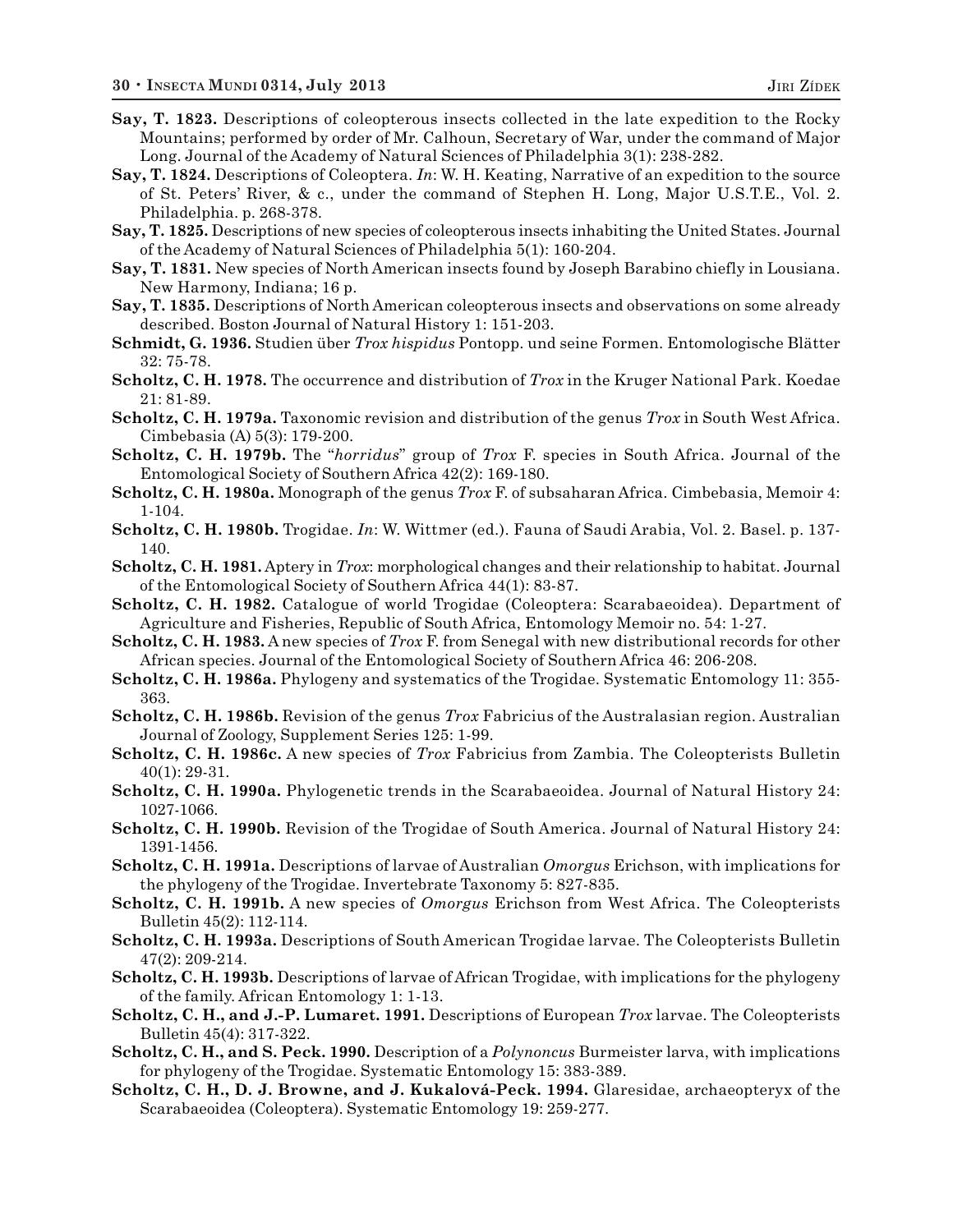- **Scholtz, C. H., D. d'Hotman, and A. Nel. 1987a.** Glaresidae, a new family of Scarabaeoidea (Coleoptera) to accommodate the genus *Glaresis* Erichson. Systematic Entomology 12: 345-354.
- **Scholtz, C. H., D. d'Hotman, and A. Nel. 1987b.** Systematic position of the South American genus *Cryptogenius* Westwood. The Coleopterists Bulletin 41(2): 193-199.
- **Scholtz, C. H., D. J. G. Inward, and M. D. Kerley. 2007.** Description of a new Palaearctic *Trox* Fabricius species (Coleoptera: Trogidae) from Thailand, with a review of the *Trox opacotuberculatus* species-group and its biogeography. Insect Systematics and Evolution 38: 93- 103.
- **Schultze, W. 1915.** Beitrag zur coleopteren Fauna der Philippinen. Philippine Journal of Science (D) 10: 271-279.
- **Scudder, S. H. 1879.** The fossil insects collected in 1877 by Mr. G. M. Dawson in the interior of British Columbia. *In*: G. M. Dawson, Preliminary report on the physical and geological features of the southern portion of the interior of British Columbia. Geological Survey of Canada, Report of Progress 1877-78: 175B-185B.
- **Smith, A. B. T., D. C. Hawks, and J. M. Heraty. 2006.** An overview of the classification and evolution of the major scarab beetle clades (Coleoptera: Scarabaeoidea) based on preliminary molecular analyses (p. 35-46). *In*: M. L. Jameson, and B. C. Ratcliffe. (eds.), Scarabaeoidea in the 21st Century: A Festschrift Honoring Henry F. Howden. Coleopterists Society Monograph no. 5: 216 p.
- **Steiner, W. E. 1981.** A new species of *Trox* from Peru, with notes on the biology and distribution of *Trox aricensis* Gutierrez. The Coleopterists Bulletin 35(2): 205-210.
- **Struempher, W. P., and C. H. Scholtz. 2011.** Description of a new, possibly extinct, species of flightless *Trox* F. (Coleoptera: Trogidae) from South Africa. Insect Systematics and Evolution 42(4): 337-348.
- **Thunberg, C. P. 1787.** Museum Naturalium Academiae Upsalensis. Cujus partem quartam. J. Edman; Upsaliae. 58 p.
- **Van Dyke, E. C. 1953.** The Coleoptera of the Galapagos Islands. California Academy of Sciences, Occasional Papers no. 22: 181 p.
- **Vaurie, P. 1955.** A revision of the genus *Trox* in North America. Bulletin of the American Museum of Natural History 106(1): 1-89.
- **Vaurie, P. 1962.** A revision of the genus *Trox* in South America. Bulletin of the American Museum of Natural History 124(4): 105-167.
- **Walker, F. 1858.** Characters of some apparently undescribed Ceylon insects. Annals and Magazine of Natural History (3) 2: 202-209.
- **Waterhouse, C. O. 1875.** The lamellicorn Coleoptera at present known to occur in Japan. Transactions of the Royal Entomological Society of London 1875: 71-116.
- **Wickham, H. F. 1909.** New fossil Coleoptera from Florissant. American Journal of Science (4) 28: 126-130.
- **Wiedemann, C. R. W. 1821.** [New taxa]. *In*: C. R. W. Wiedemann, and E. F. Germar, Neue exotische Käfer. Magazin der Entomologie 4: 107-183.
- **Wiedemann, C. R. W. 1823.** Zweihundert neue Käfer von Java, Bengalen und dem Vorgebirge der gutten Hoffnung. Zoologisches Magazin 2(1): 1-133.
- **Wollaston, T. V. 1864.** Catalogue of the coleopterous insects of the Canaries in the collection of the British Museum. Taylor and Francis; London. 648 p.
- **Wollaston, T. V. 1867.** Coleoptera Hesperidium, being an enumeration of the Coleopterous Insects of the Cape Verde Archipelago. John van Voorst; London. 285 p.
- **Wollaston, T. V. 1877.** Coleoptera Sanctae-Helenae. John van Voorst; London. 256 p.
- **Zhang, Y.-W. 1988.** Scarabaeidae. p. 227-248. *In*: F.-S. Huang, P.-Y. Wang, W.-Y. Yin, P.-Y. Yu, T.-S. Lee, C.-K. Yang, and X.-J. Wang (eds.), Insects of Mt. Namjagbarwa Region of Xizang. Science Press; Beijing. 621 p. (in Chinese, English abstract).
- **Zoubkoff [= Zubkov], V. P. 1829.** Notice sur un nouveau genre quelques nouvelles espèces de Coléoptères. Bulletin de la Société Impériale des Naturalistes de Moscou 1: 147-168.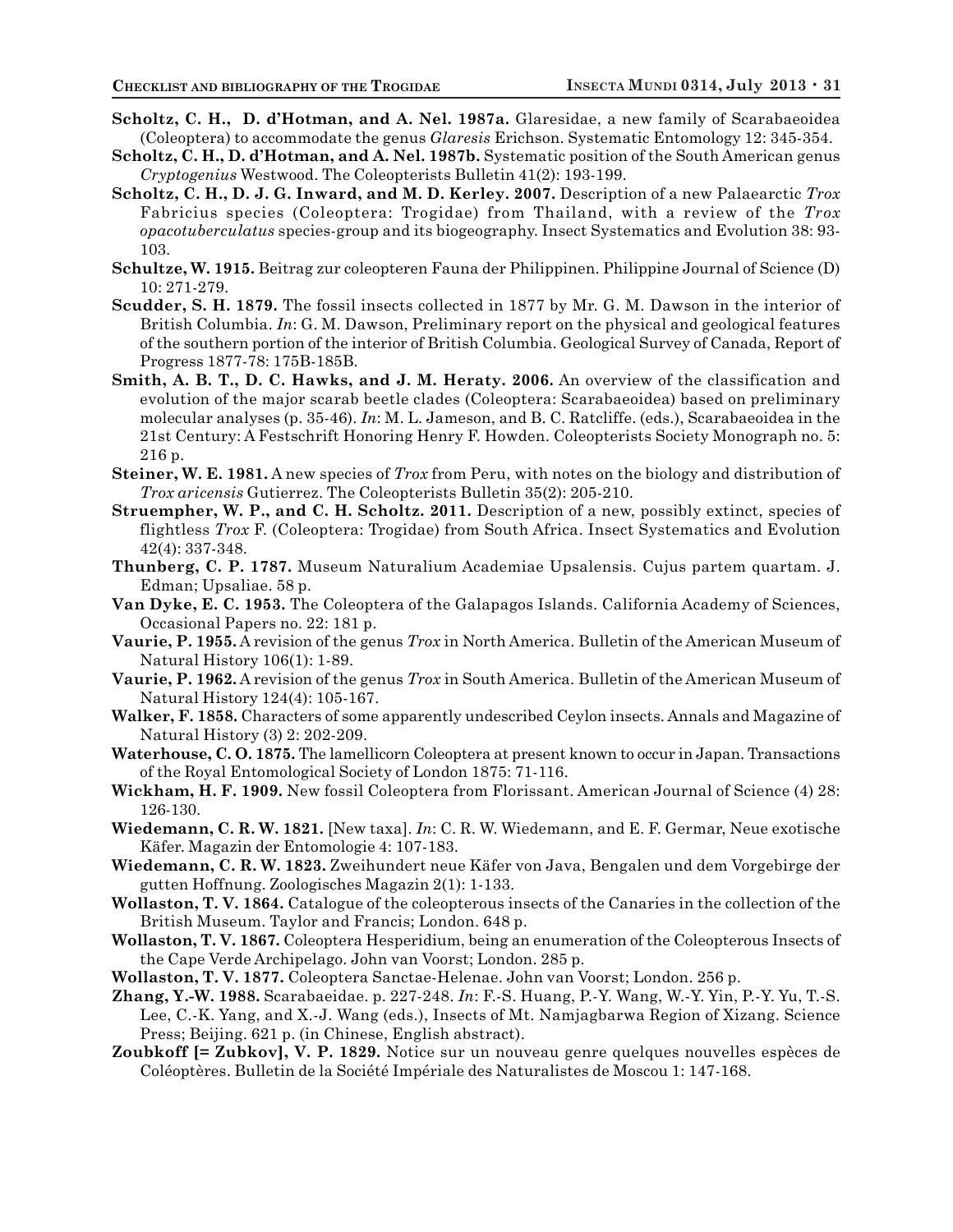**APPENDIX:** Supplemental literature not cited, but of importance to the study of Trogidae.

- **Aston, P., and S. Kawai. 2010.** *Afromorgus pauliani* (Haaf 1954), a second species of Trogidae (Coleoptera: Scarabaeoidea) recorded in Hong Kong. Hong Kong Entomological Society 2(1): 43.
- **Bacchus, M. E. 1978.** A catalogue of the type-specimens of the Scarabaeinae (Scarabaeidae) and the smaller lamellicorn families (Coleoptera) described by G. J. Arrow. Bulletin of the British Museum (Natural History), Entomology series 37(3): 97-115.
- **Báguena, L. 1960.** Los Troginae ibéricos. Graellsia 18: 147-151.
- **Baraud, J. 1985.** Coléoptères Scarabaeoidea. Faune du Nord de l'Afrique du Maroc au Sinaï. Encyclopédie Entomologique 46. P. Lechevalier; Paris. 652 p.
- **Baraud, J. 1992.** Coléoptères Scarabaeoidea d'Europe. Fauna de France 78. Fédération française des Sociétés de Sciences Naturelles et Société Linnéenne de Lyon. 856 p.
- **Bates, H. W. 1886-1890.** Biologia Centrali-Americana. Insecta. Coleoptera, Vol. 2, Pt. 2. Pectinicornia and Lamellicornia. Taylor and Francis; London. 423 p. [Trogidae in 1887: 116-118 + suppl. vol. 2, pt. 2; 1889: 395].
- **Bedel, L. 1881.** Faune des Coléoptères du bassin de la Seine. Annales de la Société Entomologique de France, Hors séries; 360 p.
- **Bedel, L. 1884.** Recherches sur la synonymie des Coléoptères de l'ancien monde. Abeille 28: 150-156.
- **Berg, F. G. C. 1898.** Sobre los enemigos pequeños de la langosta peregrina *Schistocerca paranensis* (Burm.). Communicaciones del Museo Nacional de Buenos Aires 1: 25-30.
- **Bezdek, A., and J. Hájek. 2009.** Catalogue of type specimens of beetles (Coleoptera) deposited in the National Museum, Prague, Czech Republic. Scarabaeoidea: Bolboceratidae, Geotrupidae, Glaphyridae, Hybosoridae, Ochodaeidae and Trogidae. Acta Entomologica Musei Nationalis Pragae 49(1): 297-332.
- **Blackwelder, R. E. 1944.** Checklist of the coleopterous insects of Mexico, Central America, the West Indies, and South America, pt. 2. Scarabaeidae, Troginae. Bulletin of the U. S. National Museum 185: 218-219.
- **Blackwelder, R. E., and R. M. Blackwelder. 1948.** Fifth supplement to the Leng Catalogue of Coleoptera of America, north of Mexico. John D. Sherman; Mt. Vernon, New York. 87 p.
- **Blatchley, W. S. 1910.** The Coleoptera or beetles of Indiana. The Indiana Department of Geology and Natural Resources, Bulletin no. 1: 1-1386.
- **Blatchley, W. S. 1928.** The Scarabaeidae of Florida. Florida Entomologist 12: 63-65.
- **Britton, E. B. 1970.** Coleoptera. *In*: D. F. Waterhouse (ed.). The insects of Australia. Melbourne University Press; p. 495-621.
- **Brivio, P. C. 1959.** Contributo alla conoscenza della fauna coleotterologica della Guinea portuguese, 3. Atti della Società Italiana di Scienze Naturali 98: 372-378.
- **Bruch, C. 1911.** Catalogo systemática de los coleópteros de la República Argentina. Revista del Museo de La Plata 17: 143-260.
- **Burakowski, B., M. Mroczkowski, and J. Stefanska. 1983.** Chraszce. Coleoptera (Scarabaeoidea etc.). Katalog Fauny Polski, cz. 23, r. 9. PWN; Warszawa. 294 p.
- **Campbell, J. M. 1991.** Troginae. p. 150-151. *In*: Y. Bousquet (ed.), Checklist of beetles of Canada and Alaska. Agriculture Canada Publication 1861/E: 430 p.
- **Candèze, E. C. A. 1870 (1871).** [*Trox* in wool from Argentina]. Annales de la Société Entomologique de Balgique, Comptes-Rendus des Séances 14: xxiii.
- **Cassis, G., and T. A. Weir. 1992.** Trogidae. p. 30-40. *In*: W. W. K. Houston (ed.), Zoological Catalogue of Australia, Vol. 9. Coleoptera: Scarabaeoidea. AGPS; Canberra. 544 p.
- **Caveney, S., and C. H. Scholtz. 1993.** Evolution of ommatidium structure in the Trogidae. Systematic Entomology 18: 1-10.
- **Chalumeau, F., and L. Gruner. 1974.** Scarabaeoidea des Antilles francaises. Annales de la Société Entomologique de France (n. s.) 10(4): 781-819.
- **Conil, P. A. 1880.** Etudes sur l'*Acridium paranense* Burm., ses variétés et plusieurs innetes qui le détruisent. Sociedad de Zoología Argentina 3: 177- 257.
- **Costa, C., S. A. Vanin, and S. A. Casari-Chen. 1988.** Larves de Coleoptera de Brasil. Museu de Zoologia da Universidade de São Paulo. 282 p.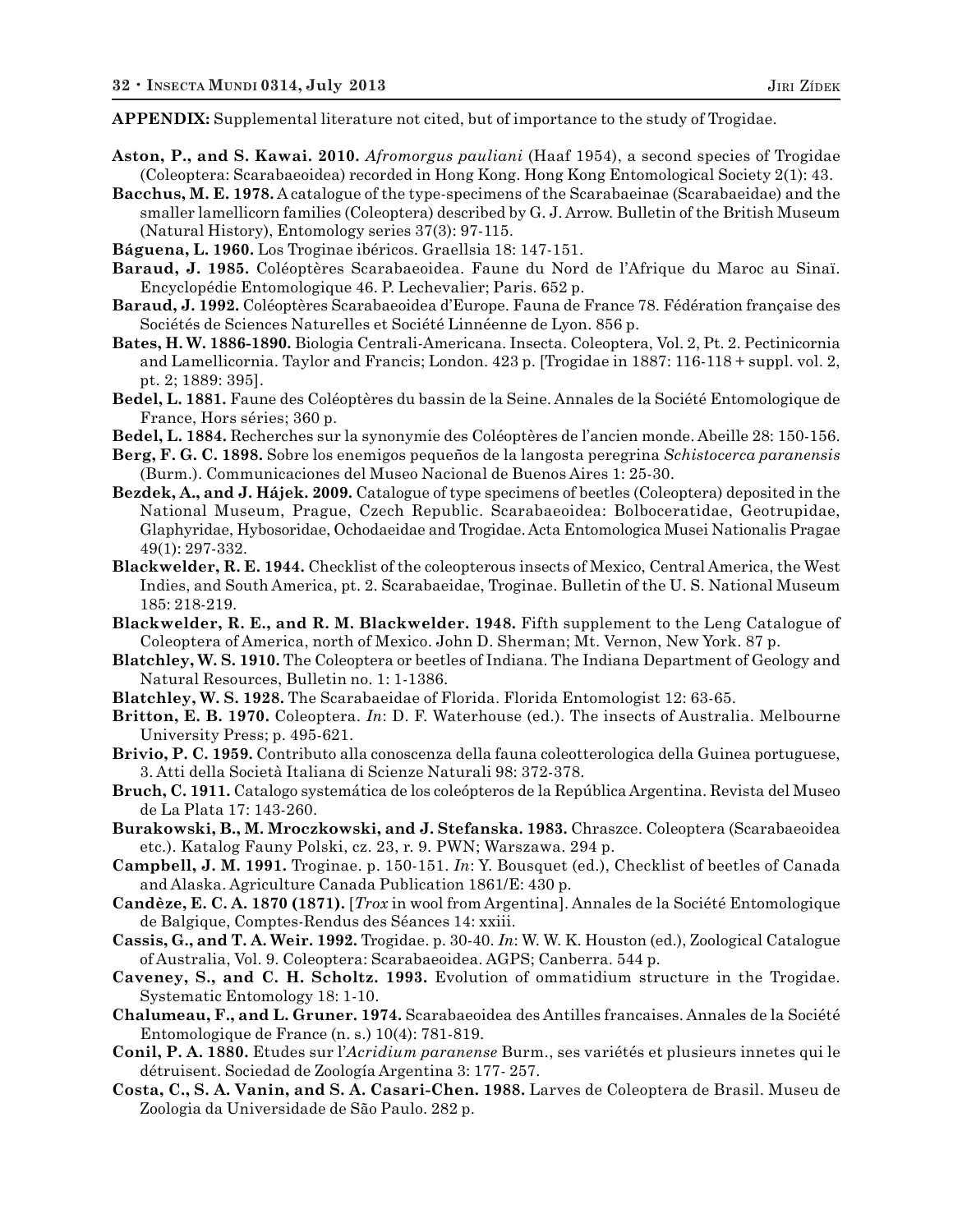- **Dawson, R. W. 1923.** A synopsis of the Scarabaeidae of Nebraska. University of Nebraska Studies 22(3-4): 163-244.
- **Decelle, J. 1972.** La faune terrestre de l'Île de Sainte Héléne, 2. Insectes, 9. Coleoptera, 6. Fam. Trogidae. Annales de la Société Zoologique de Belgique 192: 114.
- **Deloya, C. 2000.** Distribucion de la familia Trogidae en Mexico. Acta Zoologica Mexicana (n. s.) 81: 63-76.
- **Deloya, C., and L. Quiroz-Robledo. 1992.** A new southern record of *Trox aequalis* Say 1831 in Mexico. The Coleopterists Bulletin 46(4): 420.
- **Denier, P. 1936.** Estado natural de mis conocimientos acerca del "champi" (*Trox suberosus* F.). Memoria de la Comisión Central de Investigaciones Sobre La Langosta (Argentina).
- **Diéguez, V. M., and R. Gómez. 2004.** Aporte al conocimiento de los Trogidae de la Argentina (Coleoptera). Revista de la Sociedad Entomológica Argentina 63(1-2): 92-95.
- **Duftschmid, C. 1825.** Fauna Austriae. Dritter Theil. Verlag der k. k. priv. akademischen Kunst-, Musik- und Buchhandlung; Linz. 289 p.
- **Endrödi, S. 1956.** Lamellicornia (Coleoptera 4). 4, fuzet. Fauna Hungariae 12. Akademiai Kiado; Budapest. 180 p.
- **Endrödi, S. 1971.** The scientific results of the Hungarian zoological expeditions to Tanganyika, 16. Coleoptera: Lamellicornia. Folia Entomologica Hungarica 24(26): 289-311.
- **Endrödi, S. 1976.** Lamellicornia (Col.) aus Ghana, 2. Annales Historico-Naturales Musei Nationalis Hungarici 68: 155-164.
- **Endrödi, S. 1977.** Neue südwestafrikanische Aphodiinen gesammelt von Dr. H. Roer. Bonner Zoologische Beiträge 28(1/2):155-159.
- **Fourcroy, A. F. de 1785.** Entomologia parisiensis, sive catalogus insectorum, quae in agro parisiensi reperiuntur. Tome 1. Paris. 231 p.
- **Frey, G., and A. Villiers. 1971.** Contribution à l'étude biologique du Sénégal septentrional. 10. Coléoptères Trogidae, Geotrupidae et Scarabaeidae Onthophagini. Bulletin de l'Institut Fondamental d'Afrique Noire, Série A, Sciences Naturelles (1) 33: 137-144.
- **Gardner, J. C. M. 1946.** A note on the larva of *Trox procerus*. Indian Journal of Entomology 8: 31- 32.
- **Gebler, F. 1847.** Verzeichniss der im Kolywano-Woskresenskischen Hüttenbezirke Süd-West Sibiriens beobachteten Kaefer mit Bemerkungen und Beschreibungen. Bulletin de la Société Impériale des Naturalistes de Moscou 20(2): 391-512.
- **Gemminger, M., and E. Harold. 1869.** Catalogus coleopterorum hucusque descriptorum synonymicus et systematicus. Tom. IV. E. H. Gummi; Monachii. p. 979-1346.
- **Grimshaw, P. H. 1897.** On some type specimens of Lepidoptera and Coleoptera in the Edinburgh Museum of Science and Art. Transactions of the Royal Society of Edinburgh 39: 1-11.
- **Guérin de Méneville, F. E. 1844 (1829-1844).** Iconographie du régne animal de G. Cuvier, ou représentation d'après nature de l'une des espèces les plus remarquables et souvent non encore figurées, de chaque genre d'animaux. Avec un texte descriptif mis au courant de la science. Ouvrage pouvant servir d'atlas à tous les traités de zoologie. III. Texte explicatif. Insectes. J. J. Baillière; Paris. 576 p. + 104 pls.
- **Gyllenhal, L. 1808.** Insecta Suecica descripta. Classis I. Coleoptera sive Eleuterata. Tomus I. F. J. Leverentz; Skara [Scaris]. 572 p.
- **Harris, T. W. 1837.** Characteristics of some previously described North American coleopterous insects in the collection of Mr. A. Halsey. Transactions of the Herts Natural History Society 1: 65-91.
- **Hatch, M. H. 1971.** The beetles of the Pacific Northwest, pt. 5. University of Washington Publications in Biology 16: 1-662.
- **Hayward, K. J. 1936.** Contribucion al conocimiento de la langosta *Schistocerca paranensis* Burm. y sus enemigas naturales. Memoria de la Comisión Central de Investigaciones Sobre La Langosta (Argentina).
- **Heer, O. 1841.** Fauna Coleopterorum Helvetica. Pars I. Impensis Orelii, Fuesslini et Sociorum; Turici [Zurich]. 652 p. [Fasc. III: 361-652 issued in 1841].
- **Heim de Balsac, H. 1952.** Considerations sur une biocénose constituée au tour d'un nidde cigogne *Ciconia ciconia* en Lorraine. Alauda 20: 144-156.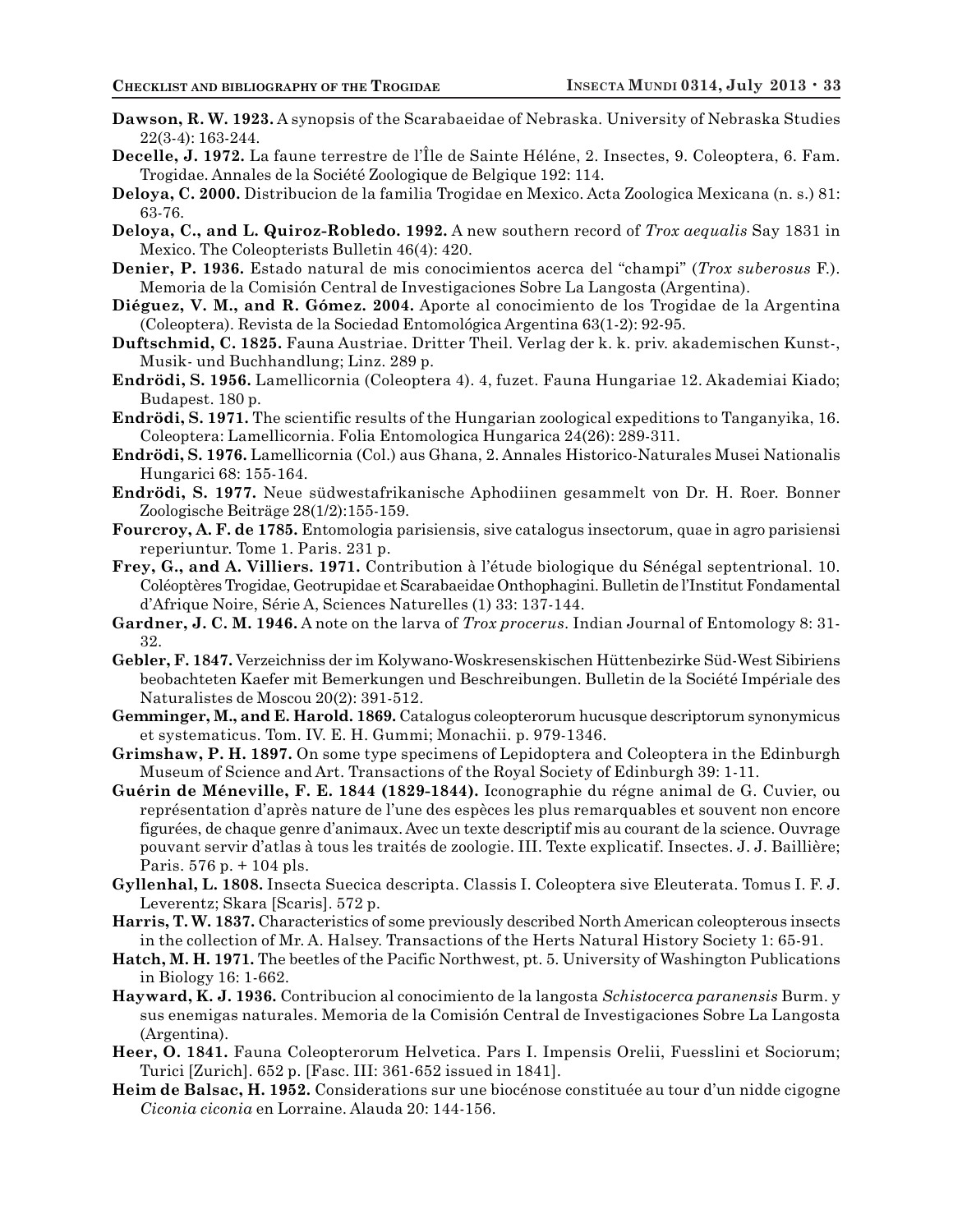**Henriksen, K. L. 1925.** Torbist larverne. Danmarks Fauna 29: 125-170.

- **Henshaw, S. 1885.** List of the Coleoptera of America, north of Mexico. American Entomological Society, Philadelphia. 161 p.
- **Hoffmann, W. E. 1931.** Coprophagous beetles from Hainan Island. Lignan Science Journal 10: 501- 502.
- **Horion, A. 1958.** Faunistik der mitteleuropäischen Käfer, 6. Lamellicornia. A. Feyel Verlag; Überlingen-Bodensee. 343 p.
- **Horn, G. H. 1885.** Descriptions of new North American Scarabaeidae. Transactions of the American Entomological Society 12: 117-118.
- **Horn, G. H. 1887.** Notes on Lachnosterna. Entomologica Americana 3: 141-145.
- **Iablokoff-Khnzorian, S. M. 1967.** Nasekomye zhestokrylye. Fauna Armianskoi SSR, Tom VI, Plastinchatousye (Scarabaeoidea). Akademia Nauk Armianskoi SSR; Yerevan. 223 p.
- **Illiger, J. C. W. 1798.** Verzeichniss der Käfer Preussens. Entworten von Johan Gottlieb Kugelann, Apotheker in Osterode. Mit einer Vorrede des Professor und Pagenhofmeisters Hellwig in Braunschweig, und dem angehängten Versuche einer natürlichen Ordnungs- und Gattungs-Folge der Insecten. J. J. Gebauer; Halle. 510 p.
- **Illiger, J. C. W. 1803.** Verzeichniss der in Portugall einheimischen Käfer. Erste Lieferung. Magazin für Insectenkunde 2[1802]: 186-258.
- **Jacquelin du Val, P. N. C. 1859-1863.** Genera des Coléoptères d'Europe comprenant leur classification en familles naturelles, la description de tous les genres, des Tableaux synoptiques destinés à faciliter l'étude, le Catalogue de toutes les espèces, de nombreux dessins au trait de caractères. Tome troisième. A. Deyrolle; Paris. 463 p.
- **Jameson, M. L. 2002.** Trogidae. p. 17-19. *In*: R. H. Arnett jr, M. C. Thomas, P. E. Skelley, and J. H. Frank. (eds.). American Beetles, Vol. 2. Polyphaga: Scarabaeoidea through Curculionoidea. CRC Press; Boca Raton - London - New York - Washington DC. 861 p.
- **Juøena, D. 1996.** Contribution to the faunistics of Scarabaeoidea (Coleoptera) of Bohemia, Moravia and Slovakia. Klapalekiana 32: 27-32.
- **Kawai, S. 2006.** Rare Scarabaeoidea of the world [3]. *Omorgus dohrni* (Harold, 1872) (Coleoptera, Trogidae). Saikaku-Tsûshin no. 13: back cover (English title, text in Japanese).
- **Kawai, S. 2007.** First record of *Polynoncus ecuadorensis* (Vaurie, 1962) from Peru (Coleoptera, Trogidae). Kogane no. 8: 96.
- **Kawai, S. 2009.** First record of *Afromorgus satorui* (Kawai, 206) from Cote d'Ivoire (Coleoptera, Trogidae). Kogane no. 10: 72.
- **Kawai, S. 2010.** How to collect Trogids beetle (Coleoptera, Trogidae). Saikaku-Tsûshin no. 20: 31-36 (English title, text in Japanese).
- **Keith, D. 2011.** Sur *Trox perrisi* Fairmaire, 1868 en Turquie (Coleoptera, Scarabaeoidea, Trogidae). Entomologiste (Paris) 67(4): 236.
- **Keith, D., and S. Kawai. 2007.** First record of *Afromorgus zumpti* (Haaf, 1957) from Kenya and Zimbabwe (Coleoptera, Trogidae). Kogane no. 8: 97.
- **Klug, J. F. C. 1868.** Coleoptera (pars). *In*: W. C. H. Peters, Naturwissenschaftliche Reise nach Mossambique auf Befehl seiner Majestät des Königs Friedrich Wilhelm IV in den Jahren 1842 bis 1848 ausgeführt. Reimer; Berlin. 116 p.
- **Koenig, E. 1901.** Erster Beitrag zur Coleopteren-Fauna d. Kaukasus. Wiener Entomologische Zeitung 29: 9-10.
- **Kolbe, H. J. 1897.** Deutsche Ost-Afrika. Die Thierwelt Ost-Afrikas und Nachburgebiete. Käfer, 4. Reimer; Berlin. 367 p.
- **Kolbe, H. 1910.** 18. Scarabaeidae. p. 341-362. *In*: Y. Sjöstedt (ed.).Wissenschaftliche Ergebnisse der Schwedischen Zoologischen Expedition nach dem Kilimandjaro, dem Meru und den Umbegenden Massaisteppen Deutsch-Ostafrikas 1905-1906. 1. Band. Abteilung 7. Coleoptera. P. Palmquist Artiebolag; Stockholm. 442 p., 4 taf.
- **Kovalenko, Y. N. 2012.** New data on the distribution of *Trox perrisii* (Coleoptera, Trogidae) in Ukraine and bordering Russian territory. Vestnik Zoologii 46(2): 184.
- **Král, D. 1993.** Trogidae (p. 67). *In*: J. Jelínek, Check-list of Czechoslovak insects IV (Coleoptera). Folia Heyrovskyana, Supplementum 1: 1-172.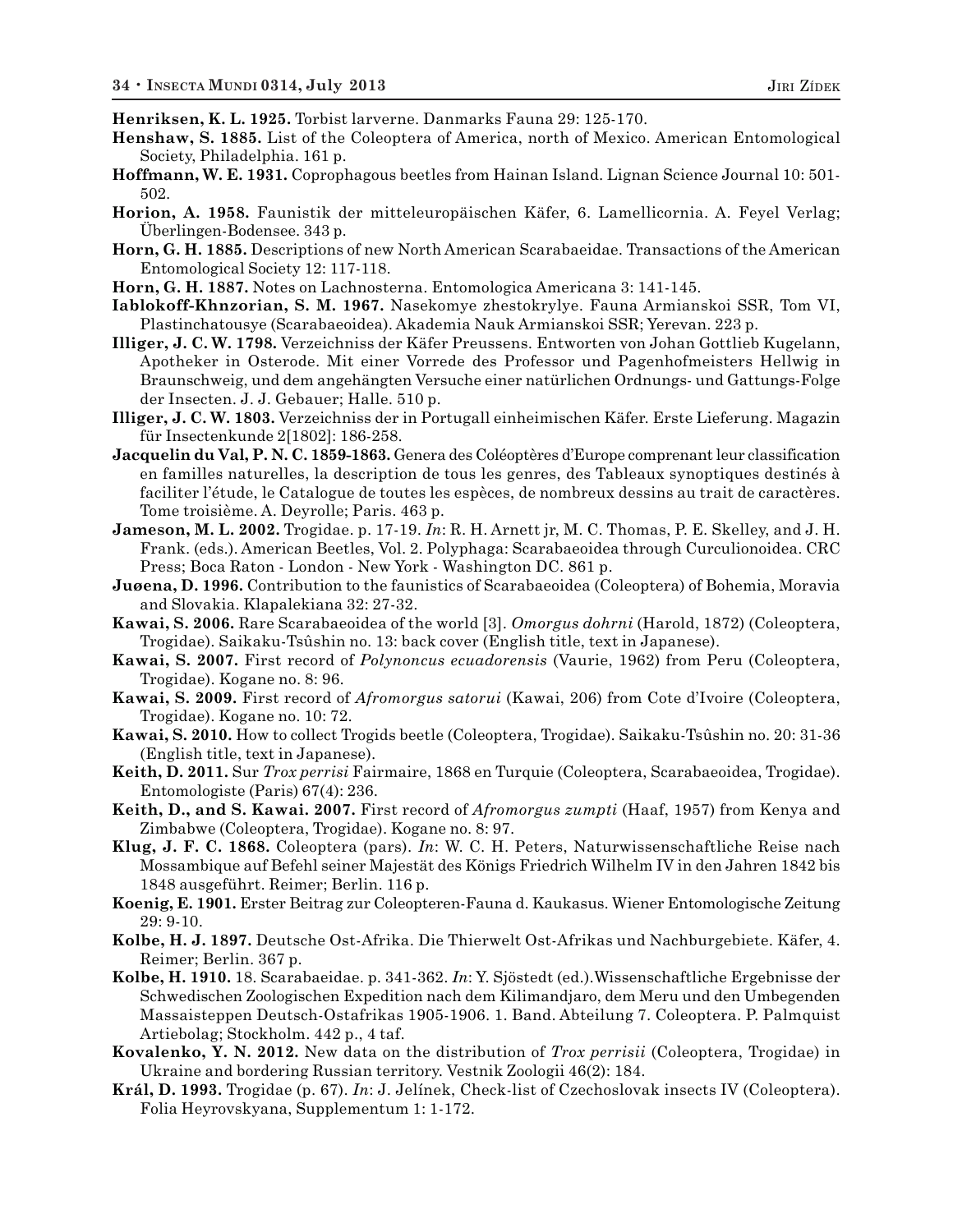- **Künckel d'Herculais, J. 1887.** *In*: A. Grandidier. Histoire physique, naturelle et politique de Madagascar. Vol. XXII. Histoire naturelle des Coléoptères, Tome II, Atlas, 1ère partie. Imprimerie Nationale; Paris. 25 pls.
- **Laboulbène, A. 1894a.** [Note on *T. arenarius*]. Bulletin des Séances de la Société Entomologique de France 6: 84.
- **Laboulbène, A. 1894b.** Communique les observations suivantes: *Trox arenarius*. Bulletin des Séances de la Société Entomologique de France 6: 134.
- **Lago, P. K., R. L. Post, and C. Y. Oseto. 1979.** The phytophagous Scarabaeidae and Troginae of North Dakota. North Dakota Insects, Publication no. 12: 1-131.
- **Latreille, P. A. 1804.** Histoire naturelle, génerale et particulière, des Crustacés et des Insectes. Ouvrage faisant suite aux oeuvres de Leclerc de Buffon, et partie du cours complet d'Histoire naturelle rédigé par C. S. Sonnini, membre de plusieurs sociétés savantes. Tome dixièeme. F. Dufart; Paris. 445 p., pls. 81-89.
- **Latreille, P. A. 1825.** Familles naturelles du règne animal, exposées succinctement et dans un ordre analytique aves l'indication de leurs genres. Encyclopédie Méthodique, Vol. 10: 345-832. J.- B. Baillière; Paris.
- **LeConte, J. L., and G. H. Horn. 1883.** Classification of the Coleoptera of North America. Smithsonian Miscellaneous Collections 26(4): 1-567.
- **Leefmans, S. 1932.** Biologische gegevens van een in grotten levenden *Trox* uit Zuid-Celebes (*Trox costatus* Wied.). Tijdschrift voor Entomologie (Amsterdam) 75: 36-43.
- **Leng, C. W. 1920.** Catalogue of the Coleoptera of America, north of Mexico. J. D. Sherman; Mt. Vernon, New York. 470 p.
- **Leonard, M. D. 1928.** A list of the insects of New York. Cornell University Memoir 101.
- **Linné, C. 1761.** Fauna suecica sistens Animalia Sueciae Regni: Mammalia, Aves, Amphibia, Pisces, Insecta, Vermes. Distributa per classes et ordines, genera et species. Editio 2. Laurentii Salvii; Stockholm. 578 p.
- **Löbl, I., and A. Smetana. (eds.) 2006.** Catalogue of Palaearctic Coleoptera. Vol. 3. Scarabaeoidea Scirtoidea – Dascilloidea – Buprestoidea – Byrrhoidea. Apollo Books; Stenstrup. 690 p.
- **López-Colón, J. I. 1991.** Nuevos datos sobre la presencia del *Trox* (*Trox*) *granulipennis* Fairmaire, 1852 en la Peninsula Ibérica. Nouvelle Révue d'Entomologie (n. s.) 8: 215.
- **Lumaret, J.-P. 1983.** La nidification de *Trox*. Bulletin de la Société Entomologique de France 88: 594-596.
- **Machatschke, J. W. 1969.** Familienreihe Lamellicornia (p. 265-371). *In*: H. Freude, K. W. Harde, and G. A. Lohse (eds.), Die Käfer Mitteleuropas, Bd. 9. Goecke and Evers; Krefeld. 388 p.
- **Martín-Piera, F., and J. I. López-Colón. 2000.** Fauna Iberica Vol. 14, Coleoptera Scarabaeoidea I. Museo Nacional de Ciencias Naturales; Madrid. 526 p. [Trogidae p. 75-93].
- **Masumoto, K. 1985.** Trogidae. *In*: S.-I. Uéo, Y. Kurosawa, and M. Satô, The Coleoptera of Japan in colour, vol. 2. Hoikusha Publ. Co.; Osaka. 514 p.
- **Medvedev, S. I. 1952.** Lichinki plastinchatousykh zhukov. Izdatelstvo Akademii Nauk SSSR; Moskva – Leningrad. 342 p. (in Russian) [Trogidae p. 47-49].
- **Medvedev, S. I. 1974.** Dopolnenie k statie o plastinchatousykh sobrannykh sovietsko-mongolskimi ekspediciami v 1967-1969. Nasekomye Mongolii 2: 110-115.
- **Medvedev, S. I. 1976.** Plastinchatousye sobrannye entomologicheskim otriadom sovietsko-mongolskoi biologicheskoi ekspedicii v 1970-71. Nasekomye Mongolii 4: 155-164.
- **Medvedev, S. I., and G. V. Nikolaev. 1972.** Descriptions of the immature stages of beetles of the genera *Trox* F. and *Lethrus* Scop. and notes on their biology. Entomological Review (Washington, DC), 51: 371-375. [transl.] [*Trox* larva of Medvedev (1952: 48) most likely is an ochodaeid – see also Nikolaev 1987: 129.]
- **Miksic, R. 1958.** Beschreibung neuer und bemerkungen über bekannte Scarabaeiden aus Europa, Asien und Afrika. Bollettino dell' Associazione Romana di Entomologia 13: 1-18.
- **Mimura, Y. 2001.** A new record of *Trox mandli* from Kyushu, Japan. Kogane no. 2: 65 (in Japanese).
- **Moore, B. P. 1986.** A guide to the beetles of southeastern Australia. Australian Entomology Press (Greenwich), Fasc. 7 [Trogidae p. 101-116].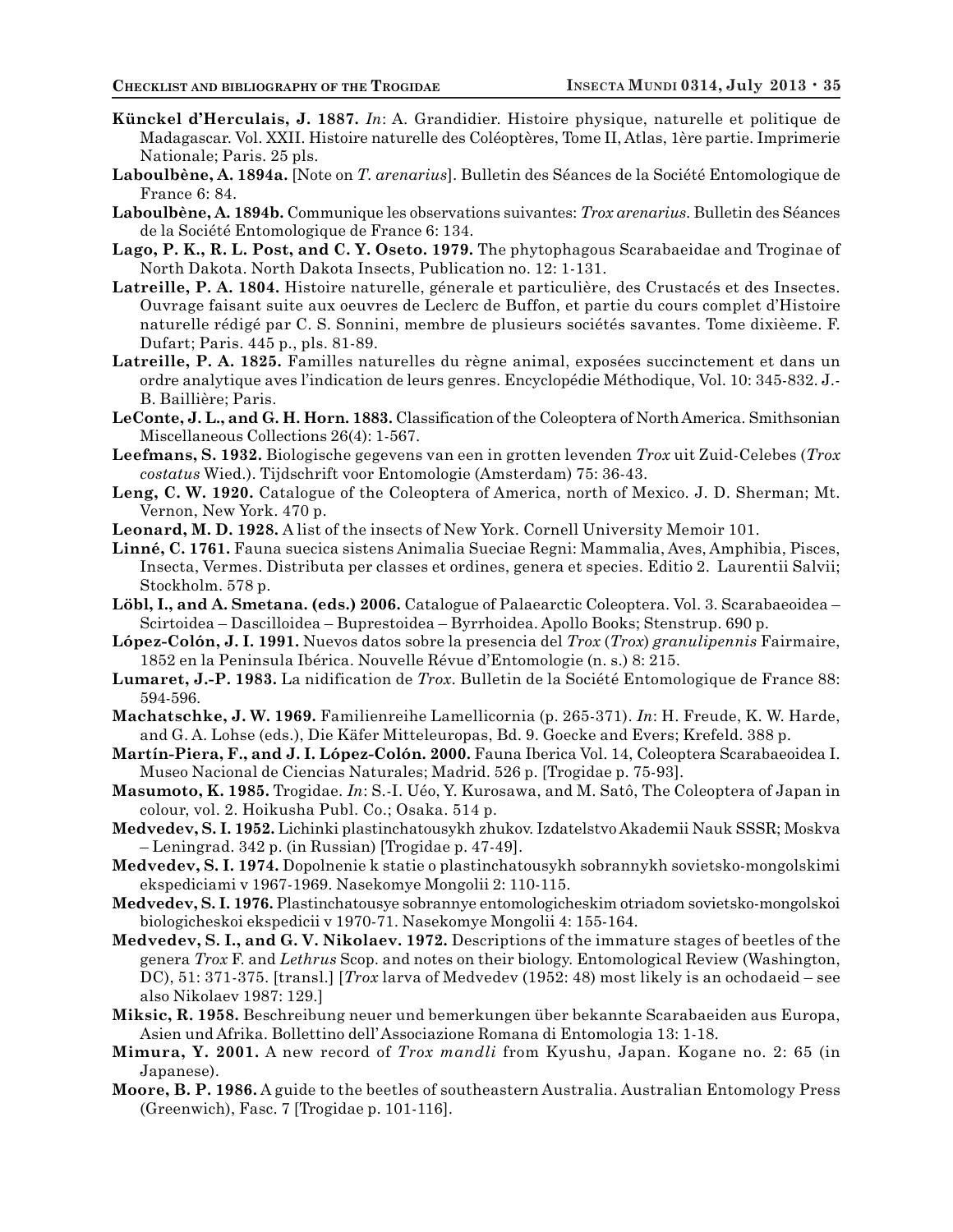- **Müller, G. 1942.** Nuovi coleotteri dell' Africa orientale. Seconda serie. Atti del Museo Civico di Storia Naturale di Trieste 15(3): 63-86.
- **Müller, O. F. 1776.** Zoologiae Danicae prodromus, seu animalium Daniae et Norvegiae indigenarum. Characteres, nomina et synonyma imprimis popularium. Typis Hallageriis; Copenhagen. 282 p.
- **Mulsant, E. 1842.** Histoire naturelle des Coléoptères de France. 2. Lamellicornes. Maison Libraire (Paris) & Imprimerie de Dumoulin, Ronet et Sibuet (Lyon); 626 p.
- **Nii, S. 2011.** Record of *Trox* (Coleoptera, Trogidae) from Mt. Gomadanzan, Wakayama prefecture. Saikaku-Tsûshin no. 23: 62 (in Japanese).
- **Nikolaev, G. V. 1977.** Zamiatki po sinonimii plastinchatousykh zhukov (Col. Sc.) Mongolii i sopredelnykh teritorii. Nasekomye Mongolii 5: 268-271.
- **Nikolaev, G. V. 1987.** Plastinchatousye zhuki (Coleoptera, Scarabaeidae) Kazakhstana i Srednei Azii. Akademia Nauk Kazakhskoi SSR; Alma-Ata. 232 p.
- **Panin, S. 1957.** Insecta: Coleoptera, Fam. Scarabaeidae. Fauna Republicii Populare Romine 10(4): 1-315.
- **Panzer, G. W. F. 1795.** Entomologia Germanica exhibens insecta per germaniam indigena secundum classes, ordines, genera, species adiectis synonymis, locis, observationibus. I. Eleutherata. Felssecker; Norimbergae. 368 p.
- **Paulian, R. 1943.** Les Coléoptères. Payot; Paris. 396 p.
- **Paulian, R. 1944.** Hybosoridae et Trogidae. *In*: Parc National Albert. Mission G. F. de Witte 1933- 1935. Institut des Parcs Nationaux du Congo Belge, Fasc. 46: 1-8.
- **Paulian, R. 1945.** Coléoptères Scarabéides de l'Indochine. Première partie. Faune de l'Empire Français, III. Librairie Larose; Paris. 225 p.
- **Paulian, R. 1956.** Atlas des larves d'insectes de France. Boubée et Cie; Paris. 222 p.
- **Perris, E. 1877.** Larves de Coléoptères. Annales de la Société Linnéenne de Lyon 22: 259-418.
- **Pivotti, I., R. Agoglitta, M. Zunino, E. Piattella, M. Dellacasa, C. Corallini, and D. Mifsud. 2011.** The Scarabaeoidea of the Maltese Islands (central Mediterranean) (Coleoptera). Bulletin of the Entomological Society of Malta 4: 85-124.
- **Preyssler, J. D. E. 1790.** Verzeichniss böhmischer Insecten. Erstes Hundert. Schoenfeld-Meissner; Prag. 108 p.
- **Ratcliffe, B. C. 1983.** *Trox hamatus* Robinson (Troginae) using a *Canthon* (Scarabaeinae) brood ball, and new records of North American *Trox*. Transactions of the Nebraska Academy of Science 11: 53-55.
- **Ratcliffe, B. C. 1991.** The scarab beetles of Nebraska. University of Nebraska State Museum, Bulletin 12: 1-333.
- **Ratcliffe, B. C., and M. J. Paulsen. 2008.** The scarabaeoid beetles of Nebraska (Coleoptera: Scarabaeoidea). Bulletin of the University of Nebraska State Museum 22: 1-570.
- **Redtenbacher, L. 1858.** Fauna Austriaca. Die Käfer. Nach der analytischen Methode bearbeitet. Zweite Auflage. Gerold; Wien. 1017 p.
- **Reitter, E. 1893a.** Coleopterologische Notizen. Wiener Entomologische Zeitung 12: 73.
- **Reitter, E. 1893b.** Bestimmungs-Tabellen der Lucaniden und coprophagen Lamellicornen der palaearktischen Faunengebietes. Verhandlungen des Naturforschenden Vereins in Brünn 31[1892]: 1-109.
- **Reymond, M. A. 1933.** Note sur les deux Scarabaeidae characteristiques récoltés en Mongolie intérieure ou cours de la mission Citroën centre Asie. Bulletin du Muséum National d'Histoire Naturelle (Paris) 5(2): 209-211.
- **Roffey, J. 1958.** Observations in the biology of *Trox procerus* Har., a predator on eggs of the desert locust *Schistocerca gregaria* (Forsk.). Bulletin of Entomological Research 49: 449-465.
- **Romero-Samper, J., and F. Martín-Piera. 1990.** Comportamiento reproductor de *Trox perlatus hispanicus* Harold, 1872 y *Trox hispidus* (Pontoppidan, 1763). Elytron 4: 101-109.
- **Schiödte, J. C. 1874.** De metamorphosi eleutheratorum observationes. Naturhistorisk Tidsskrift 9: 227-376.
- **Schultze, W. 1916.** Beitrag zur coleopteren Fauna der Philippinen, 2. Philippine Journal of Science (D) 11: 291-299.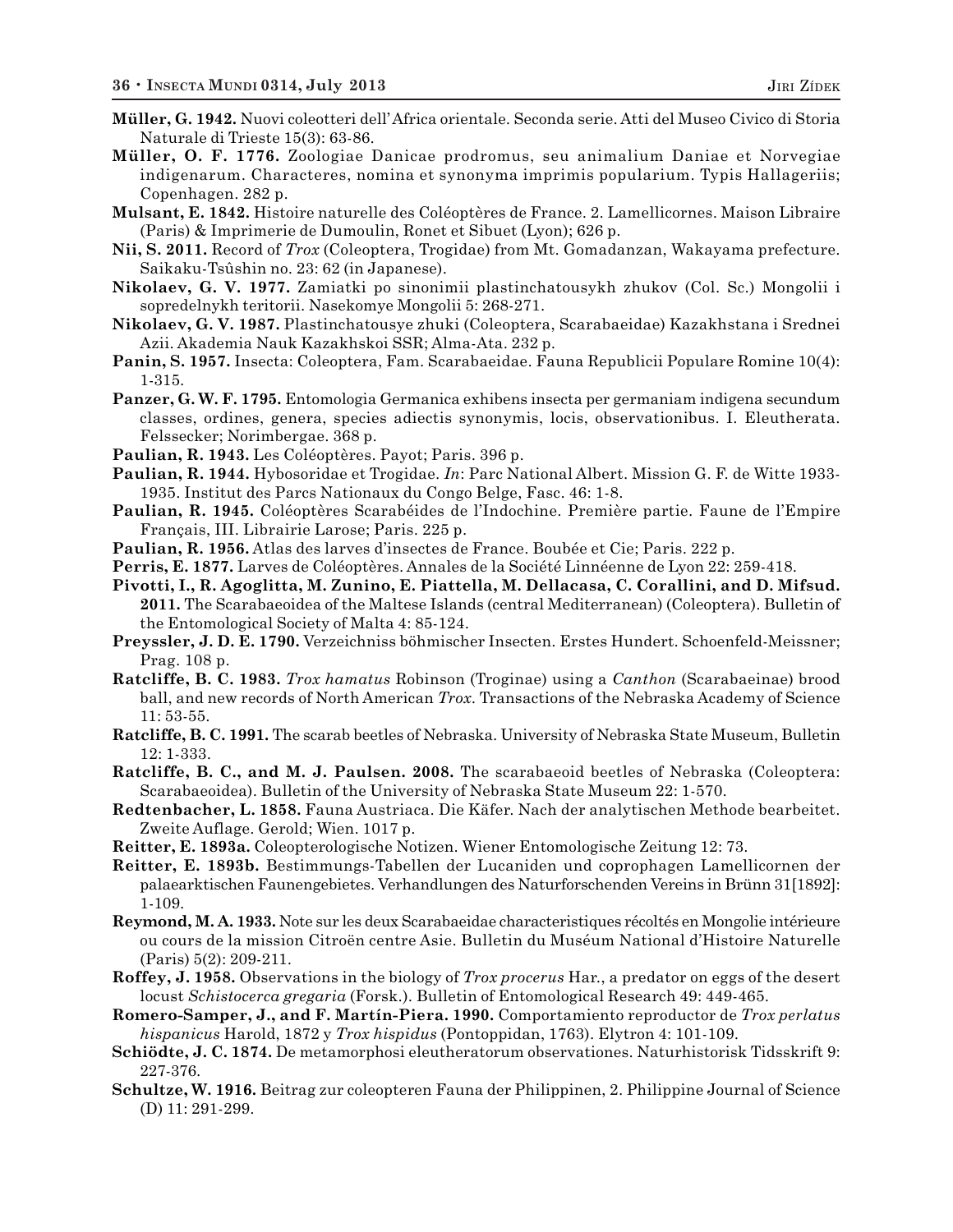- **Scriba, L. G. 1790a.** Verzeichniss der Insekten der Darmstädter Gegend. Journal für die Liebhaber der Entomologie 1: 41-73.
- **Scriba, L. G. 1790b.** Beiträge zu der Insekten-Geschichte.Varrentrap und Wenner; Frankfurt a. M. 1: 30-47.
- **Scriba, L. G. 1791.** Entomologische Bemerkungen und Erfahrungen. Journal für die Liebhaber der Entomologie 3: 244-255.
- **Sharp, D. 1897.** On the stridulatory organs of *Trox*. The Entomologist's Monthly Magazine 33: 206-207.
- **Smith, A. B. T. 2006.** A review of the family-group names for the superfamily Scarabaeoidea (Coleoptera) with corrections to nomenclature and a current classification (p. 144-204). *In*: M. L. Jameson, and B. C. Ratcliffe. (eds.), Scarabaeoidea in the 21st Century: A Festschrift Honoring Henry F. Howden. Coleopterists Society Monograph no. 5: 216 p.
- **Smith, S. G., and N. Virkki. 1978.** Animal cytogenetics, vol. 3: Insecta 5. Coleoptera. Gebrüder Bontraeger; Berlin und Stuttgart. p. 235-261.
- **Solier, A. J. J. 1851.** Coleopteros. p. 1-285. *In*: C. Gay (ed.), Historia fisica y politica de Chile segun documentos adquiridos en esta Republica durante doce años de residencia en ella y publicada bajo los auspicios del supremo gobierno. Zoologia. Tomo quinta. Paris – Santiago. 563 p.
- **Solsky, S. 1871.** Coléoptères de la Sibérie orientale. Horae Societatis Entomologicae Rossicae 7: 334- 406.
- **Spector, W. 1943.** Collecting beetles (*Trox*) with feather bait traps. Entomological News 54: 224- 229.
- **Stebnicka, Z. 1983.** Lucanidae Trogidae. *In*: Part XIX (26-27): Coleoptera. Keys for identification of Polish insects. Polish Scientific Publishers, Warsaw. 26 p.
- **Stephens, J. F. 1830.** Illustrations of British entomology, or a synopsis of indigenous insects, containing their generic and specific distinctions, with an account of their metamorphoses, times of appearance, localities, food, and economy, as far as practicable. Mandibulata. Vol. 3. Baldwin and Cradock; London. 374 p.
- **Strand, A. 1959.** Coleoptera i reir av musvak (*Buteo buteo* L.). Norsk Entomologisk Tidsskrift 11: 46-49.
- **Sturm, J. 1807.** Deutschlands Fauna in Abbildungen nach der Natur mit Beschreibungen. V. Abtheilung. Die Insecten. Zweites Bändchen. Käfer. Verfasser; Nürnberg. 279 p.
- **Tesar, Z. 1957.** Fauna CSR, 11: Brouci listorozí. Lamellicornia, 2. Scarabaeidae Laparosticti. Ceskoslovenská Akademie Ved; Praha. 336 p.
- **Thomson, C. G. 1863.** Skandinaviens Coleoptera, synoptisk bearbetade. Tom V. Lundebergska Boktryckeriet; Lund. 340 p.
- **Thunberg, C. P. 1818.** Coleoptera Capensia, antennis lamellatis, sive clava fissili instructa. Mémoires de l'Académie Impériale des Sciences de St. Pétersbourg 6[1813-1814]: 395-450.
- **Van Dyke, E. C. 1928.** Notes and descriptions of new species of Scarabaeidae from western North America. Pan-Pacific Entomologist 4: 151-162.
- **Van Emden, F. I. 1941.** Larvae of British beetles, 2. A key to the British Lamellicornia larvae. The Entomologist's Monthly Magazine 77: 117-127, 181-192.
- **Van Emden, F. L. 1948.** A *Trox* larva feeding on locust eggs in Somalia. Proceedings of the Royal Entomological Society of London (B) 17: 145-148.
- **Vaurie, P. 1958.** New distribution records of North American *Trox*. The Coleopterists Bulletin 12: 43-46.
- **Virkki, N. 1967.** Chromosome relationships in some North American scarabaeid beetles, with special reference to *Pleocoma* and *Trox*. Canadian Journal of Genetics and Cytology 9: 107-125.
- **Voet, J. E. 1776.** Catalogus systematicus Coleopterorum. Catalogue systématique des Coléoptères. Systematische naamlyst van dat geslacht van Insecten dat men Torren noemt. Tomus I. Bakhuysen; Den Haag. p. 1-74 (Latin), 1-114 (French), 1-111 (Dutch), 55 pls.
- **Waterhouse, G. R. 1834.** Descriptions of the larvae and pupae of various species of coleopterous insects. Transactions of the Royal Entomological Society of London 1: 27-34.
- **Westwood, J. O. 1846.** On the lamellicorn beetles which possess extended mandibles and labrum, and 10-jointed antennae. Transactions of the Royal Entomological Society of London 4: 161-180.
- **Xambeu, V. 1892.** Moeurs et metamorphose d'insectes. Annales de la Société Linnéenne de Lyon 39: 135-185.